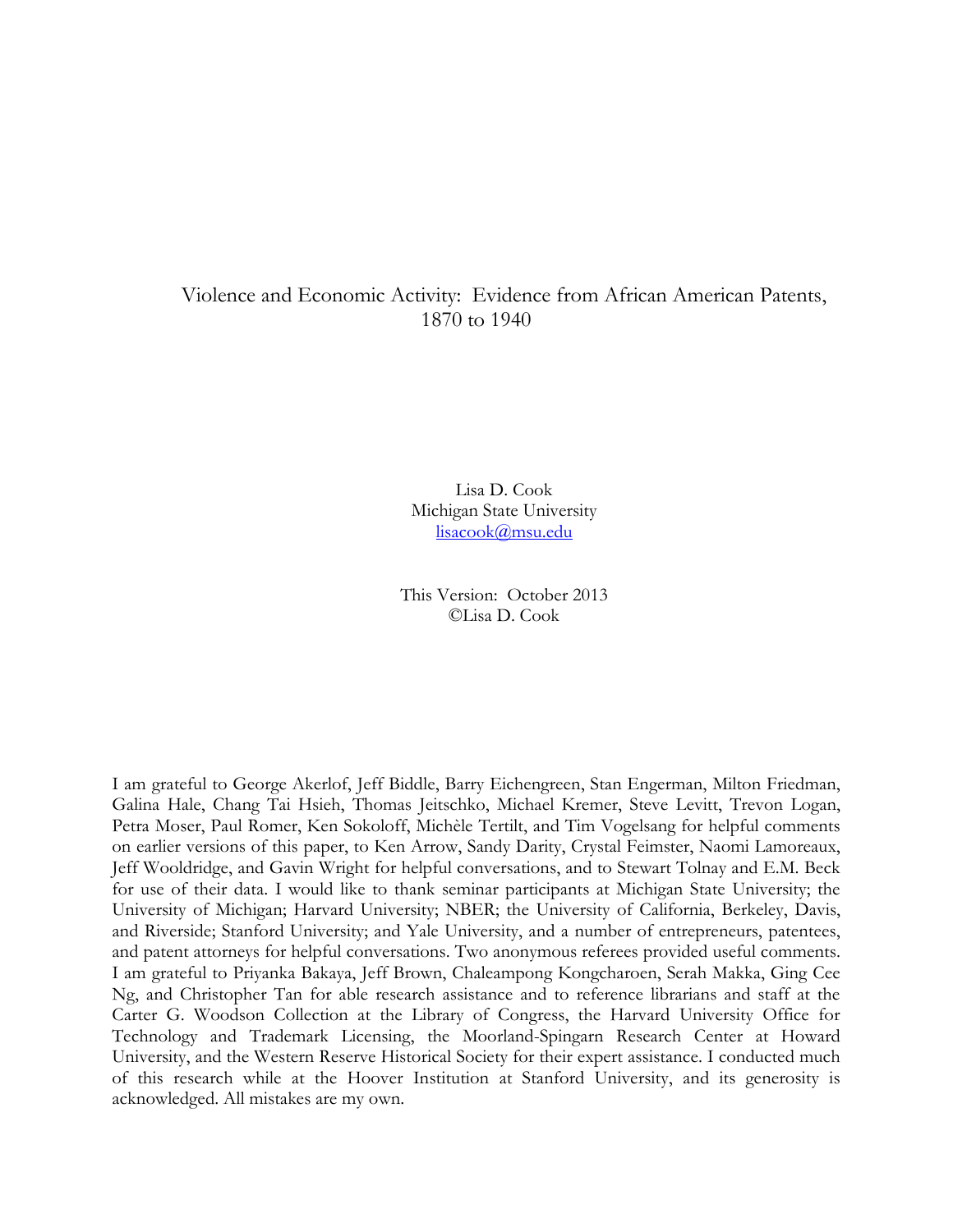## ABSTRACT

Recent studies have examined the effect of political conflict and domestic terrorism on economic and political outcomes. This paper uses the rise in mass violence between 1870 and 1940 as an historical experiment for determining the impact of ethnic and political violence on economic activity, namely patenting. I find that violent acts account for more than 1100 missing patents compared to 726 actual patents among African American inventors over this period. Valuable patents decline in response to major riots and segregation laws. Absence of the rule of law covaries with declines in patent productivity for white and black inventors, but this decline is significant only for African American inventors. Patenting responds positively to declines in violence. These findings imply that ethnic and political conflict may affect the level, direction, and quality of invention and economic growth over time.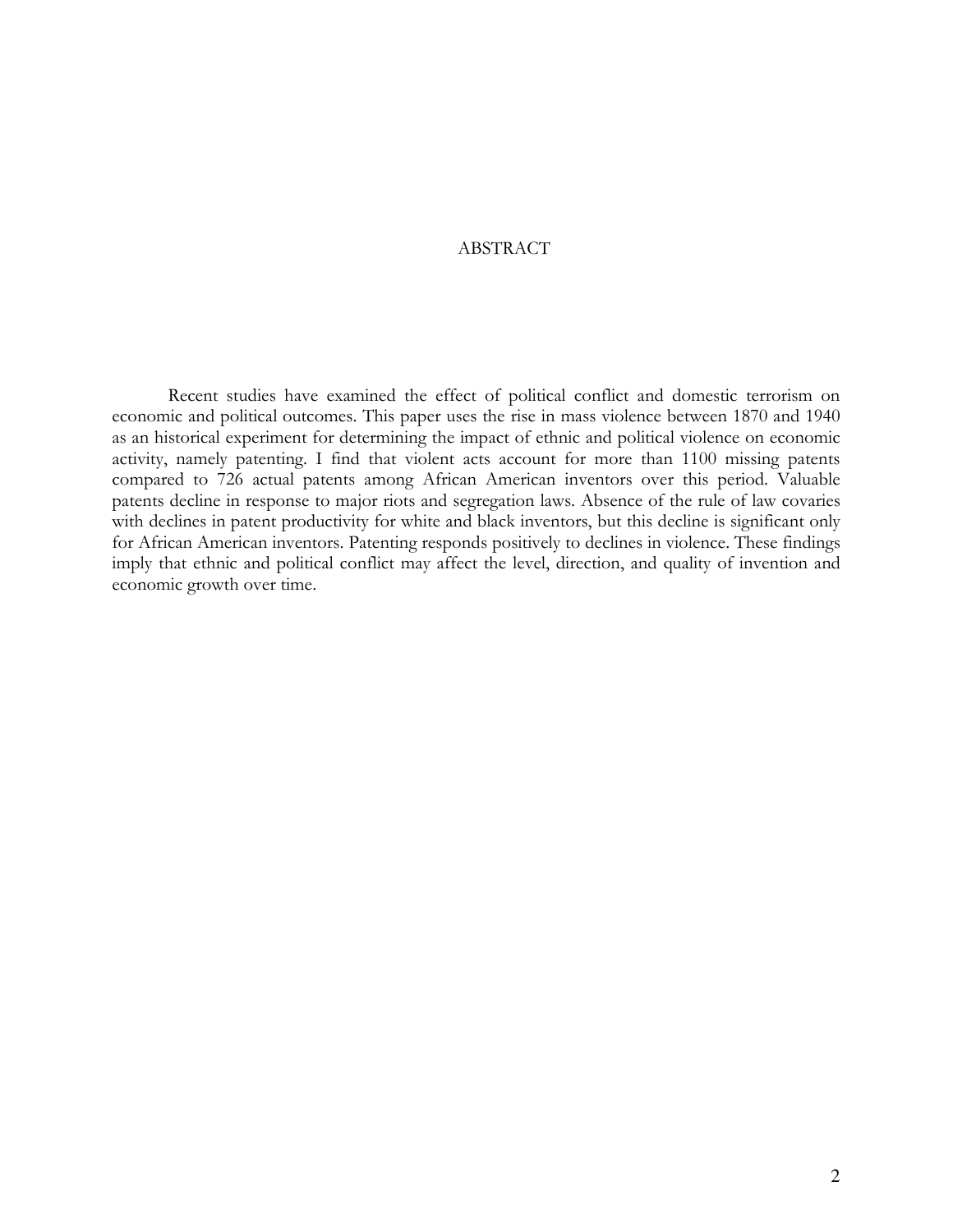Social instability and political conflict in a country are strongly associated with poor economic outcomes. A large literature has documented their effects on growth and development in both cross-country (Acemoglu & Robinson, 2001; Alesina, Ozler, Roubini, & Swagel, 1996; Barro, 1991; Mauro, 1995) and within-country settings (Abadie & Gardeazabal, 2003). Political unrest has been associated with reduced savings and investment (Alesina & Perotti, 1996; Venieris & Gupta, 1986), and property values suffer when civic strife breaks out (Besley & Mueller, 2012). Likewise, Guiso, Sapienza, & Zingales (2009) have shown that past warfare is negatively associated with international trade volume in the present.

One issue that has gone unexamined is the effect of violent conflict and social instability on inventive activity and the creation of intangible capital. While there is good experimental evidence that socioeconomic stress can lead to lower scores on cognitive tests (Duncan, Morris, & Rodrigues, 2011; Duncan & Magnuson, 2012), and leads to poor economic decision-making (Shafir & Mullainathan, 2012), the link with economically relevant intellectual output has not been made.

I show that patenting rates by African Americans in the 19th and 20th centuries systematically declined in areas affected by race riots and lynchings. Although violence might seem unrelated to the inventive process, it affected inventors and other economic agents. Between 1870 and 1940, race-related violence in the United States increased dramatically. Major race riots peaked in 1919 and 1921, lynchings in 1892 and 1893, and passage of state segregation laws in 1908, 1928, and 1933. These trends provide a natural experiment for testing the extent to which a shock to personal security and property rights can affect individual creativity and the production of economically intangible capital.

Using a novel data set and exploiting an historical experiment, I find that extrajudicial killings and loss of personal security depressed patent activity among blacks by more than 15% annually between 1882 and 1940. In addition, productive activity increased after violence ceased. I also find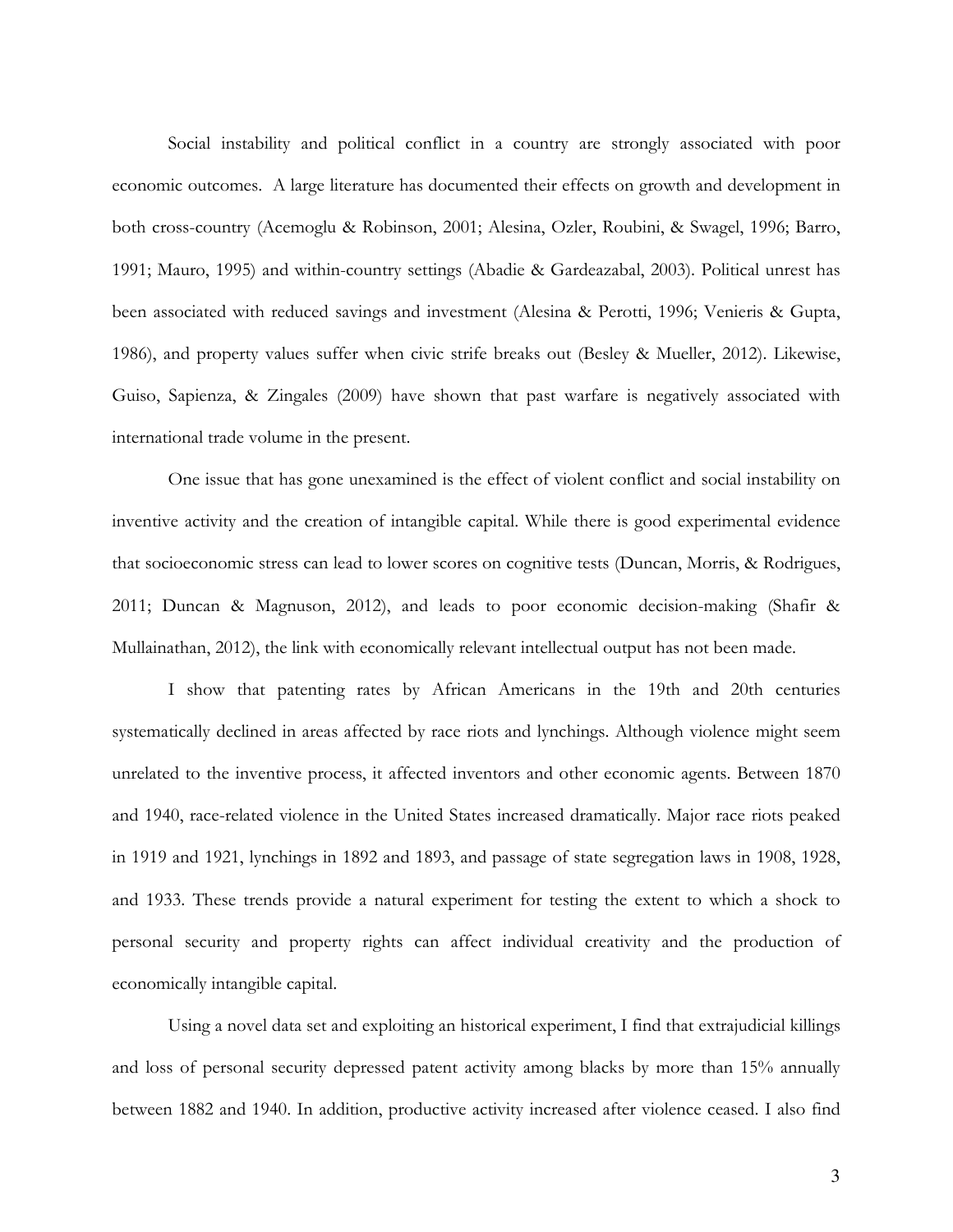that patenting was lower in states with more riots and laws promoting segregation than in other states and that these factors accounted for more than 1100 "missing" patents (that is, patents that would have been applied for and obtained absent these factors) over the period compared to 726 actually obtained by African Americans. Finally, using a "placebo study," I find that a similar shock of increased hate-related violence to white inventors would have depressed U.S. patenting activity by nearly 40% and ostensibly would have resulted in significantly greater volatility in technological change.<sup>1</sup> The economic significance of the findings in this paper implies that, then and now, conflict and hate-related violence, and the resulting uncertainty in property-rights enforcement, may substantially affect the level, direction, and quality of inventive activity and economic growth.

#### **I. Violence and Inventive Activity, 1870–1940**

#### *Violence and Segregation*

-

Following the emancipation of slaves after the Civil War, race-related violence escalated in the South in the 1870s and spread to other parts of the country by the end of the  $19<sup>th</sup>$  century. Such conflict was often related to the absence or diminished enforcement of the rule of law.<sup>2</sup>

Major race riots are one indicator of hate-related violence. As reported in Table 1, these events were occasionally politically motivated and were sometimes associated with mob violence and election disputes; blacks were usually, but not always, the targets of race riots. This paper includes only riots that resulted in major violence and loss of life and property and that received national

<sup>&</sup>lt;sup>1</sup> Using data on major British firms, Bloom and van Reenen (2002) show that higher uncertainty in the market for patents reduces productivity because of delayed investment.

<sup>2</sup> Economists and other scholars are increasingly interested in this period of conflict. Loewen (2005) finds all-white "sundown towns" emerged and were established using subtle intimidation and outright violence in nearly every state after 1890. Jaspin (2007) investigates sudden and dramatic shifts in racial composition in many U.S. counties. Using county-level census data between 1864 and 1923 and current census data, he finds that violent episodes of "racial cleansing" occurred throughout the United States and resulted in all-white or nearly all-white counties that have persisted. Norrell (2009) presents a new history of segregation in America with an emphasis on hate-related violence and the African American leader Booker T. Washington. Interest among policymakers and the popular press has also increased. Allen et al. (2000) chronicle the history of lynching through photographs and postcards, and their exhibit at the New York Historical Society and at other venues has received much attention (Smith, 2000). In the last decade, a number of newspapers, such as the *Waco Tribune-Herald* (2006), have issued apologies for their role in fomenting riots and lynchings through "lynch journalism" during this period.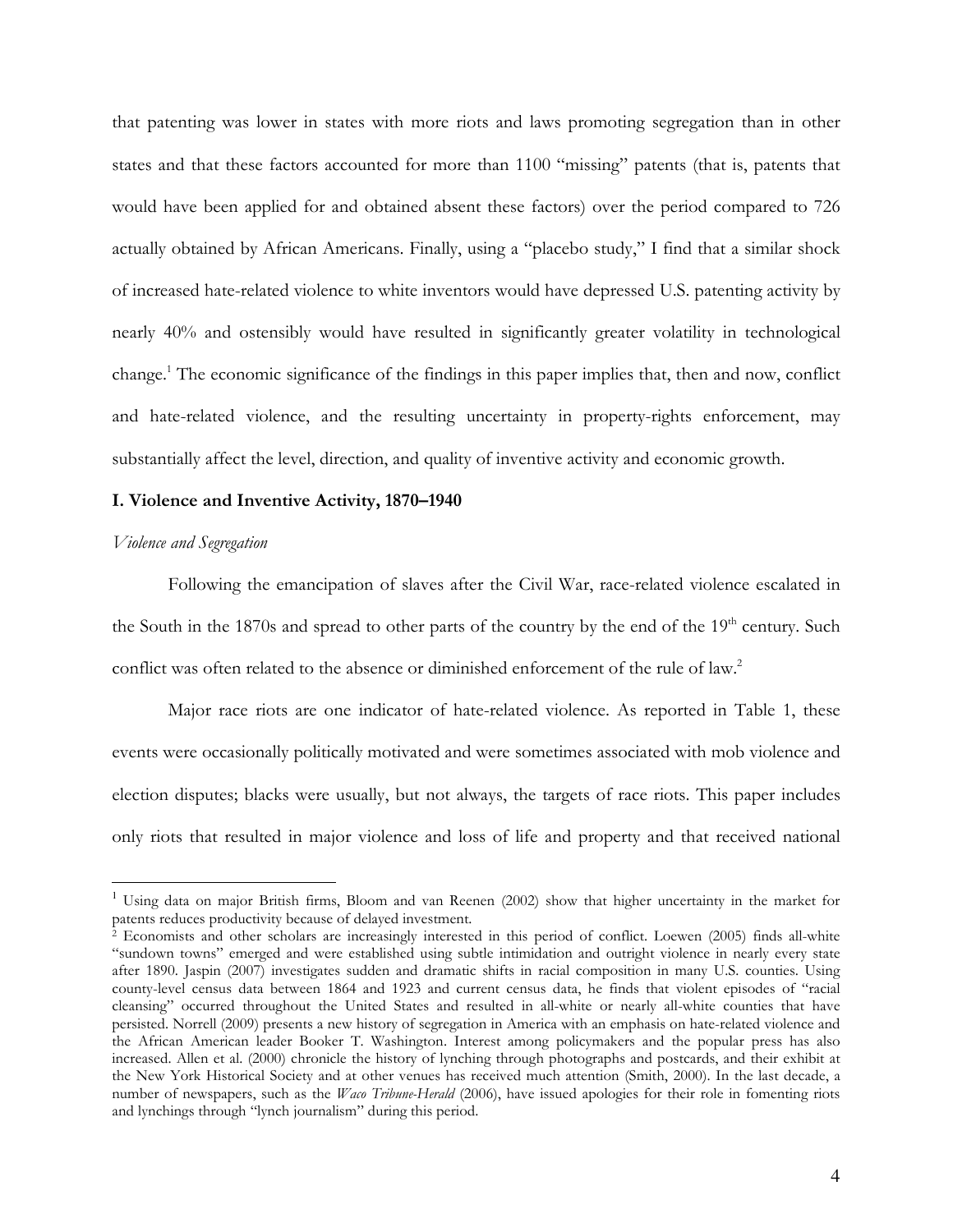media coverage. There were many smaller riots, but data have not been collected systematically, and I exclude them from this paper. In the historical literature there is no universally-accepted set of sufficient conditions that would predict race riots during this period. Race riots frequently had legal and political consequences, such as the imposition of martial law and the ousting of democratically elected black and moderate white officials, along with economic consequences, such as looting of black business districts and destruction of entire black farms, firms, and residential neighborhoods.<sup>3</sup> Riots were largely concentrated in the South before 1900 and in the North after 1900. The effects of violence on black economic activity would have been both direct—for example, black inventors' workshops were located in the affected business districts—and indirect—for example, riots lower the value of commercial and residential property (Collins & Margo, 2003), which would reduce financing opportunities and increase operating costs.

Riots often had consequences far beyond their cities and states of origin. The East St. Louis race riots in May and July 1917 involved a mob of nearly 3,000 white men, several lynchings, as many as 150 black deaths, and extensive damage to black homes and white firms, including a warehouse of the Southern Railway Company (Garvey, 1917/1983; *New York Times,* 1917). In support of the victims and in protest of the failure of East St. Louis and other authorities to protect their citizens, the National Association for the Advancement of Colored People (NAACP) organized a "silent march" of 15,000 people down Fifth Avenue in New York City in late July 1917. Historian John Hope Franklin writes, "It was the epidemic of race riots that swept the country early in the century that aroused the greatest anxiety and discomfort among the African-American

<sup>3</sup> Although negative effects of race riots during this period were disproportionately concentrated among African Americans, there were also negative spillovers reported for whites. O'Dell (2001) analyzes claims against the city for property damage and other data related to the Tulsa riot in 1921 and identifies whites who incurred riot-related losses due to theft from businesses and losses associated with real-estate transactions in black neighborhoods. Martial law was imposed on the entire city of Tulsa following the riot, which would have affected all city residents. Mixon and Kuhn (2005) cite several newspaper accounts reporting the death of a white woman who had a heart attack at the sight of the mob near her home during the Atlanta riot in 1906.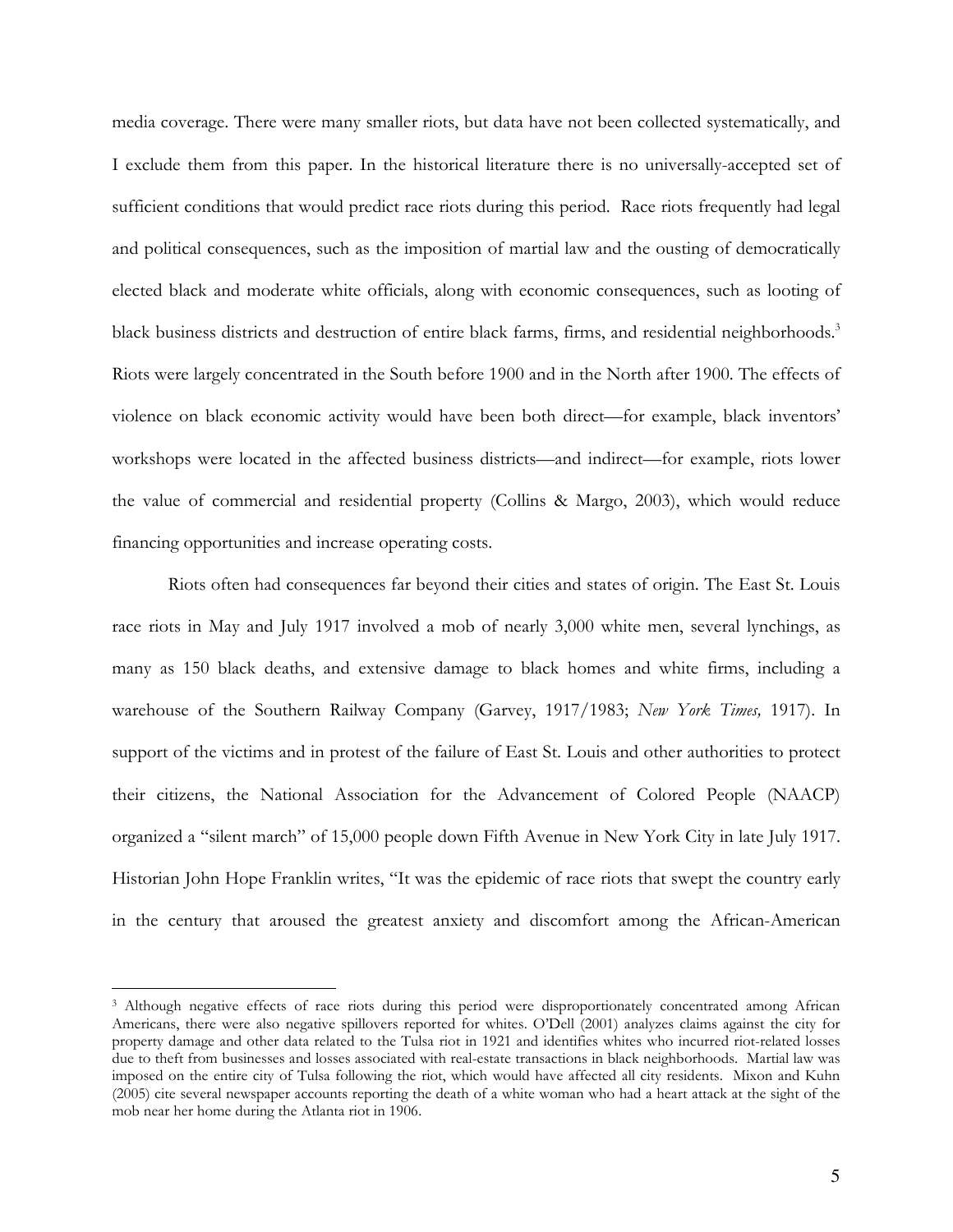population.… Riots were perceptibly increasing, and their dramatic nature had the effect of emphasizing the insecurity of blacks throughout the country" (Franklin & Moss, 1994, p. 313).

Lynching also may be considered a proxy for absence of the rule of law.<sup>4</sup> Whereas race riots involved opposing groups, lynchings typically involved a group taking action against a specific individual or individuals. In addition to killing the victim, often a secondary objective was the externality a lynching produced – to intimidate the victim's family, community, or ethnic or racial group.<sup>5</sup> A lynching signaled that personal security—and with it the freedom to work and innovate was not guaranteed.<sup>6</sup>

Table 1 shows that lynchings peaked for black and white victims in the 1890s.<sup>7</sup> Most lynchings occurred in the South, and most victims were African American. As the table indicates, the average number of lynchings with African American victims each year varied greatly. Although data on lynching are recorded through 1968, the practice had largely stopped by 1930. Media coverage of lynchings spread awareness of the violence. For much of the  $19<sup>th</sup>$  century, lynchings received local coverage in black- and white-owned newspapers, and nationally through newspapers in major urban areas and publications of the NAACP, other national civil rights organizations, and

-

<sup>4</sup> There is some debate in the literature about whether the motives for lynching were relatively more political or economic. See Darity and Price (2003) for an extensive discussion of this debate.

<sup>&</sup>lt;sup>5</sup> Many scholars argue that the 1955 lynching of Emmett Till, the motive for which was to intimidate northern and southern blacks, was a catalyst for the civil rights movement. See Metress (2002) and U.S. Department of Justice (2004).

<sup>6</sup> Although there are no reports of lynchings of inventors in the biographical data collected, there is anecdotal evidence that arsonists and firebombers more often targeted African American inventors, particularly those who manufactured their inventions. For example, Haber (1970) includes an account of two fire bombings at the home of Percy Julian, a black chemist. The direct and indirect effects of arson and fire bombing are likely equivalent to those of riots (through property destruction) and lynching (personal security threats and the rule of law).

<sup>7</sup> Historical American Lynching (HAL) Data Collection Project data on lynchings are often used in empirical studies. These data are based on and nearly identical to the Tolnay and Beck (1995) data. Because the data Tolnay and Beck (1995) used are limited geographically and temporally (1882 to 1930), the lynching series used here combines the Tolnay and Beck (1995) data for selected southern states and lynching data collected by Tuskegee University (2004) and Ginzburg (1962) for non-southern states. Both black and white lynchings, especially in northern states, are undercounted. Data on white lynchings report victims who are of all racial groups other than black, including those of Chinese and Mexican descent.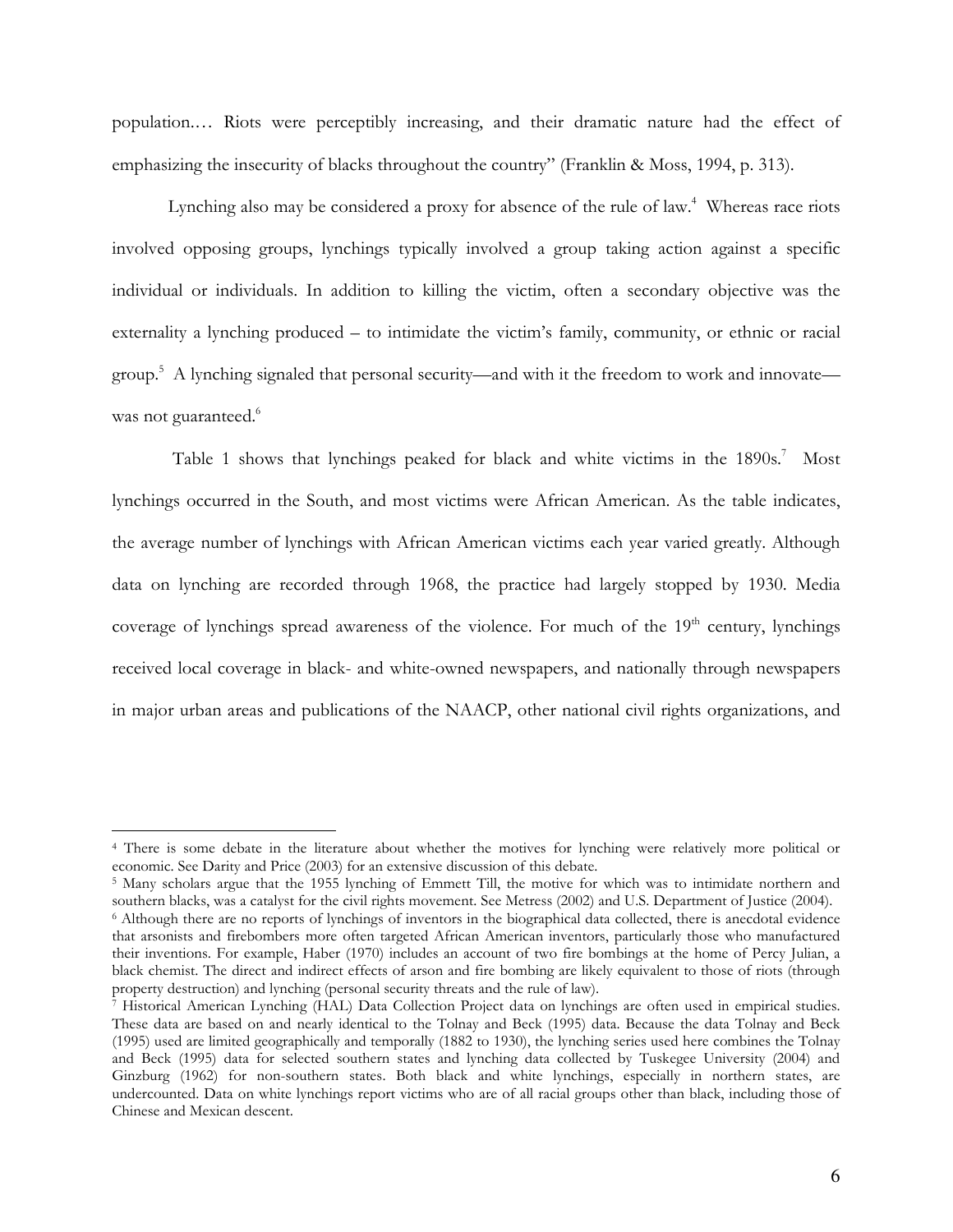nascent anti-lynching movements.<sup>8</sup> International attention grew through newspapers and organizations, including the British Anti-Lynching Committee formed in 1894 to protest the lynchings of southern blacks. Although the direct effect of lynching was likely primarily local, its indirect effect—a growing and general sense of diminishing protection in the courts and among lawenforcement bodies—was national.<sup>9</sup>

Other measures associated with violence are the timing and extent of Jim Crow legislation, which often legitimated acts of violence and created or reflected the social and political environment of the day. A flurry of laws promoting segregation followed the period of Reconstruction. As Table 1 shows, laws advancing segregation were primarily related to education and public facilities.<sup>10</sup> Segregation laws had two direct effects. First, and most important, they were proxies for latent violence. Jim Crow legislation formalized customary practices and allowed few legal safeguards for minorities. Residents of a given state understood that violence would occur if the laws were not obeyed. Litwack (1998) argued that lynch mobs and the courts were the de facto enforcers of Jim Crow laws.<sup>11</sup> In explaining "racial cleansings" in which blacks were abruptly driven out of counties both North and South, Jaspin (2007) offered an additional direct effect of segregation laws. He argued that the greater the number of and adherence to Jim Crow laws, the fewer the encounters between African Americans and whites and the greater the degree of anxiety, mistrust, and suspicion

<sup>9</sup> This is a negative externality cited in apologies for lynching by both U.S. Houses of Congress in 2008 and 2009.

 8 In 1892, Ida B. Wells (later Wells-Barnett), an early civil rights and anti-lynching activist who helped found the NAACP, published the *Red Record*, which contained the first systematic data on lynchings in the United States, and *Southern Horrors: Lynch Law in All Its Phases*, both of which were nationally and internationally circulated. By the early 1900s, regional and national, including congressional, debates on lynching were also receiving attention across the United States and beyond.

<sup>&</sup>lt;sup>10</sup> It is anticipated that data on passage of segregation laws may understate the extent of racial segregation and isolation and their effect on property-rights enforcement. Supreme Court rulings and local, including residential, segregation laws are excluded from the data. For example, using census data, Cutler, Glaeser, and Vigdor (1999) develop indices of segregation and isolation from 1890 to 1990 and consider the importance of residential segregation in explaining the variation in segregation over time. Legislation related to miscegenation and employment is included in the "other" category in Table 1. As well, policies, customs, and practices will not necessarily be fully captured by state legislation. <sup>11</sup> Specifically, he argues, "Once previous customs became lodged in the statute books, it was imperative that any breaches be swiftly punished as examples to others of how the new order would be implemented.…To forestall lynch mobs, courts often speeded the conviction and execution of black defendants, distorting whatever semblance of constitutional protection remained for them"(256-57).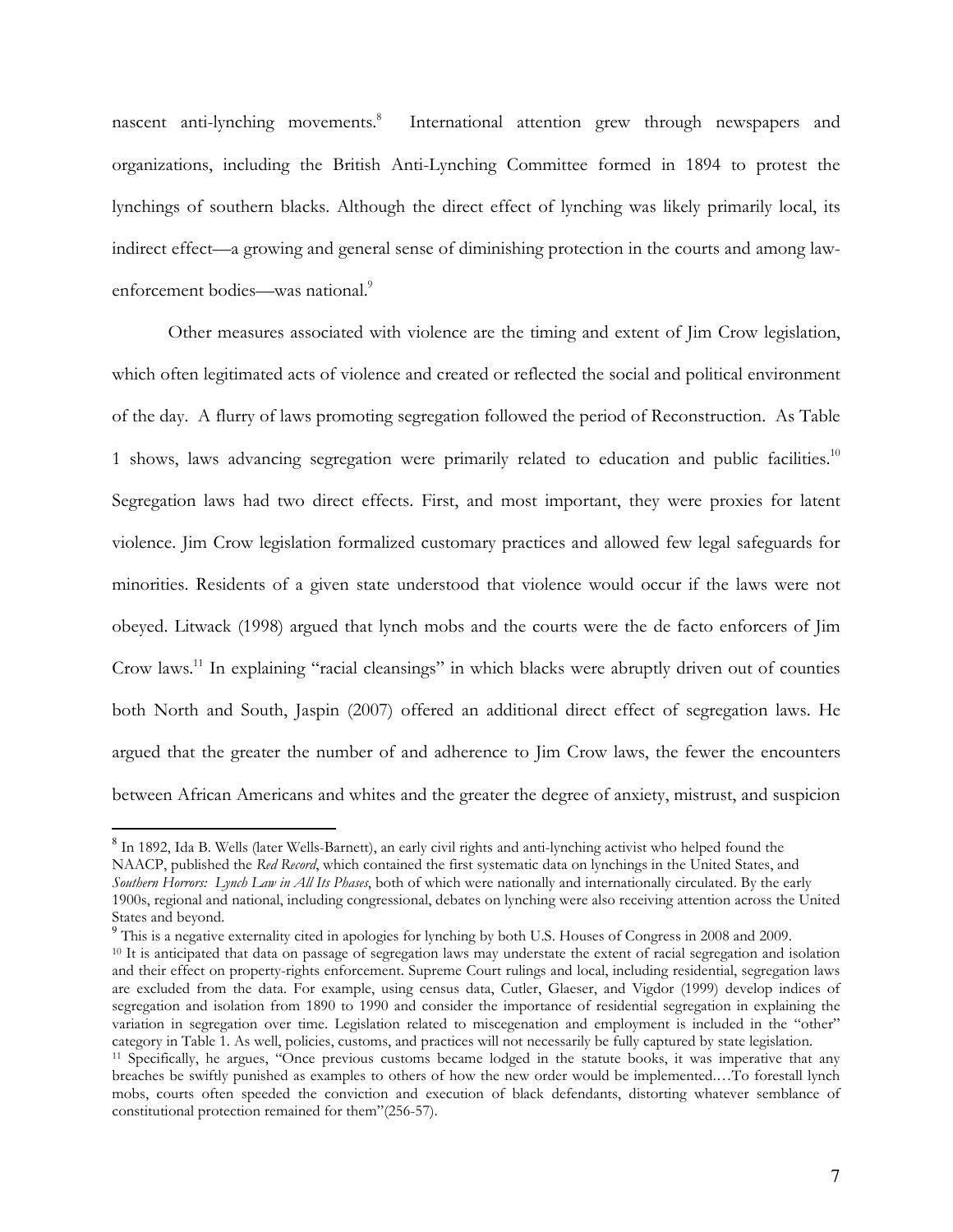between the races, which could lead to spontaneous outbreaks of violence.<sup>12</sup> In this paper, the number of segregation laws was included to capture the taste for and degree of segregation and latent violence across states.

Passage of segregation laws also decreased access to patenting institutions and to social networks and institutions that support invention and innovation.<sup>13</sup> The offices of patent attorneys (all white at the time) were in "white-only" commercial districts, hindering African American inventors from applying for patents.<sup>14</sup> With little recourse to the courts, African Americans would have found it nearly impossible to fight patent infringement, even if they had been represented by white attorneys.<sup>15</sup> Networking opportunities were also limited. Segregation of public buildings led to "Negro Day" during major scientific fairs or "Negro fairs" that were completely separated from major exhibitions.<sup>16</sup> Unequal access to education, which became increasingly important to patenting over the course of the  $20<sup>th</sup>$  century, also likely deterred patenting.

*Patenting Activity, 1870–1940* 

<sup>12</sup> See Jaspin (2007), p. 8. Data on racial cleansings were unavailable and, hence, are beyond the scope of the current paper.

<sup>&</sup>lt;sup>13</sup> See Thomson (2009) for a rich discussion of the importance of social ties and networks for invention and patenting in the 19<sup>th</sup> century.

<sup>&</sup>lt;sup>14</sup> Loewen (2013) notes that there were also entire towns, including three in Illinois, which barred African Americans during the day.

<sup>15</sup> Suing a white person was one of the offenses reported for victims in the HAL lynching data set. Also, anecdotal evidence suggests that abrogation of intellectual property rights was not unusual. A letter in the Carter G. Woodson Papers contains testimony from the son of an African American inventor whose patent rights were illegally assumed by a firm when his father was temporarily sent on assignment abroad. However, to my knowledge, no systematic evidence of such abrogation exists. Similarly, there is anecdotal evidence concerning greater rejection rates of patents received from applicants suspected of being African American. There is only one instance of this behavior in the literature, and a comparison of a sample of similar patents obtained by white and African American inventors shows that the time between patent application and grant for the two groups was not significantly different, 1.4 years in each case. The implication is that patent examiners did not treat patent applications from the two groups of inventors differently once the decision to grant the patent was made. Application rejection rates would need to be analyzed to examine Patent-Office behavior more fully, which is beyond the scope of the current paper.

<sup>16</sup> For example, Foner (1978) reports that Joseph H. Dickinson, a prolific inventor of musical and mechanical instruments, could only display his inventions and view other exhibits at the Centennial Exposition in Philadelphia in 1876 in the "Negro building." As a result, there were extra costs associated with marketing his inventions.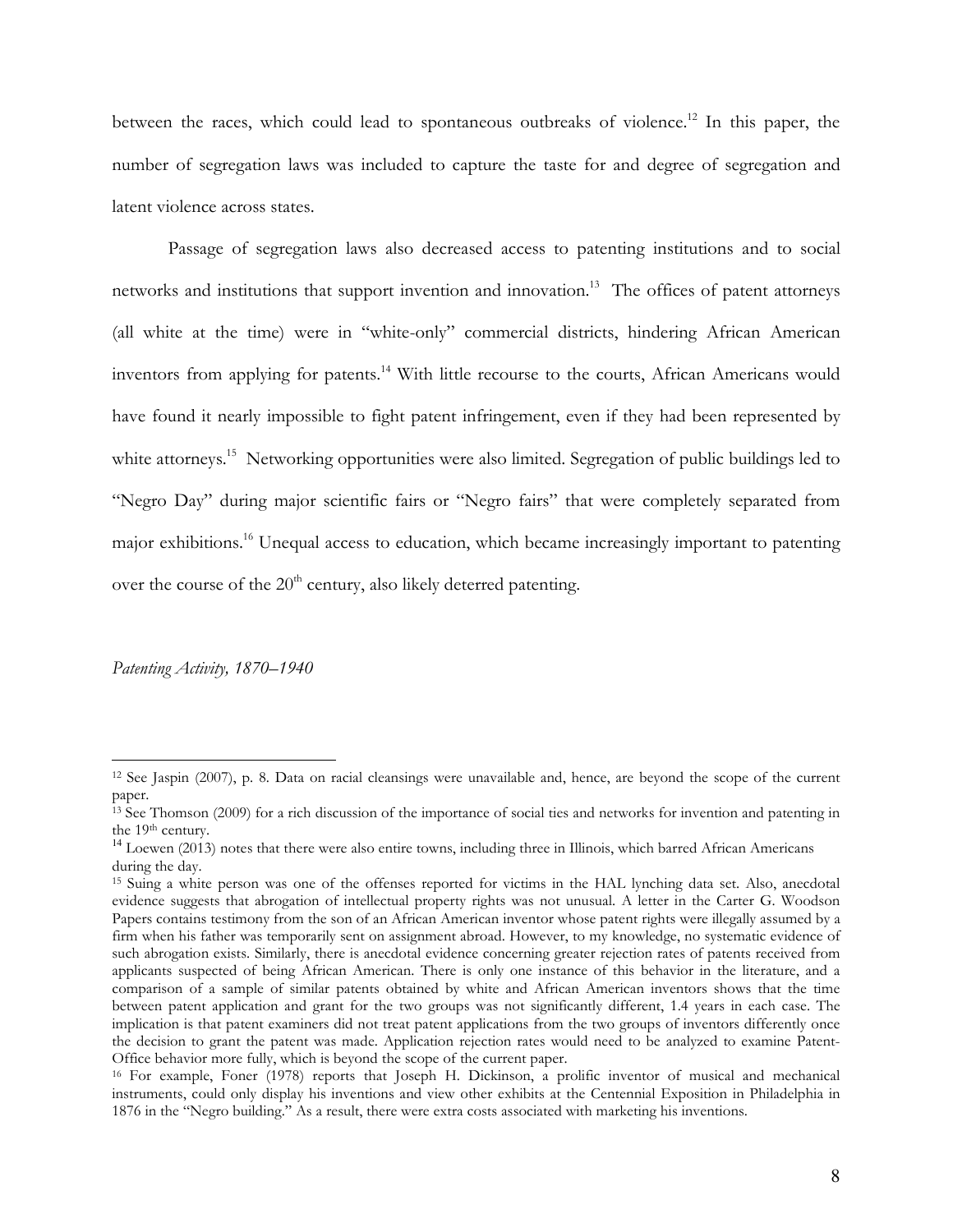Figure 1 shows that, before the early 1900s, patenting rates among African Americans followed a pattern increasingly similar to that of the larger inventor population, albeit at a much lower level. Like overall patent rates, African American patent rates were procyclical, increasing with economic booms.<sup>17</sup> Black patent activity became countercyclical at the turn of the century. As Figure 2 suggests, black inventors began responding to incentives or conditions that did not affect other inventors. Specifically, a rise in race-related violence coincided with greater divergence in patenting rates between black and white inventors. I test the validity of this apparent correlation statistically using new data on African American inventors as described below.

## **II. Data**

-

Race is not recorded in patent records. Therefore, my first task was to identify African American inventors. I collected data from little-known surveys that Henry E. Baker conducted on behalf of the U.S. Patent Office in 1900 and 1913. He sent surveys to 9,000 of the 12,000 patent attorneys and agents in the United States asking if they had African American clients or if they knew of any African American patentees. Data collected from these surveys constitute approximately 65% of the data set. The Baker data, however, are only partially helpful to my study. He mistakenly identified the first African American known to receive a patent, and the data end in 1914, 26 years short of the period of interest.<sup>18</sup>

<sup>17</sup> Throughout the paper, I use the terms "patent" and "utility patent" interchangeably. A utility patent is issued for any new and useful process, machine, manufacture, composition of matter, or any new and useful improvement thereof. From 1995, utility patents are effective for 20 years from the date of application. Utility patents constitute more than 95% of all patents granted to African Americans. Although it is standard to use patents as a proxy for innovation and inventive activity, this measure has limitations as, for instance, not all inventions are patentable or patented. However, direct measurement of invention is not generally possible and, in particular, not available, given the limitation of historical data needed for this study.

<sup>&</sup>lt;sup>18</sup> The 1843 patent of Norbert Rillieux was the only patent record Baker observed with the term "colored" next to the name of the patentee. It was the earliest patent he identified with an African American named as the patentee, but subsequent research would show that an 1821 patent obtained by Thomas Jennings was the earliest known to have been obtained by an African American. See the data appendix, Appendix I, for an explanation of approaches for identifying African American inventors, including the Baker surveys.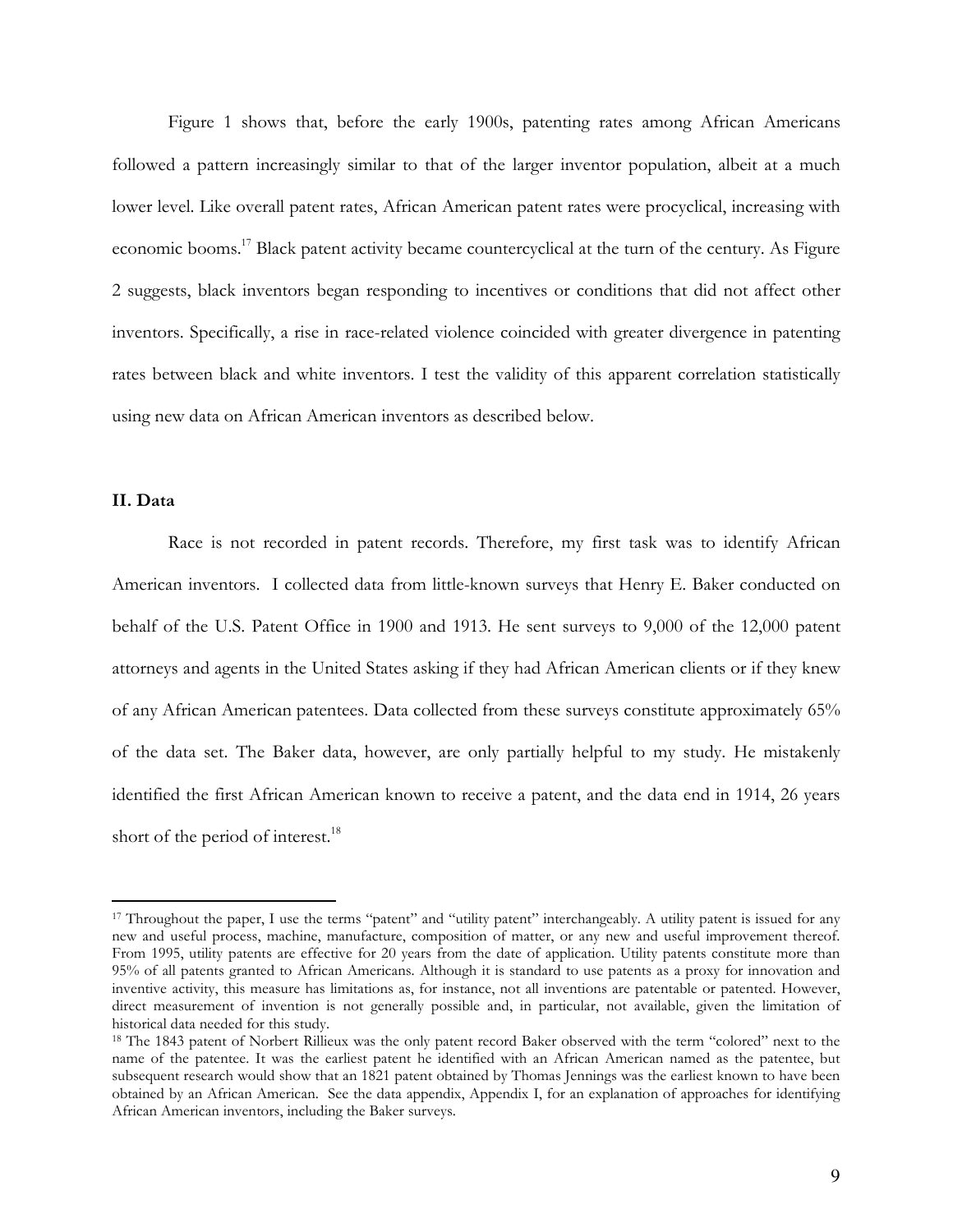To fill the data gap, I matched patent records to census data. While matching nearly 2 million patents to census records is an onerous task, it is more onerous to distinguish African American from non–African American patentees. First, as is evident from Table 2, African Americans obtained patents outside the South, even though only a small percentage of the African American population lived outside the South. Second, with the exception of a few famous inventors, African American inventors' names were indistinguishable from those of other American, particularly British-born, inventors.<sup>19</sup> Addresses were often limited to just the city or town of residence, which added further difficulties in identifying individuals. Appendix II describes other approaches, including those exploiting the recent literature related to "black names."

 The best strategy was to identify African Americans among the population of inventors and likely inventors from other sources and to match them to patent records. I accomplished this by collecting names from several sources including modern and historical directories of African American scientists, engineers, and medical doctors; archives, including correspondence of the noted African American historian Carter G. Woodson and the Garrett Morgan Papers; obituaries in local newspapers; published biographies and collections of biographies; programs from the "Negro Building" or "Negro Day" at fairs and exhibitions related to science and invention before 1940; census data; and online company-history searches. A more detailed description of these sources appears in Appendix II. I obtained additional patents of inventors appearing in the Baker data by searching US Patent and Trademark Office (USPTO) and European Patent Office (EPO) databases.

The data set I constructed extends from 1870 to 1940 and includes 726 utility patents granted to African Americans during this period. The data comprise the patent number; inventor's

<sup>&</sup>lt;sup>19</sup> The easily identifiable names were based on the post-slavery practice of adopting the names of American presidents as first and middle names. The inventors using this convention were Andrew Jackson Beard, George Washington Carver, and George Washington Murray.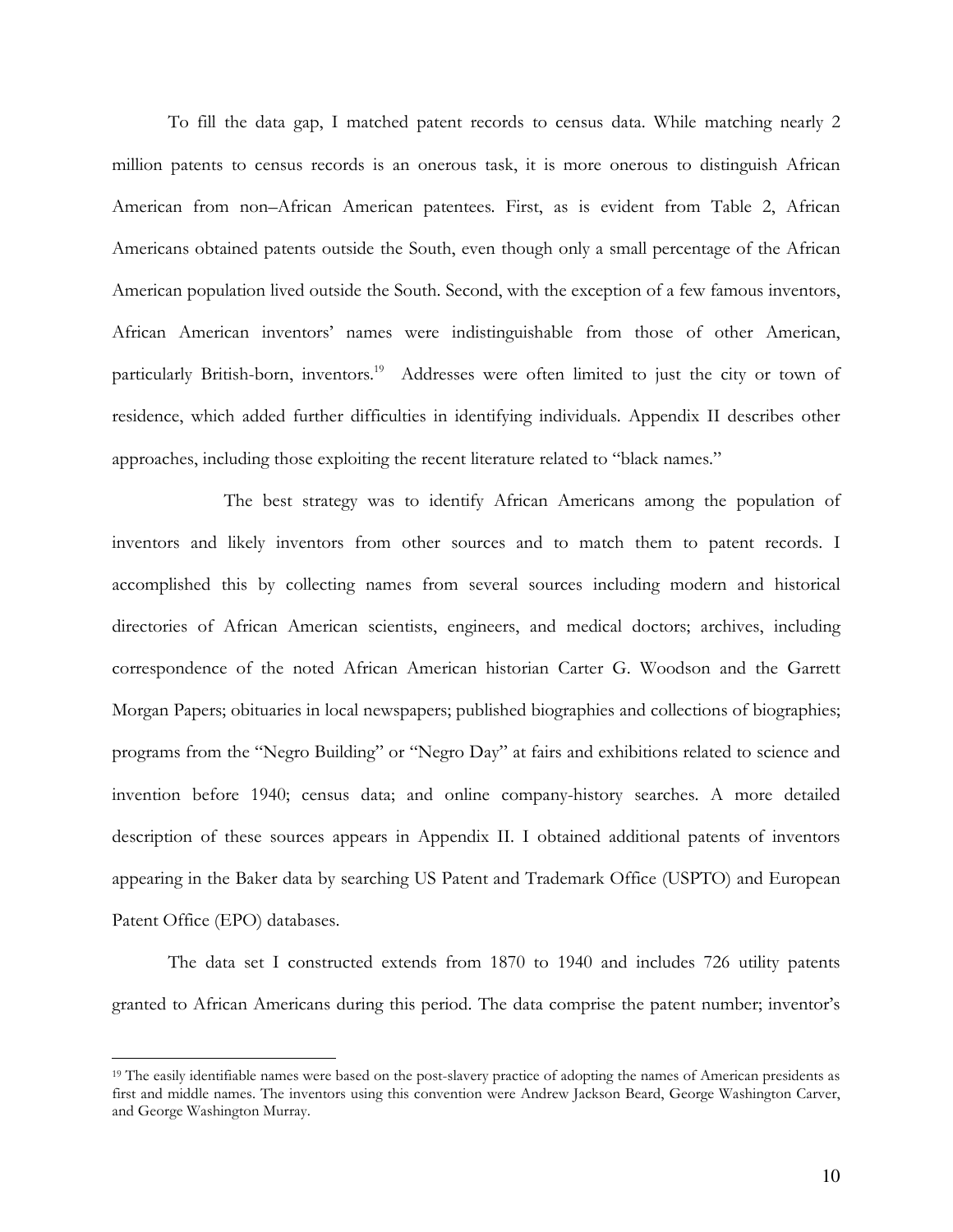full name, full names of co-inventors, and order of appearance of names of inventors; location of the inventor; title of the patent; dates of application and issue; assignment status; assignee's name and location; current USPTO patent class and subclass; and NBER-Hall, Jaffe, and Trajtenberg twodigit technological class.<sup>20</sup>

As Figure 1 shows, despite the difference in levels, trends in inventive activity by race were roughly similar before the early 1900s.<sup>21</sup> Until 1930, two of the three major fields in which the two groups patented were the same: manufacturing and transportation. Table 2 reports other data on invention by technological category.

Each patent-holder was issued approximately two patents, on average, which is consistent with the findings of Hall, Jaffe, and Trajtenberg (2001) for the entire population of utility-patentholders from 1963 to 1999, but it is much lower than the average that Khan and Sokoloff (1993) computed for patentees up to 1846.<sup>22</sup> Two-thirds of black patentees have one patent. However, 4% have four or five patents, and 3% have 10 or more patents. Table 3 contains examples of patented inventions in the data set. This sample reflects the significant variation across technical classes and geography among African American inventors of this era. Although patent activity was evident in all regions of the country, the Midwest and Mid-Atlantic states, including New York and New Jersey, accounted for 64% of this activity, which mirrors general patterns among white inventors at this

<sup>&</sup>lt;sup>20</sup> Biographical data, including patentee education, training, and property-ownership status, are only available and have been collected for a group of 26 prolific inventors before 1930. This group is the subject of Cook (2007). Application data were not recorded for patents obtained between 1870 and 1873. Technological classes created by Hall, Jaffe, and Trajtenberg (2001) are designed as an alternative to the USPTO technical classification to capture broad technological categories of innovation. Patents collected are matched to broad one-digit categories and more specific two-digit subcategories. Citations, a typical measure of quality of invention, are only publicly available from 1975. Patents granted between 1870 and 1930 and cited from 1975 will be rare, because older inventions will have been incorporated into newer inventions. Therefore, I do not use citations in the present analysis.

<sup>&</sup>lt;sup>21</sup> To determine the number of patents granted to white inventors, I subtracted the patents obtained by black inventors from total patents granted. Any nonblack patent-holders will therefore be included among white inventors. Although the precise ethnic composition of patent-holders is unknown, it is reasonable to assume that the majority of nonblack patent-holders are white.

<sup>&</sup>lt;sup>22</sup> The average is two per patentee from 1821 to 2004. The Hall, Jaffe, and Trajtenberg (2001) sample is drawn between 1963 and 1999. During the same period, the average for African American patentees is 6.2, and the median is 2.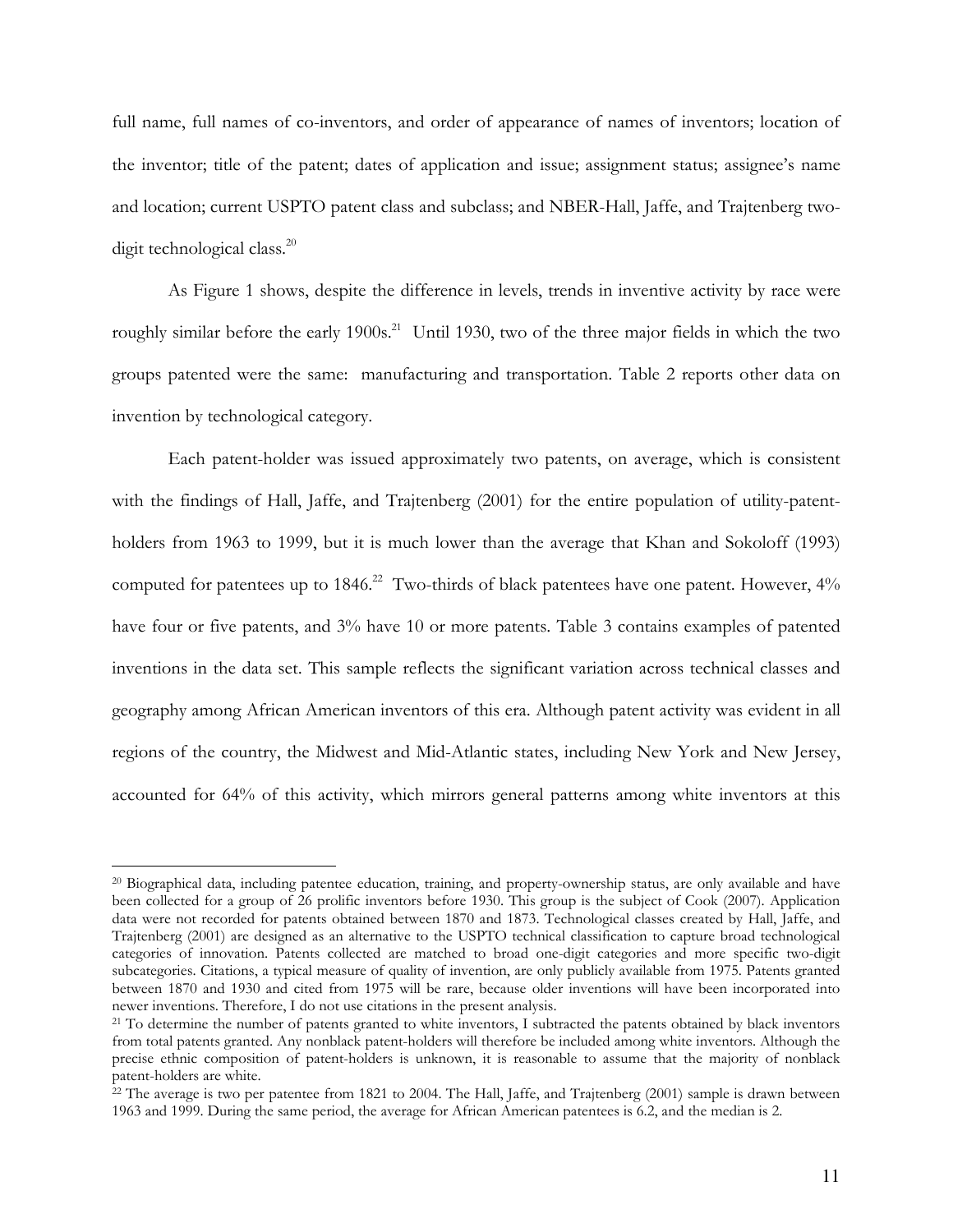time. Consistent with the practice of the day, African American inventors were largely individual inventors, but a number of patent-holders were members of well-known research teams. $^{23}$ 

 One problem in the data is the potential undercount during the period when African Americans relied heavily on patent intermediaries. Baker's task of verifying patentees was complicated by a widespread perception that African American patents might be undervalued if the inventor's race were revealed.<sup>24</sup> Truncation due to undercounting would be difficult to measure and to account for in estimation. Nonetheless, the number of "missing blacks" would have to be large to obtain the magnitude of decline apparent in Figure 1. Further, prolific inventors entered and exited the data set throughout the period of study. Because inventors with one patent dominate the data set (unlike the U.S. data for this period), several prolific inventors would have had to die or retire simultaneously to account for such a large and sustained decline, but the data do not bear this out. Finally, the population of inventors is heterogeneous and extends beyond those who are highly skilled and in the sciences, particularly in the period before the early  $20<sup>th</sup>$  century when specialized skills became more useful. As a result, the data set likely underrepresents inventors with fewer or different skills. Upon inspection of related data, such as Sluby (2004), these potential problems appear to be minor and should not significantly affect results from estimation.

## **III. Estimation**

<u>.</u>

This section assesses the economic impact of conflict and violence on innovative activity, as measured by patents. Specifically, it explores whether economic activity, namely the level of innovative output, changes in response to changes in hate-related violence, or whether the quality

<sup>&</sup>lt;sup>23</sup> Lewis Latimer was a member of Thomas Edison's research team, the "Edison Pioneers." Granville T. Woods, who obtained 45 patents mainly related to electricity and transportation, was asked by Edison to join Edison's Pioneers but declined and preferred to invent alone or with his brother.

<sup>&</sup>lt;sup>24</sup> This was likely more broadly observed than just among inventors. There is anecdotal and empirical evidence during the period of heightened racial tension that race may have been endogenized, if physically possible. See Jaspin (2007) for an account of blacks who left counties owing to "racial cleansing," who migrated to different counties, and who appeared in subsequent census years as white.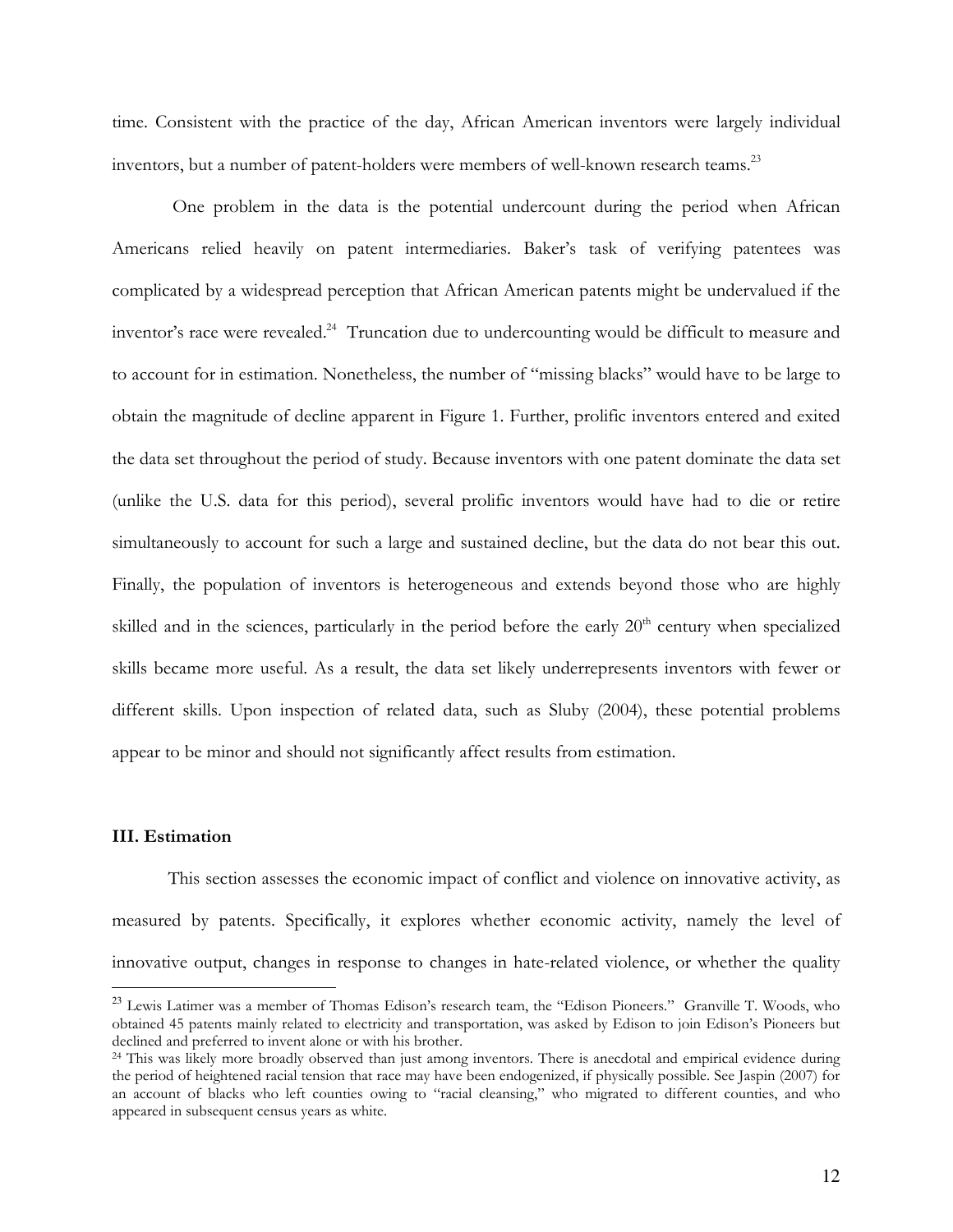and direction of economic activity change in response to changes in property rights resulting from hate-related violence.

Table 4 reports values of variables typically associated with innovative activity at the beginning of the period to establish a baseline. Table 5 reports the means and standard deviations of variables for blacks and whites jointly and separately.<sup>25</sup> Much of the increase in productivity in the mid-19<sup>th</sup> century occurred in the manufacturing and transportation sectors. According to Margo (1990), African Americans were represented in greater proportions in durable manufacturing and in transportation employment relative to whites, as was the case in agriculture. Illiteracy and schoolattendance gaps were large, a fact that may have become more relevant when patenting began to require better education and more specialized skills in the early 1900s. Literacy improved (as measured in the data by illiteracy rates) between 1870 and 1940. In 1870, 68% more African Americans were illiterate than whites, while in 1940, the gap was only 12% (IPUMS 2004). In general, patenting activity occurs in regions with relatively more robust economic activity and with significant urban populations.<sup>26</sup> Blacks were concentrated in rural areas and the South, which were the least productive areas for patented innovation. As Table 2 shows, however, three-quarters of black patent activity took place *outside* the South.

My analysis employs three different empirical strategies. First, with time-series data, I use state and federal practices promoting segregation and condoning violence as a natural experiment to

<sup>&</sup>lt;sup>25</sup> Other potential explanatory variables, such as wage differentials and quality of schooling, are also not available for the entire period or for all regions. Margo (1990) uses earnings data for blacks and whites from 1900 to 1940 in the South. State school-quality data as used in Card and Krueger (1992) are available from 1919. Rates of illiteracy are available throughout the period of interest and are included in the estimation. Other potential indicators, such as socioeconomic status, are highly correlated with race in the period 1870 to 1940 and would be dropped because of multicollinearity in estimation.

<sup>&</sup>lt;sup>26</sup> This observation is consistent with the findings of economists who have examined the relation between innovation and expected profits and demand, e.g., Gilfillan (1930), Griliches (1957), Schmookler (1962, 1966), Sokoloff (1988), and Khan and Sokoloff (1993).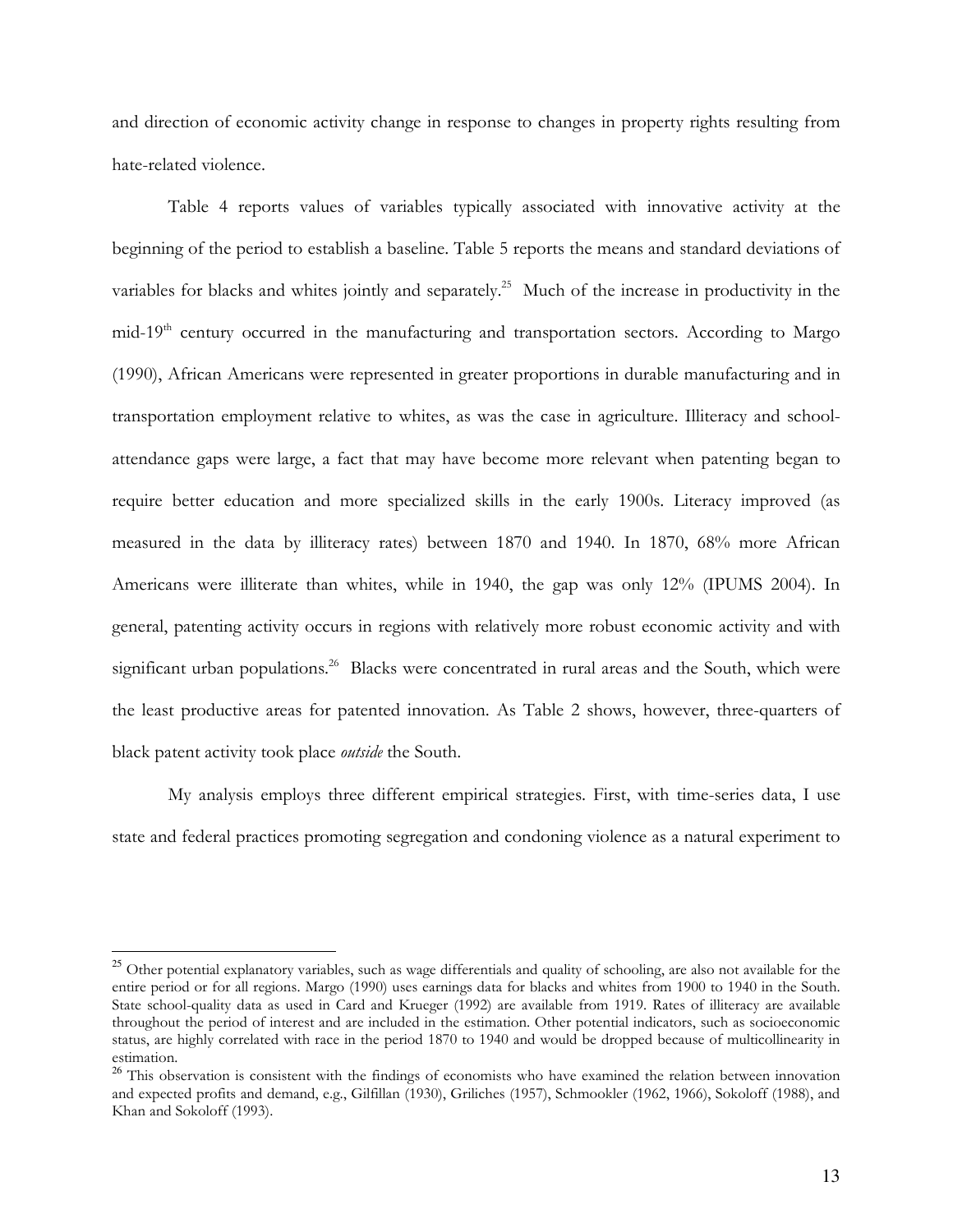estimate the effects of changes in hate-related violence on patenting outcomes.<sup>27</sup> Second, I account for regional heterogeneity by estimating the effects of increased violence on state-level data for African American inventors. Third, a placebo of white inventors is randomly drawn, and I examine the "counterfactual" effect on patenting among whites.

## *Difference-in-Differences Estimation*

-

Did the difference in patent productivity between blacks and whites change over time? The first part of the estimation strategy uses the implementation of state and federal policy as a natural experiment to estimate the effects of racial conflict. We can use patent data to explore more precisely changes in patenting rates by race following acts of violence that would differentially affect inventors, if not all economic agents. That is, significant changes arise not as a result of violence per se but out of a sense that these hate-related acts could be carried out with impunity.

To capture the direct and indirect effects of hate-related acts, I include two specific years, 1900 and 1921, in which state and federal changes in policy would have increased the indirect effects of violence—that is, years in which policy changes would have signaled that local, rather than state or federal, legal remedies would be final. I include the year 1900 to capture the *Plessy v. Ferguson* decision, which was implemented with a lag. I include 1921 because this was the year of the Tulsa, Oklahoma, race riot, the largest race riot in American history, and the response to which signaled a major change in government policy.<sup>28</sup> This event was considered so grave and alarming that it was the first time the head of the NAACP, the nation's largest and oldest civil rights organization,

<sup>&</sup>lt;sup>27</sup> In this paper, I use the term "natural experiment" in reference to the orthogonality of violent events to patenting, because traditional models of patent activity do not include measures related to violence. For example, seminal work by Griliches (1957) and related subsequent work relate patent activity to demand and R&D spending. Factors like violence and rule of law are not included in these traditional models. The term is also used interchangeably with "historical experiment."

<sup>&</sup>lt;sup>28</sup> The year 1921 was also determined statistically to be the break year. The Chow F-statistic for the year 1921 was computed, and the Quandt Likelihood Ratio statistic, or maximal Chow statistic, was also computed to confirm that the maximum Chow F-statistic was selected from a range of potential break years eight years before and after 1921, 1913 to 1929.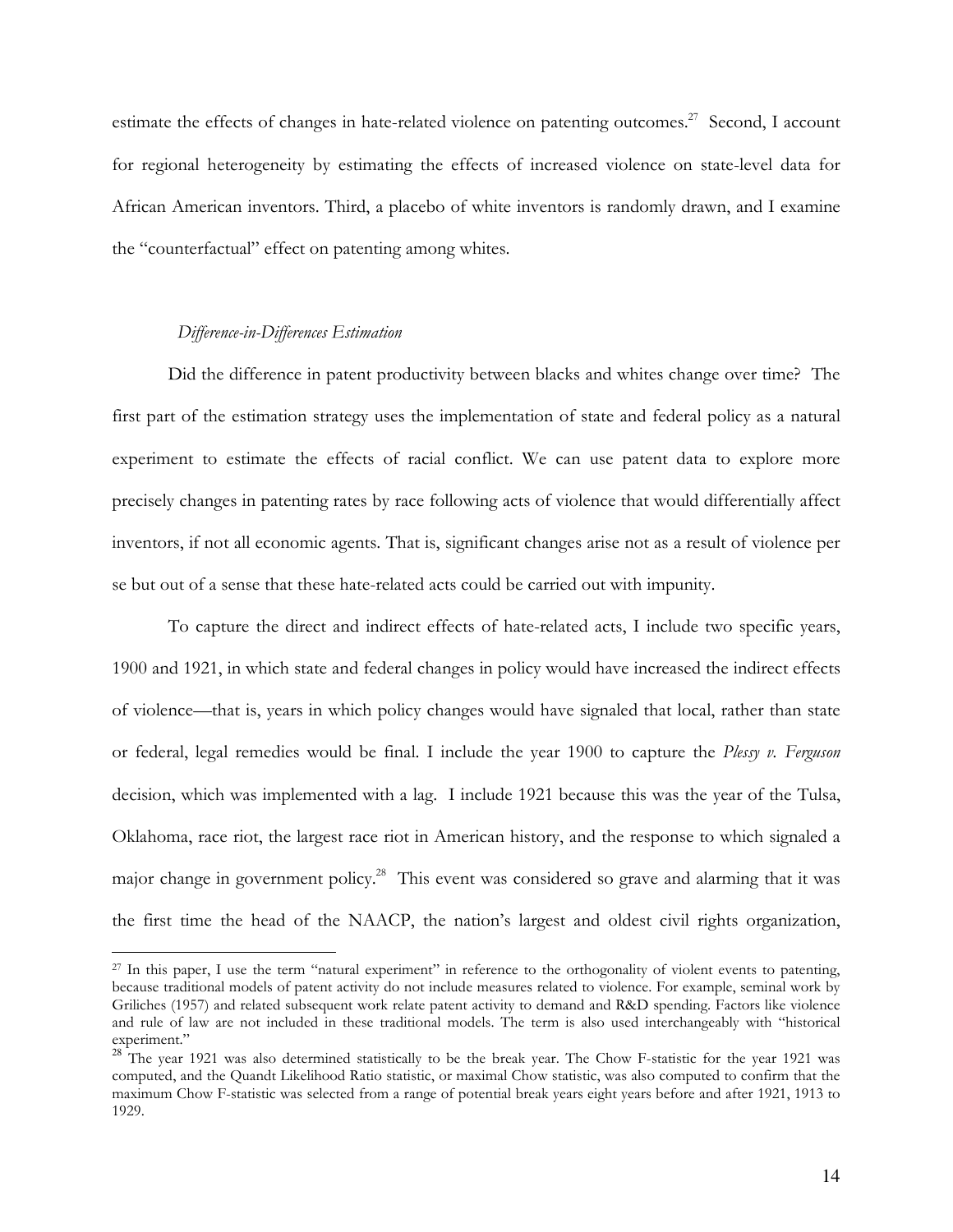appealed directly to and met the President of the United States to request that the federal government intervene.<sup>29</sup> However, this appeal to the President was rebuffed, and there was no federal intervention. The Oklahoma Commission to Study the Tulsa Race Riot of 1921 roundly criticized responses to the riot: "Stand back and look at those deeds now. … In none did government prevent the deed. In none did government punish the deed" (Oklahoma Commission, 2001, p. 20). The Tulsa riot of 1921 followed a rash of major (and smaller) race riots throughout the country in 1919.

According to the historical literature, before 1921 potential victims implicitly believed that, if implored, the federal government would act. The response to the Tulsa riot was considered a major policy shift in favor of nonintervention by federal and state governments. Accounts of the Tulsa riot suggest that many at the time believed that government failed at all levels, and that this was a turning point in federal policy and national practice related to property-rights protection, and that the country was likely headed toward racial warfare.<sup>30</sup> Consistent with historical analysis and the sense of heightened national anxiety concerning racial conflict, a search of the terms "race riot" and "race war" in Google Books Search between 1880 and 1930 shows that these terms peaked in 1921.<sup>31</sup>

To begin statistical inference on the impact of hate-related violence on inventive activity, the basic equation follows Gilfillan (1930), Griliches (1957), Schmookler (1962, 1966), and Sokoloff (1988), all of whom find a relation between economic activity and innovation, and includes positive

<sup>&</sup>lt;sup>29</sup> *The Crisis* (1999). Given the significant carnage and damage from the riot, this is also only the second instance in which the NAACP sent an official from the organization to examine and report on events. See White (1921).

<sup>30</sup> See *New Republic* (1921) and *New York Times* (1921) for extended coverage the riot received.

<sup>&</sup>lt;sup>31</sup> Data from Google Books Search/Ngram are from April 2012, when more than 20 million books had been scanned.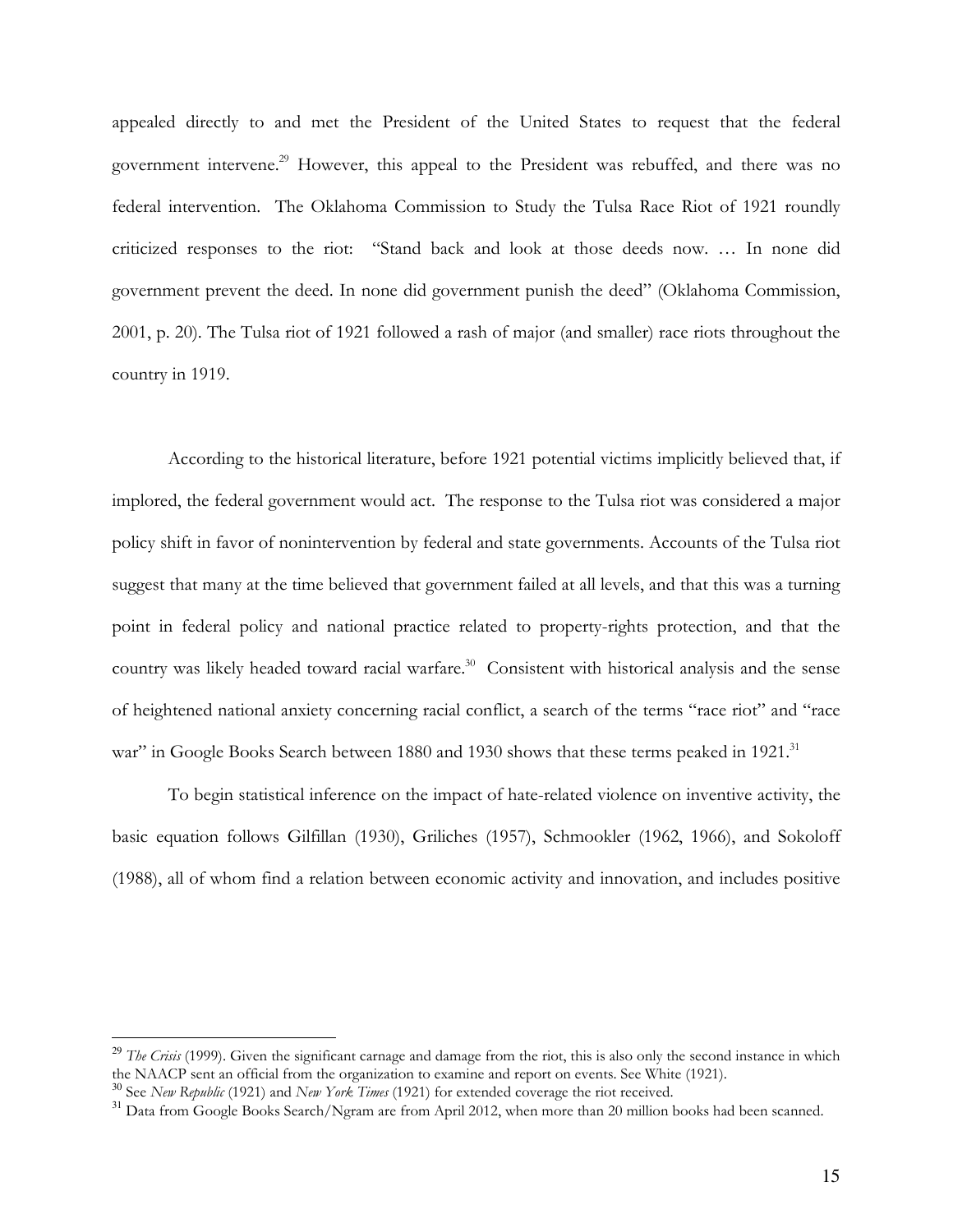and negative correlates of innovation—industrial production and unemployment. $32$  To this model I add the following conflict-related indicators:

 $\Delta log(\phi_{\text{atents}_{i}}) = \delta_{1} + \beta_{1} \Delta log(\phi_{\text{in}} b_{i}) + \beta_{2} \Delta \text{riot}_{t} + \beta_{3} \Delta \text{seglaw}_{t} + \delta_{2} \text{rac}_{t} + \alpha_{2} d1921_{t} +$  $\alpha_3$ race<sup>\*</sup>d1921<sub>t</sub> +  $\Delta z_i \gamma$  +  $\Delta u_i$ , (1)

where the observation *patents<sub>it</sub>* is total utility patents per capita applied for in year *t* and granted to individuals of race *i*; *lynch*<sub>*it*</sub> is lynchings per capita by race of victim in year *t*; *riot*<sub>t</sub> is number of major riots in year *t*; *seglaw<sup>t</sup>* is total new state segregation laws passed by year *t* or total new state and federal segregation laws related to education, housing, and public accommodations passed by year *t*;  $z_i$  is a vector of controls; and  $u_i$  is a stochastic error term.<sup>33</sup> The elements of  $z_i$  are year dummies for peaks and troughs of economic activity, a year dummy for the structural break that occurs in 1900 ("year  $\geq$  1899"), *unem*<sub>*t*</sub> is the Lebergott (1964) unemployment series in year *t*, and *indprod<sub>t</sub>* is the Miron-Romer index of industrial production in year  $t^{34}$  Aggregate and race-specific time effects are included in estimation. Because of persistence in the patent series, the basic model is estimated in first differences.<sup>35</sup> Table 6 reports the estimated effects from this estimation, along with Driscoll-Kraay standard errors.<sup>36</sup>

 $32$  In estimation, formal inclusion of specific determinants of the knowledge production function used by these and similar researchers will not be possible in this study. For example, Griliches (1957) and Kortum (1997) posit a relation between patenting and R&D expenditure. Many studying the modern era test this relation. Using R&D spending data would be outside the scope of this research, because the National Science Foundation did not collect such data until 1940, which is the last year of the period under review in this paper.

<sup>33</sup> In estimation, the Wilson Administration's segregation of the civil service in 1913 is considered a state law affecting Washington, DC, although its effects were likely more geographically extensive. It is the only federal law included among the segregation laws used in this analysis.

<sup>34</sup> Statistical identification of a structural break in 1900 (and in 1921 below) is the result of estimating time-specific effects across all years in the sample, including adjacent years. These breaks are the most significant in the period of study.

<sup>&</sup>lt;sup>35</sup> Zivot and Andrews (1992) and Perron (1989, 1990) tests are used to determine the presence of a unit root with a structural break and intercept (optimal lag lengths from minimized AIC scores). As equation (1) implies, all regressors should be first-differenced, as well. However, there are many zeroes in the segregation-law and riot series, and they are essentially count variables, which should not be differenced. I report estimated coefficients for these variables for the estimated level coefficients.

<sup>&</sup>lt;sup>36</sup> I use the unemployment and industrial-production series alternately in estimation because of the high degree of correlation between them. Estimates obtained using each series are nearly identical, and only those using the industrialproduction series are presented in Table 6.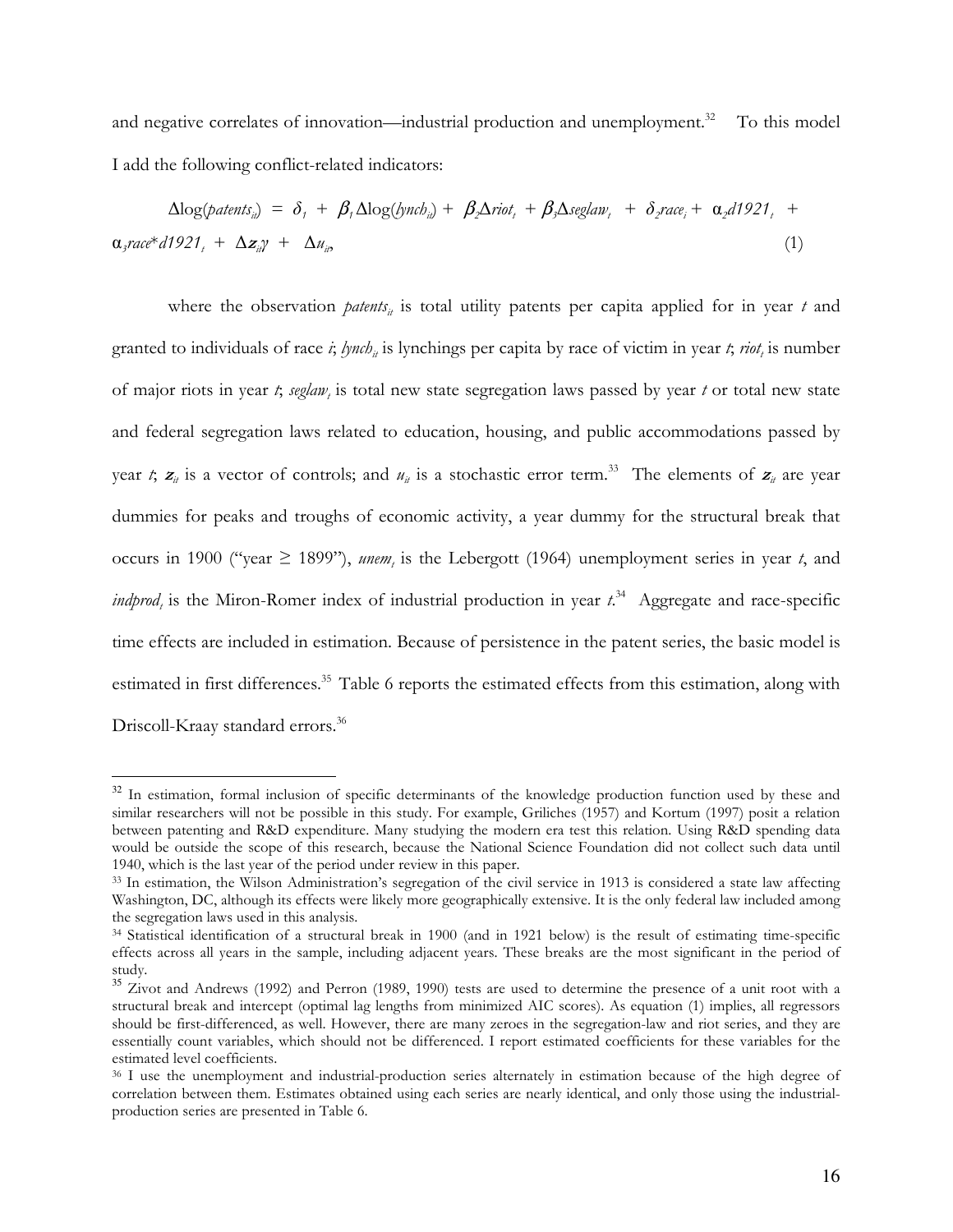The overall effect of the year 1921 is mixed in these regressions, but the interaction for 1921 is negative and significant in the full sample.<sup>37</sup> Adjusting for other observables, annual patenting by African Americans was lower by a factor of 2.2 on average than for whites because of events in 1921. Coupled with the introduction of federal anti-lynching legislation in 1921, there was a heightened sense among African Americans that personal security and other property-rights protections were being markedly eroded, and this was the basis upon which Secretary Johnson of the NAACP met President Harding. This suggests, like the *Plessy v. Ferguson* (1896) decision, that federal action or inaction with respect to hate-related violence may generate significant declines in security and economic activity, as measured by inventive activity.

From the pooled regression, I tested for differences between coefficients on lynching and riots for blacks and whites. The difference in coefficients is significant at the 0.01 level.<sup>38</sup> These differences are evident in results from estimation of the baseline regression in the black and white subsamples reported in Table 6. For whites, major riots are correlated with a decline in patenting of  $2\%$  per year, and there is no correlation between the year 1921 and patenting activity.<sup>39</sup> For blacks,

<sup>&</sup>lt;sup>37</sup> Given the inherent noisiness of historical data, the significance levels attained should be considered a strict lower bound on the true values in all regressions. We may expect a negative effect from the interaction of riots and lynchings on patenting by African Americans because of the magnified sense of insecurity among African Americans and because of the occasional close proximity of these two events (see Table 1). Although these results are not reported, I added the interaction term *riot<sub>t</sub>*<sup>\*</sup>lynch<sub>*it*</sub> to the models estimated, and reported results are robust to inclusion of this additional control.

<sup>38</sup>Another approach for the baseline regression is to instrument for riots. I use three instruments that are correlated with riots and inventive activity but are uncorrelated with other regressors: the unemployment rate from Lebergott (1964), changes in industrial production from the Miron-Romer index of industrial production, and fraction of the population living in the South. (See data appendix for descriptions of data used as instruments.) Although the instruments are valid, they are weak, as were other instruments tried, such as weather patterns, and this approach does not change the fundamental results.

<sup>&</sup>lt;sup>39</sup> In addition to the aforementioned Southern Railway example, deaths of whites, and other quantified ways in which whites were affected by riots, they were also affected in broader ways. The Tulsa Riot of 1921 was targeted at African Americans, but the declaration of martial law to quell the violence would have affected all residents of, workers in, and economic activity in the city. Many white families had black domestic servants, and, according to historical accounts, e.g., Ellsworth (2001), they were accosted to turn over black workers so they could be taken to detention centers like the other 6,000 arrested. From a more contemporary example, although the riots in Los Angeles in 1992 occurred mainly in predominantly black neighborhoods, the entire city was affected by the curfew, the reassignment of police officers to riot-related duty, the investigation of the police department, the negative national and international publicity brought to the city, and so on. Matheson and Baade (2004) estimate that the entire city of Los Angeles lost \$3.8 billion in taxable sales and \$125 million in direct sales tax revenue losses.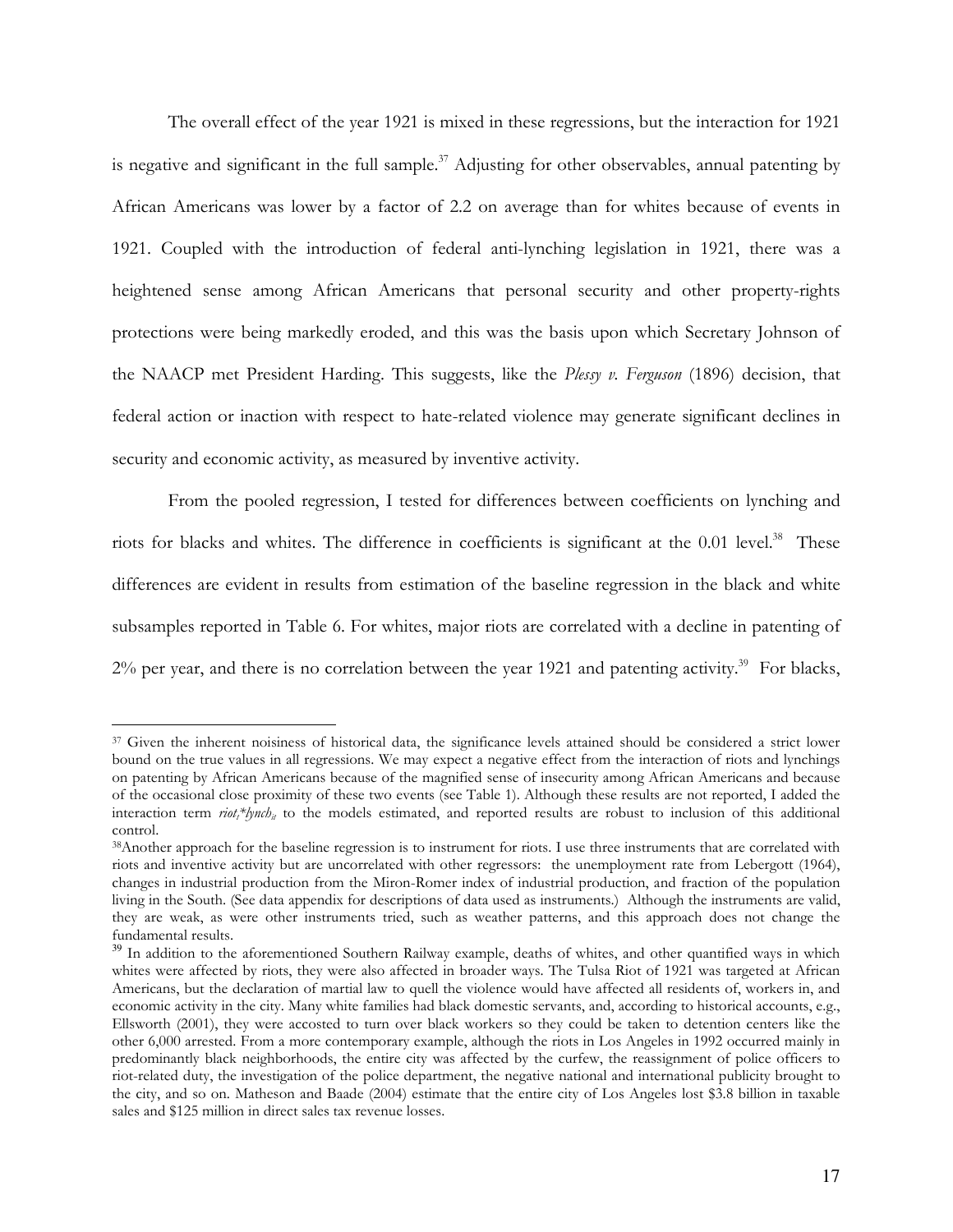the estimated effect of the policy shift in 1921 is negative and significant. A 1% increase in the growth rate of lynchings per capita is associated with 0.9% lower growth rate in black patent activity, and major riots are associated with 13% to 14% lower rate of growth in black patent activity.

Aggregate data in this instance may bias the coefficients on segregation laws toward zero. While laws instituting racial segregation are not significant, the structural break in the black patent series, foreshadowed by Figure 1, may suggest otherwise. Implemented with a lag in nonsouthern states, *Plessy v. Ferguson* allowed states to adopt rules that would disrupt previously integrated economic ties and activities.<sup>40</sup> Nonsouthern states, including Illinois, Ohio, New Jersey, and New York where much of the inventive activity among blacks was taking place, adopted 145 new Jim Crow laws between 1896 and 1940, more than two and a half times the number passed by these states between 1870 and 1895. As I mentioned above, increasing formal race-based restrictions in the workplace and in everyday life may have limited blacks' access to patent agents and attorneys and to patent-related resources such as patent journals at public libraries. Therefore, inventors' ability to collaborate, register patents, conduct patent searches, and defend their patents against infringement would have become a binding constraint on patenting activity.<sup>41</sup> Other economic ties were broken, such as property ownership and whites patronizing black-owned businesses.<sup>42</sup> This

-

<sup>40</sup> Similar to *Brown v. Board of Education* in 1954, *Plessy* and other Supreme Court rulings are implemented with a lag as legislatures, courts, and other entities determine appropriate mechanisms for compliance. Barth (1968) and Shapiro (1971) contain rich discussions of Supreme Court decisions and their implementation.

<sup>41</sup> Fouché (2003) recounts in detail the deterioration of the professional inventive career of Shelby Davidson, an African American inventor and official in charge of technology design, maintenance, and procurement at the U.S. Postal Office Division in Washington, D.C. Like other African Americans in the Treasury and Post Office Departments, he was removed from his supervisory position following President Wilson's segregation of the civil service in 1913. He resigned from government service and inventive activity after this event (see pp. 173-176).

<sup>42</sup> Kusmer (1976) reports that, like those in many northern cities, nearly all black-owned firms in Cleveland lost their white clients. As seen in many industrial cities in the North adopting segregationist laws and practices, between 1890 and 1910, the percentage of black residents who owned property in Cleveland fell from 14.8% to 10.9%. Kusmer also finds that, by 1930, the percentage of African Americans who were property owners in Cleveland had not recovered its 1890 level. Consistent with the evidence from patent data, Higgs (1982, 1984) and Margo (1984) also find patterns of rapid increases in black wealth, as measured by property ownership in southern states, from the 1880s to the mid-1890s and a marked decline beginning around 1896. Unlike black property accumulation during this period, which resumed rapid growth between 1900 and 1905, entrepreneurial and economic activity did not recover quickly. Because these white consumers were wealthier than the black consumers to whom black firms were newly confined and because access to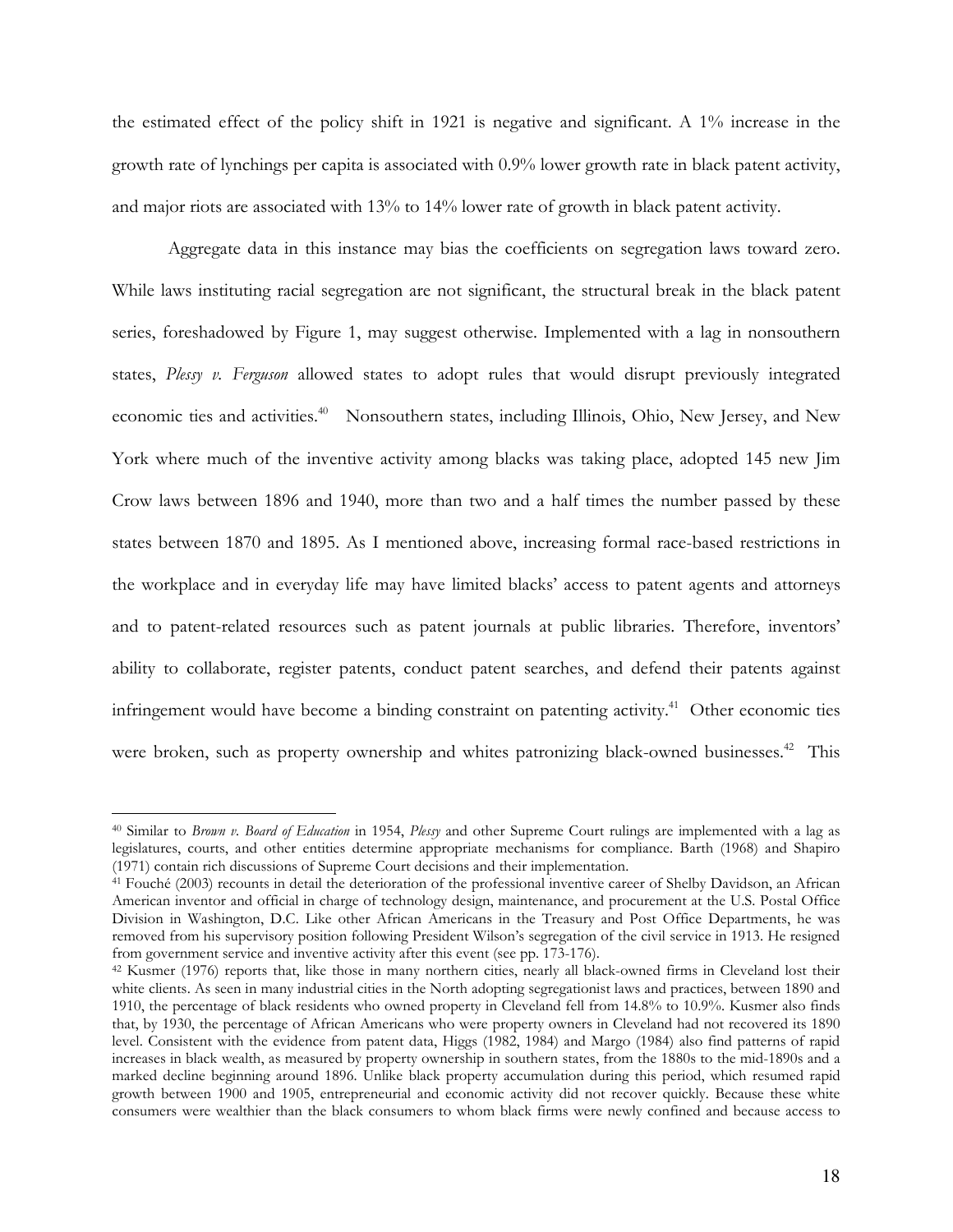evidence supports the view that the aforementioned congressional apologies reflect the intuition of black inventors, and other economic agents of the time, that the federal government had been tacitly condoning race-related violence or actively promoting blockage of federal anti-lynching legislation and erosion of legal protection generally.<sup>43</sup> The implication of this finding in the patent data is that official legitimation of hate-related acts can permit their proliferation and produce long-term declines in inventive and economic activity.

When variation across states and technological category are exploited below, estimated coefficients related to Jim Crow laws not only have the predicted sign, they are significant.

#### *State Regressions*

<u>.</u>

Do these results vary geographically? Variation in the institutions and opportunities related to patent activity and in patent activity itself, in the rule of law, and in violence was significant across regions between 1882 and 1940. Without state controls, parameter estimates may be biased, picking up the influence of omitted region variables that are not explicitly included. Another advantage of more refined data on state patents is that they may be evaluated along technological, geographic, and economic dimensions. Therefore, the second prong of the empirical strategy is to estimate a model using panel data containing state-level characteristics of patents (and inventors) that therefore allow me to account better for observed heterogeneity than if I were to rely on the aggregate data. I organize patent data by state-year and fit them to a random-effects model.<sup>44</sup>

white suppliers was now limited or eliminated altogether, many black-owned firms faced rising cost, falling revenue, and bankruptcy.

<sup>43</sup> Anti-lynching legislation, including the Dyer Anti-Lynching Bill of 1921, was introduced and passed several times in the House of Representatives but rejected by the Senate in the 1920s and 1930s.

<sup>&</sup>lt;sup>44</sup> Selection of the random-effects estimator is based on Hausman and robust Hausman tests to compare the randomand fixed-effects estimators, as suggested in Hausman (1978), Wooldridge (2002), Baltagi (2008), Cameron and Trivedi (2009), and Greene (2011). From these tests, we fail to reject the null hypothesis that the preferred model is the randomeffects model, which suggests that the differences in the random- and fixed-effects coefficients are systematic. The random-effects model is consistent and is the more efficient of the two, which is anticipated since the random-effects estimator uses information from both the within and between estimators, rather than just the within estimator like the fixed-effects estimator, and is consistent with the findings of Taylor (1980).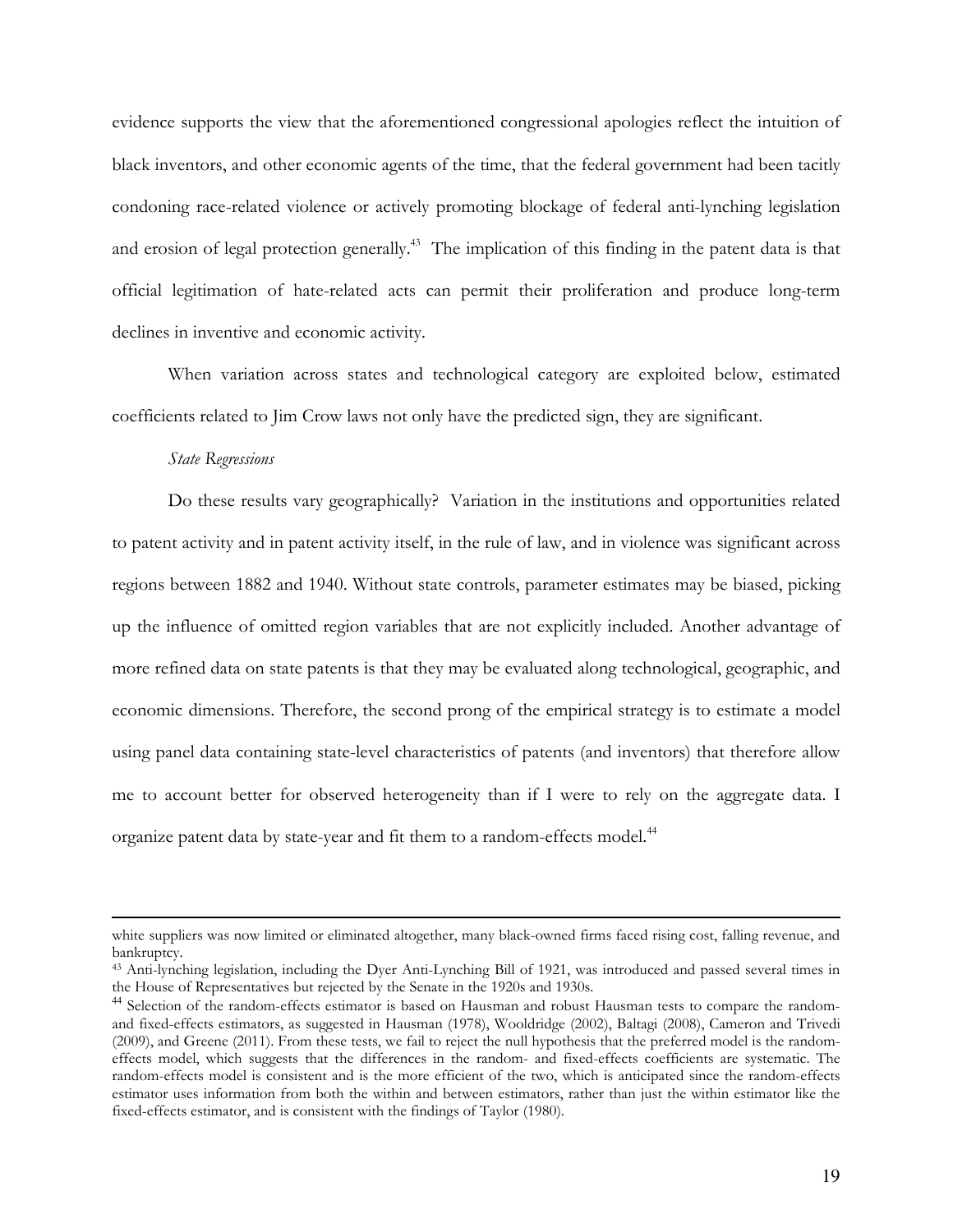In this model, *patents<sub>st</sub>* is the total number of utility patents granted to African American inventors in state *s* in year *t*. Applying random effects to equation (1) implies:

$$
patterns_{st} = \beta_1 y_{nchst} + \beta_2 riot_{st} + \beta_3 seglaw_{st} + \beta_4 firms_{st} + \beta_5 illit_{st} + \beta_4 particip_{st} + z_{st} + \varepsilon_s + u_{st}
$$
\n
$$
(2)
$$

where  $\varepsilon$ <sub>s</sub> is the state-specific error component of the composite error term.

In equation (2), lynchings are per 100,000 residents in state *s* in year *t.* Additional covariates of patenting can be included in the state regressions:  $\frac{d}{dt}$  is the illiteracy rate in state *s* in year *t*, and *particip<sub>st</sub>* is an average over state *s* and year *t* of the percentage of blacks represented in the industry with which patents are associated from Margo (1990). Instead of industrial production and unemployment, the number of firms per capita in state *s* in year *t* taken from the *Census of Manufactures* (1883, 1895, 1933, 1942) will approximate the level of economic activity in each state. Standard errors reported are clustered by state and year.<sup>45</sup> In this model,  $z_a$  contains a dummy for the region of the country in which state *s* is located, share of the total black population in the United States residing in state *s* in year *t,* year dummies for peaks and troughs of economic activity, and share of patents granted to prolific or "great" inventors in state *s* in year *t*. 46

The findings employing state-level data and a random-effects specification reported in Table 8 generally support those estimated by pooled OLS models for lynchings.<sup>47</sup> The correlation remains significant between lynchings and patent activity in the black samples, but the size of the estimated coefficient is smaller. When controlling for state effects, the magnitude, direction, and significance

<sup>&</sup>lt;sup>45</sup> Tests of the panel data find no evidence of a unit root. Therefore, these data are in levels and not first-differenced. See Maddala and Wu (1999) for unit-root tests in panel data.

<sup>46</sup> The Mid-Atlantic region dummy is the one excluded in estimation. See data appendix for information on construction of the newspaper series. Because systematic data on schooling are not systematically available for the period and states of interest, I use illiteracy rates, which are correlated with schooling variables, in estimation. Illiteracy rates are available for census years only, and the illiteracy rate assigned a specific year is that of the closest census year. A patent is assigned an industry participation rate based on the technological category of the patent, and the value is determined by the closest year available to the grant year. I include a control for prolific inventors in estimation when data on assigned patents are used (Table 8).

<sup>47</sup> This finding is also robust to inclusion of the number of new black-owned banks and new black newspapers in state *s* and year *t* in estimation.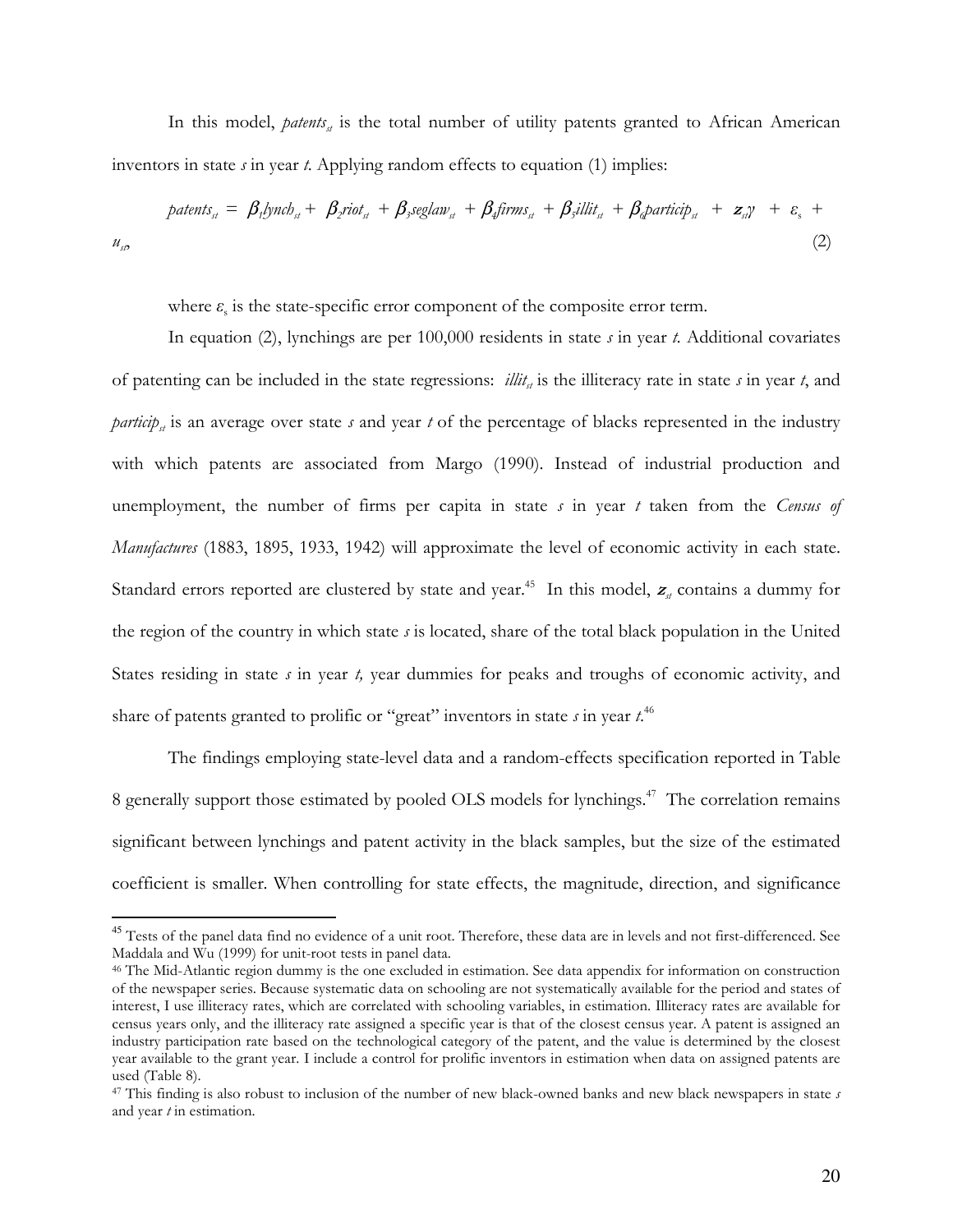of the estimated coefficients on riots and Jim Crow laws change. The riot estimates become larger, negative, and more significant. This is intuitive, given that state data allow for more precise measurement of the effects of subnational events. One additional riot in a given state in a given year would diminish the state total by an average of nearly half a patent or by 17 patents in a given year for all states. Being in a relatively more segregated state depresses the expected number of patents, but this relation is not significant. Lynchings and riots are associated with an average decline of -0.4 per state per year or 1,132 patents between 1882 and 1940, which is roughly equivalent to total patents granted in 1853 or 1854 in the United States.

These patterns precede large-scale black migration. To account for the rapid increase in black migration from the South that begins after 1917, the sample is split accordingly and reported in columns 5 (1882–1917) and 6 (1918–1940) of Table 7. The estimated effect of lynchings is larger in the second period, and the estimated effects of riots and segregation laws are smaller and not significantly different from zero in the post–1917 period.

Another question is, does hate-related violence covary with economic activity uniformly? These findings also reveal that the effect differs across economic, technological, and regional categories. Among the most economically important inventions at the time were patents assigned at issue, an approximate indication of early commercial viability and, to a lesser extent, mechanical and electrical patents.<sup>48</sup> As is reported in Table 8, overtly violent acts are negatively and significantly correlated with lower patent activity for assigned patents. For mechanical and electrical patents, the presence of latent violence, as proxied by segregation laws, is negative and depresses mechanical

<sup>&</sup>lt;sup>48</sup> Assignment of patent rights to a firm or individual at the time the patent is issued is the best available information on value in the patent data. Nonetheless, it is a crude measure of economic value, because patents could be assigned after the patent is granted and assignment could be a noisy indicator of an innovation's economic value.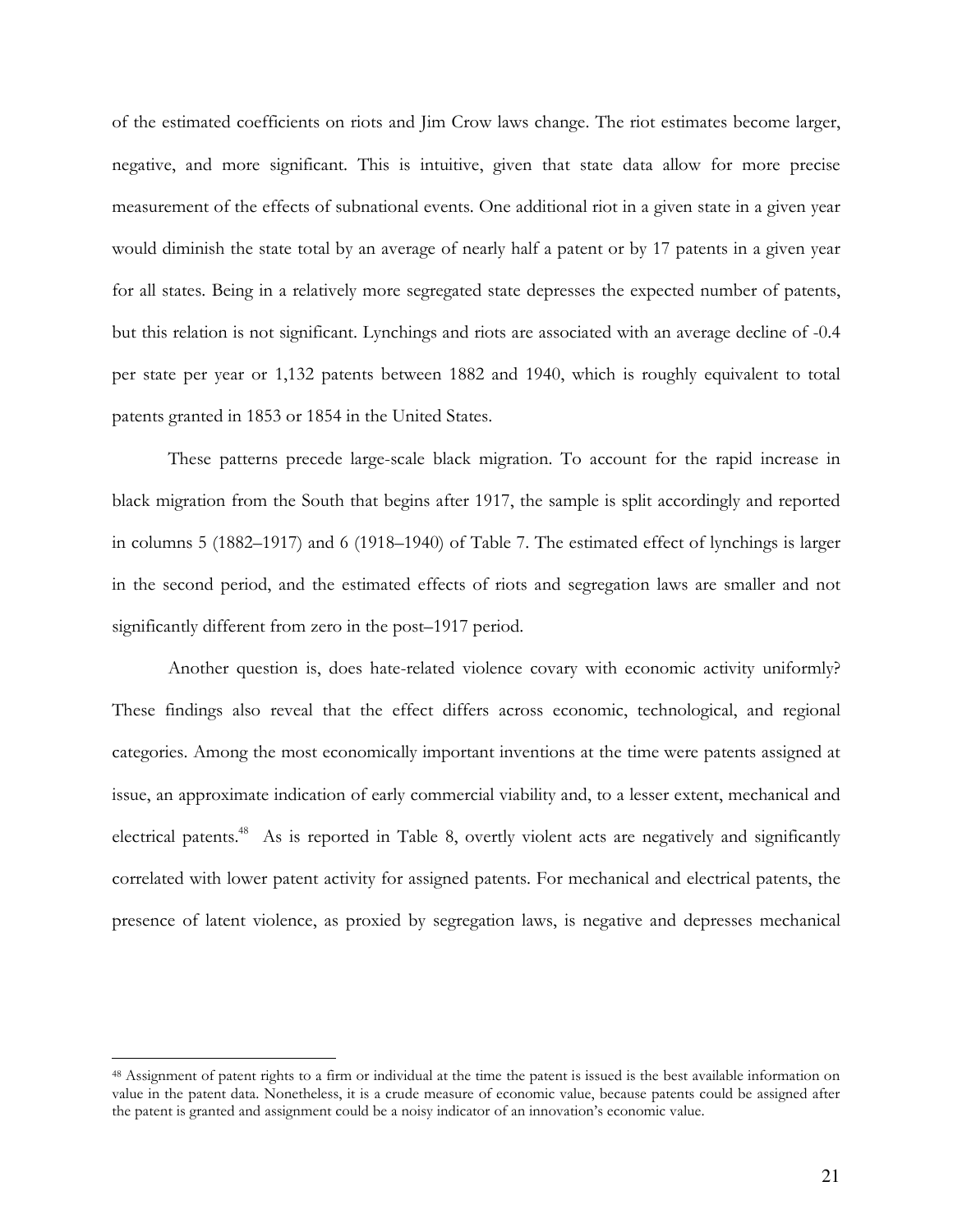patents by 0.2 per state year, or 579 patents during the period.<sup>49</sup> Again, this finding related to segregation is intuitive, given the ease of mobility required for inventors to be productive. $50$ 

Further, the results suggest that violence-related factors are particularly important in the South. Similar to the case of mechanical and electrical patents, lynching and riots are negatively but not significantly correlated, but the threat of violence is more negatively and significantly correlated with patent outcomes in the South than in these other groups. This result is not surprising given that the threat of violence that made Jim Crow laws credible likely forged near-convergence between violent acts and latent violent acts, given the persistence and prevalence of hate-related violence in the South during this period.

## *Estimating the Effect on Productivity*

<u>.</u>

What would productivity have been absent hate-related violence? I use state-level data to execute this counterfactual exercise. By collecting a random sample of patents of white inventors similar to those of African American inventors, I constructed a "placebo" study and compared the productivity of inventors subject to hate-related violence with that of inventors not (or less) subject to hate-related violence. Specifically, I draw a random sample of 714 patents by application year of patents by African American inventors from the USPTO database using Google Patents.<sup>51</sup> The inventors are similar in most respects, such as field of invention.

<sup>49</sup> A broader indicator of economic activity may be patenting in the "miscellaneous" category, which includes widely varied patents and consists of 44% of patents by African Americans during the period. Being in a high-lynching state depresses expected miscellaneous patent counts by 29% to 55%. This result is significant at all levels of significance.

 $50$ . The estimated coefficient on riots becomes positive and significant when controlling for firms per capita. Although it is not significant at conventional levels, it does suggest that states where manufacturing firms are more concentrated are also states in which mechanical patents and riots also occur.

<sup>51</sup> There are no records of application dates for patents applied for between 1870 and 1873, which diminishes the useable sample size to 714 patents. In fact, two samples are drawn for white inventors. In the first sample, patents of white inventors are matched only by application year to allow variation in other dimensions, such as technology and state or region, which may be exploited in estimation. A second sample, which I do not use in estimation, is drawn by selecting matching patents on state, technology, and application year. The second sample cannot exploit the variation present in the first sample but, as I mentioned, is used to test whether the times between patent application and grant are similar between white and black inventors when controlling for these characteristics, which is what is found.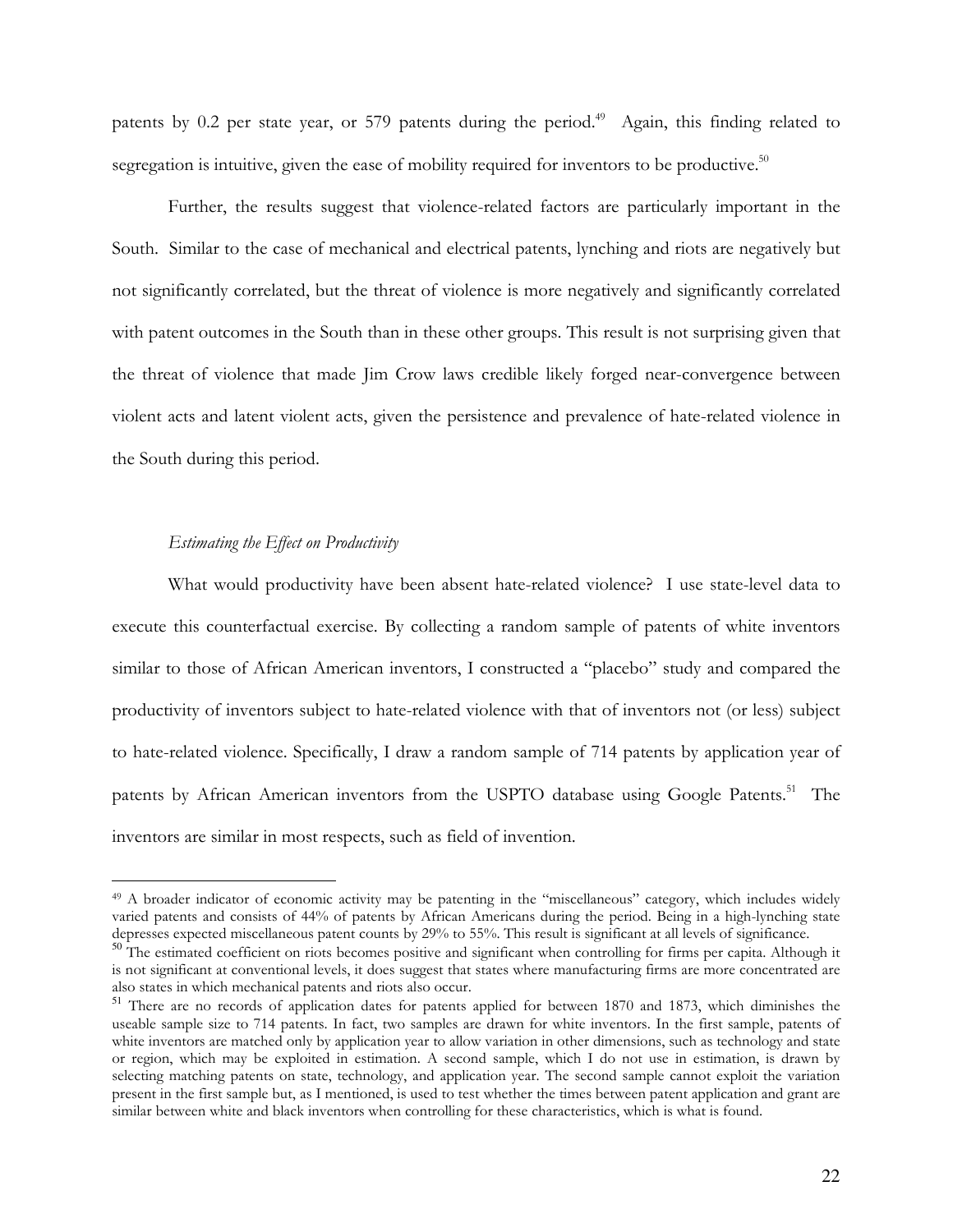For this estimation, I organize and pool patent counts by state, and I fit a negative binomial model to the count data.<sup>52</sup> In this model,  $TP<sub>s</sub>$  is the number of utility patents granted to individuals in state *s* which is the count variable. I assume that the number of utility patents that can occur follows a Poisson distribution. Moreover, the Poisson parameter is allowed to vary across states and is assumed to follow a gamma distribution. The number of utility patents granted to individuals in state *s* follows a negative binomial distribution:

$$
\Pr(TP_s \mid L_s) = \frac{\Gamma(TP_s + \alpha^{-1})}{TP_s \cdot \Gamma(\alpha^{-1})} \left(\frac{\alpha^{-1}}{\alpha^{-1} + \mu_s}\right)^{\alpha^{-1}} \left(\frac{\mu_s}{\alpha^{-1} + \mu_s}\right)^{TP_s}, \; TP_s = 0, 1, 2, \dots, 49, \tag{3}
$$

where  $\mu_s = \exp(L_s \lambda)$ ,  $\Gamma$  is a gamma function,  $\alpha$  is degree of dispersion, and  $\mathbf{L}_s$  is the  $(K \times S)$ matrix of conflict-related and other explanatory variables as in earlier state regressions.<sup>53</sup> The model in equation (3) is estimated in both samples. Table 9 reports results from the placebo-study regressions.

The marginal effect of lynchings is negative for both groups but both negative and significant in the African American regressions. Absent race-related violence, the most significant marginal effect is that derived from economic activity, as theory would predict. In sum, the placebo study suggests that differences between African American and white inventors are largely explained

<sup>&</sup>lt;sup>52</sup> The random-effects specification using panel data does not work in the placebo experiment. The Tuskegee data report lynchings of whites for each state between 1882 and 1968. Data by state and year are unavailable, and there is insufficient variation in average lynchings per year for estimation. The Ginzburg (1962) and Tolnay and Beck (1995) state data allowed me to minimize this problem in the black series. More important, measurement error was more pronounced for white than for black lynchings. For example, immigrants from Mexico, China, and other countries are recorded as "white" among victims of lynching. Carrigan and Webb (2003) find that mobs lynched nearly 600 Mexicans between 1848 and 1928, which would represent almost half of all white lynchings recorded in the Tuskegee data. The motives for these lynchings would be more heterogeneous than if they were in fact white Americans. Because detailed data were not available on white lynchings outside the South, there was no means of systematically separating whites from nonwhites in the white lynching data. To the extent data are available, they are incomplete with respect to ethnic and temporal coverage, such as the lynchings of people of Mexican origin in the United States from 1848 to 1928 examined in Carrigan and Webb (2003). Variation in lynchings by state-year cannot be exploited in the panel framework. However, these errors are less pronounced when data are aggregated by year or by state, and a negative binomial specification is used for both samples, given overdispersion in the white sample. Because of omitted variables and an overcount of actual white lynchings, the estimated coefficient on lynchings for whites will be biased upward in these (and all) regressions. Finally, measurement error is also problematic in the black sample, as lynchings, especially in northern states, are underreported, and this biases estimated coefficients on lynchings among blacks toward zero in all regressions. <sup>53</sup> The notation follows Long and Freese (2006). Data on industry participation are not available for whites and are therefore excluded in these regressions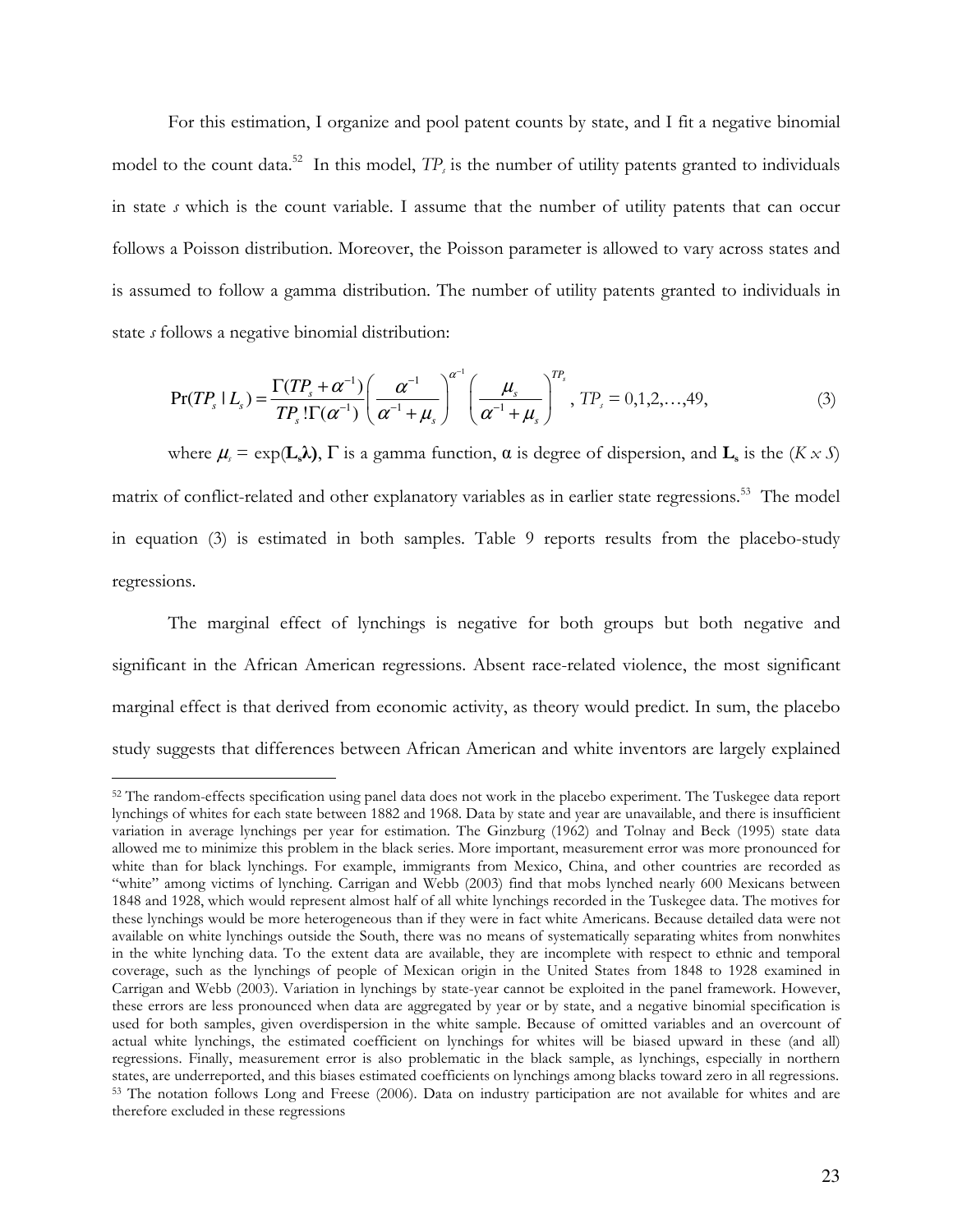by hate-related violence rather than other factors. Given that estimated effects of black lynchings are biased toward zero because of underreporting, the evidence likely represents a lower bound on the size and significance of the relation between violence and economic activity.<sup>54</sup>

The empirical analysis shows the threat of violence or actual violence likely altered incentives and outcomes for black inventors. The story of Garrett Morgan, the inventor of the modern traffic light (1912) and gas mask (1914), and inductee into the Inventors Hall of Fame, offers an example of these transactions costs. In 1904, Springfield, Ohio, was one of the first cities north of the Mason-Dixon Line to record a lynching, which was the cause of a major riot (see Table 1). As lynching began to spread across northern states and personal insecurity increased, black groups formed to protect their neighborhoods, families, and property. Morgan joined one of these societies in Cleveland and purchased a gun (Garrett Morgan Papers, 2007). The papers suggest that segregation laws and customs constrained Morgan's market opportunities (Cook, 2012). Rather than he himself promoting the masks, advertisements for his gas (and fire-safety) helmets depicted white or racially ambiguous figures wearing the helmets. Further hiding his identity as a black inventor, when demonstrating his helmet across the country, he posed as a Native American chief, the "real" inventor of the mask, and claimed that Garrett Morgan was his assistant. After fire chiefs in southern cities learned his true identity, orders for his mask in the South fell precipitously.<sup>55</sup>

<sup>&</sup>lt;sup>54</sup> These results are consistent with a second counterfactual exercise presented in Appendix III. In this case, parameter estimates from estimation of equation (3) in in the black subsample are used in the white (non-placebo) subsample. As can be seen in Figure 4, patent output over the period 1882 to 1940 would have been significantly lower and more volatile for white inventors. This estimation does not fully account for preexisting differences between the two groups. Nonetheless, the results are suggestive that economic activity would be substantially higher and more stable absent haterelated violence.

<sup>55</sup> The case of Dr. Percy Julian, the developer of cortisone and the first African American to head a major industrial research laboratory (Glidden Industries), is more direct. Julian began his patenting career at the end of the 1930s. During his tenure at Glidden, his home in a predominantly white neighborhood in Oak Park, Illinois, was firebombed twice. Such violence was likely extraordinary in industrial research circles.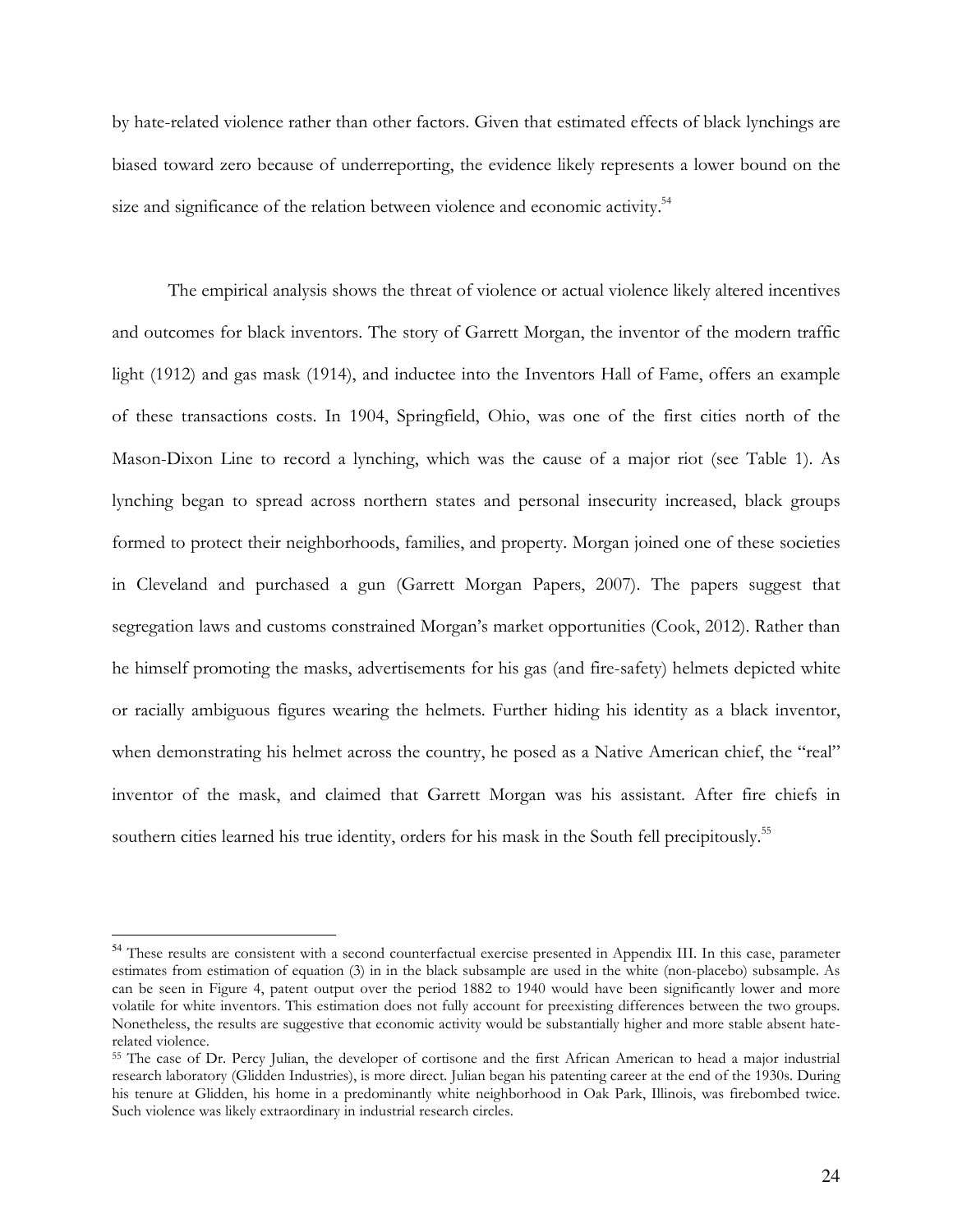#### **IV. Alternative Hypotheses and Robustness**

To check the robustness of the above results, I test whether participation in certain industries (being in the right place at the right time) and literacy explain observed economic outcomes.

#### *Alternative Hypothesis – "Right Place, Right Time"*

-

At the time of the Second Industrial Revolution, invention-intensive firms such as AT&T and General Electric were increasingly internalizing their research activities.<sup>56</sup> Simultaneously, Margo (1990) finds that employment became more racially segregated between 1900 and 1950, particularly among skilled blue-collar workers and in manufacturing. Although his results are focused on the South, the evidence suggests that outside the South the labor market, through union rules, state legislation, federal legislation, or custom, was becoming more racially divided.

From this change in industrial organization, there are at least two outcomes of interest to this study. First, the move by firms to incorporate patentees into newly established research departments may have lifted the veil on anonymity, thus raising uncertainty and diminishing the incentive to patent for African Americans, who had worked through intermediaries in the past.<sup>57</sup> Second, even if we assume that black and white inventors had roughly equal access to scientific and invention-related resources, including apprenticeships, before this change, the gap between insiderinventors' and outsider-inventors' access to resources should have diverged significantly, particularly if externalities from industrial research groups are captured by the firm.

<sup>56</sup> See Mowery and Rosenberg (1998) for a comprehensive discussion of the development of R&D activities within firms during the 20<sup>th</sup> century.

<sup>57</sup> Anecdotal and historical evidence suggest that several inventors were extended jobs as inventors in industrial laboratories as a result of phone interviews, such as Lloyd Hall, but were not allowed to take the positions once their race was known.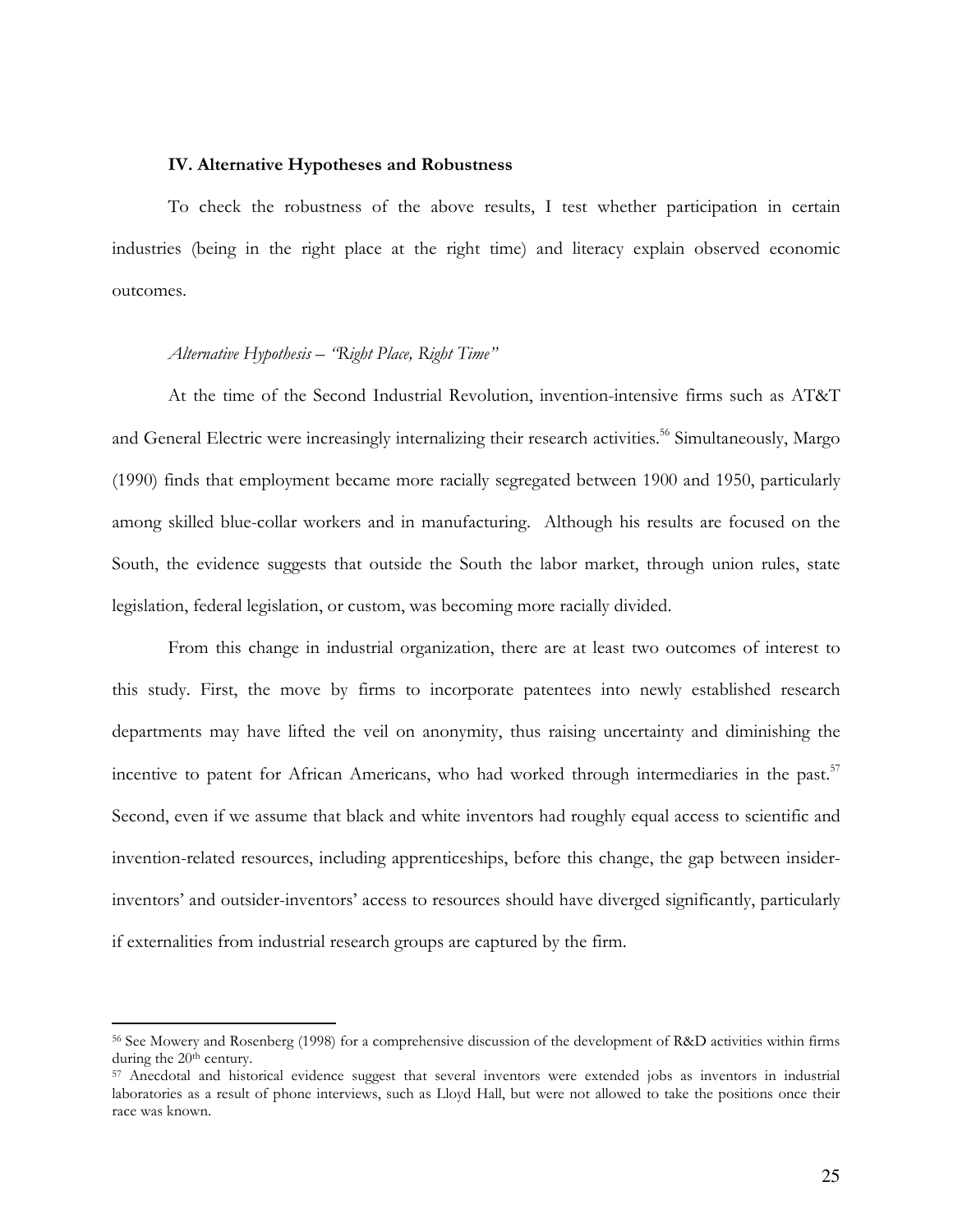To test the employment hypothesis, I control for the share of employment in patentintensive industries using Margo's (1990) industry-participation variable. I matched this variable to the technological category of the patent in estimation. Industry participation is significantly different from zero in the regressions using mechanical patents. In general, the effect of black representation by industry on innovation is ambiguous.

### *Alternative Hypotheses – Literacy*

Did the increasing requirement of specialized skills for patent activity at the end of the  $19<sup>th</sup>$ and start of the 20<sup>th</sup> centuries affect patent outcomes? If so, differences in literacy, education, and training might explain the "patent gap." I estimate that 79% of blacks were illiterate in 1870. High illiteracy rates are related to low levels of schooling in the post-Civil War era, as is consistent with the findings of Card & Krueger (1992), who show a high but declining racial gap in school quality from 1915 and those of Collins & Margo (2003), who find significant but narrowing racial differences in literacy, school attendance, spending per pupil, and other education variables. If patenting activity were increasingly a function of tertiary education in the sciences, blacks would have been at a disadvantage, because it was not until the 1920s that blacks began earning PhDs in the sciences in earnest. Consistent with the historical literature on patenting, I find that illiteracy is negatively correlated with patent activity in more specialized fields—in the electrical regressions and is increasingly negatively correlated with patenting over time (Table 8). Nonetheless, the effect of illiteracy is ambiguous across the category regressions. In sum, the evidence supports neither industry participation nor education as a significant determinant of patenting activity across models and subsamples.

Recent studies use micro evidence from experiments to find a relationship between violence and economic outcomes of interest and propose alternative mechanisms. Using experimental and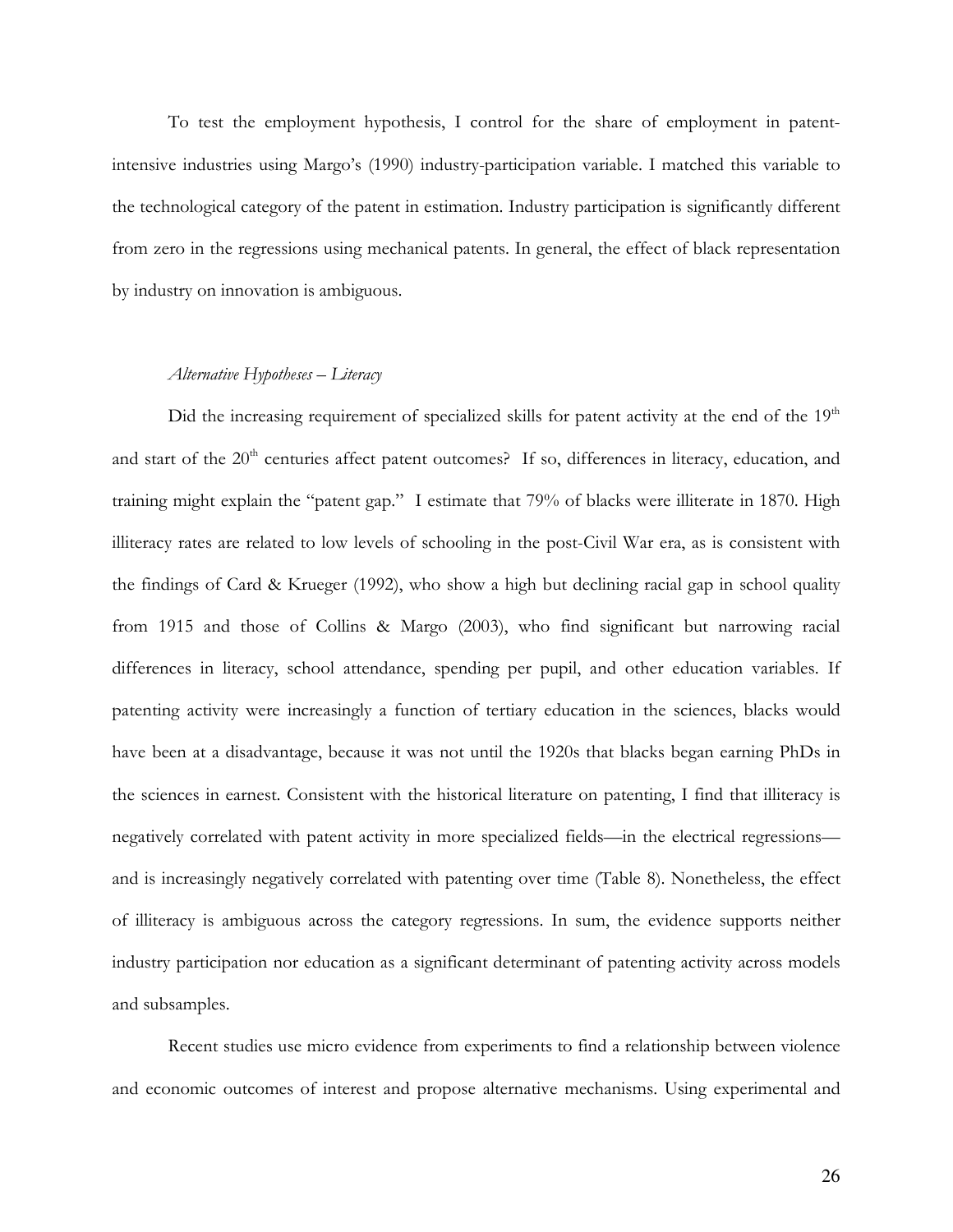administrative data from Afghanistan, Callen et al. (2012) found a relationship between violent trauma and risk preferences, a finding that could also apply to the United States at the turn of the twentieth century. Others have found similar relationships internationally (Bechetti, Conzo, & Romeo 2011; Voors et al. 2012; Bauer et al. 2011; Gilligan et al. 2011; Bellows & Miguel, 2009; Cassar et al. 2012; Blattman 2009; Rohner et al. 2013). The direction of causality in these studies is also from violence to economic activity.

Another plausible mechanism arises from displacement. Inventive activity, which may require periods of concentrated, uninterrupted work and thought, would likely have been disrupted and fallen as a result of displacement. Likewise, social networks would be disrupted. Cook (2011), for example, finds that inventors, like researchers and other economic agents, were displaced by riots and segregation laws, which would lead to ruptured social networks. Likewise, using countylevel census and other geographic data, Tolnay, Deane, & Beck (1996), Loewen (2005), and Jaspin (2007) identify displacement due to lynching and other violent acts. Recent work by Shafir & Mullainathan (2012) also points to an alternative mechanism— scarcity. Using data from a randomized experiment involving sugar-cane harvesters in India, Shafir & Mullainathan (2012) find that in periods of relative scarcity, or pre-harvest periods, harvesters perform worse on IQ and attention tests and have shorter time horizons than in post-harvest periods. Similarly, Wang et al. (2010) find that those making more difficult decisions involving more conflicting tradeoffs personal security or livelihood in this instance—make decisions with worse outcomes than those making easier decisions, e.g., those without extraordinary threats to personal security. Both of these situations could apply to black innovators at the turn of the century.

#### *Reverse Causality*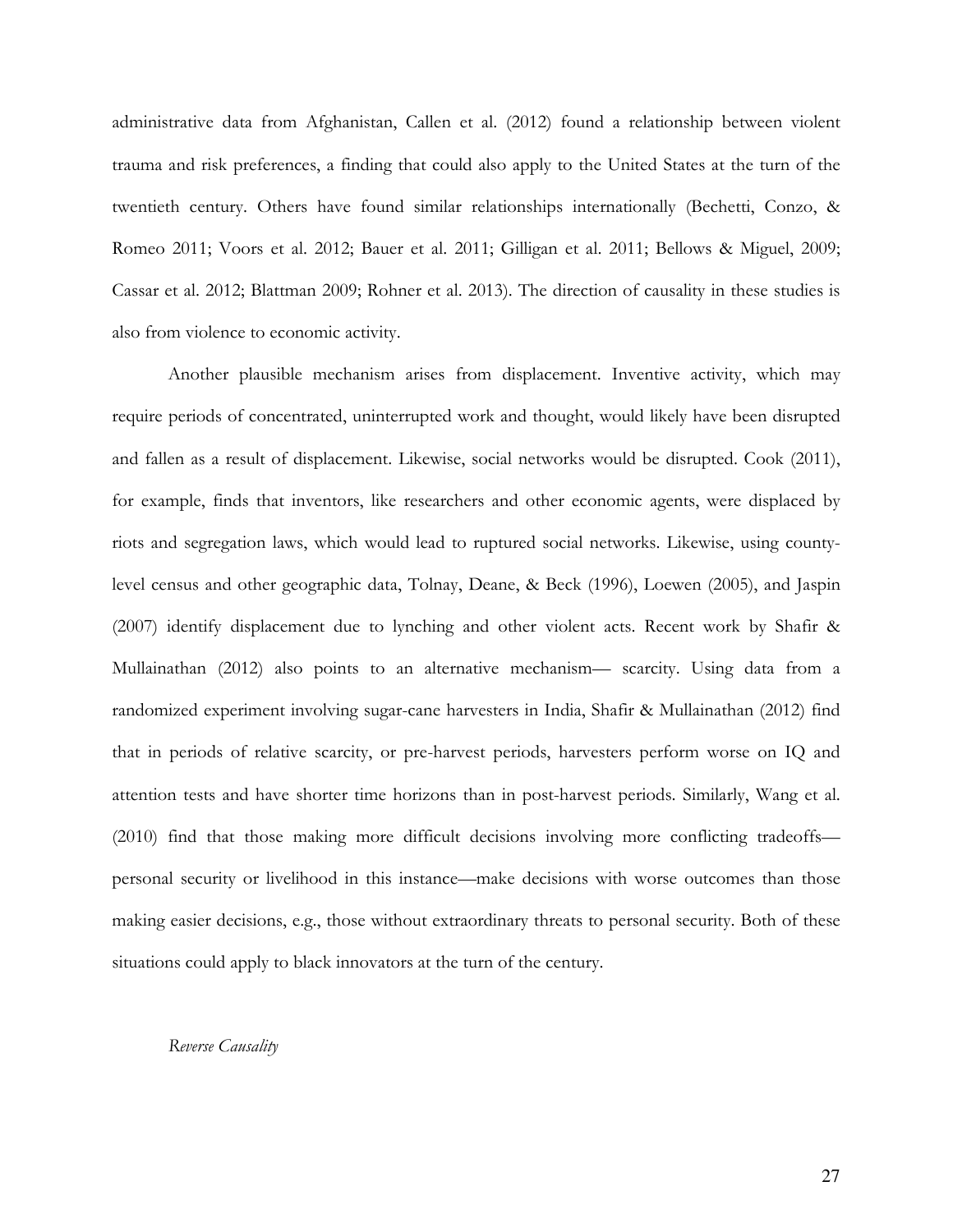Can we entirely rule out causality that runs in the other direction? It should be acknowledged that earlier studies have found support for the direction of causality going from economic growth to violence, such as Miguel, Satyanath, and Sergenti (2004). Yet, the evidence from recent experiments is consistent with a direction of causality going from violence to economic outcomes. In the analysis in this paper, four empirical reasons suggest that violence causes changes in economic activity. First, the best evidence on the economic factors related to lynching is the empirical relation between cotton prices and lynching, an association that breaks down after 1905 and is valid for only a fraction of the period of interest. Specifically, several studies have looked at the causal relation between labor-market competition between blacks and whites and lynchings; Raper (1933), Hovland & Sears (1940), and Tolnay & Beck (1995) find an inverse relation between cotton prices, and therefore competition for jobs in agriculture, and black lynchings. This relation breaks down in the early  $20<sup>th</sup>$  century. Darity & Price (2003) examine the relation between racial stigma, or status as a former slave, and lynching activity. Their findings suggest that racial stigma is a relatively less important determinant of lynching activity than labor-market competition. Evidence on the determinants of lynchings after 1905 is inconclusive in this study as well.<sup>58</sup> Further, these causal factors are unrelated to traditional determinants of patenting activity.

Second, the violent or violence-related acts are not confined to economically depressed regions. To recall, 60% of riots between 1900 and 1940 did not occur in the South—that is, they occurred in areas that were relatively less economically depressed than the South.

-

<sup>58</sup> Other hypotheses related to the causes of lynching have been advanced and tested. Blalock (1967) argues that lynching of blacks was a response to rising political competition between blacks and whites.58 Inference is difficult, Tolnay, Beck, and Massey (1989) find, because parameter estimates in these models are sensitive to outliers and model misspecification, among other problems. Recently, research has focused on preservation of social norms as an explanation for lynching, e.g., Carden (2006, 2009), Feimster (2009), Markovitz (2004), and Wood (2011). Still other evidence suggests that the origins of lynching are economic. "Whitecapping," or the organized efforts of nightriders using violence to drive blacks from their land, was a common practice in the Deep South. See Holmes (1980), Whayne (1996), and Winbush (2003) for an elaboration of the practice of "whitecapping" and the "whitecapping" hypothesis.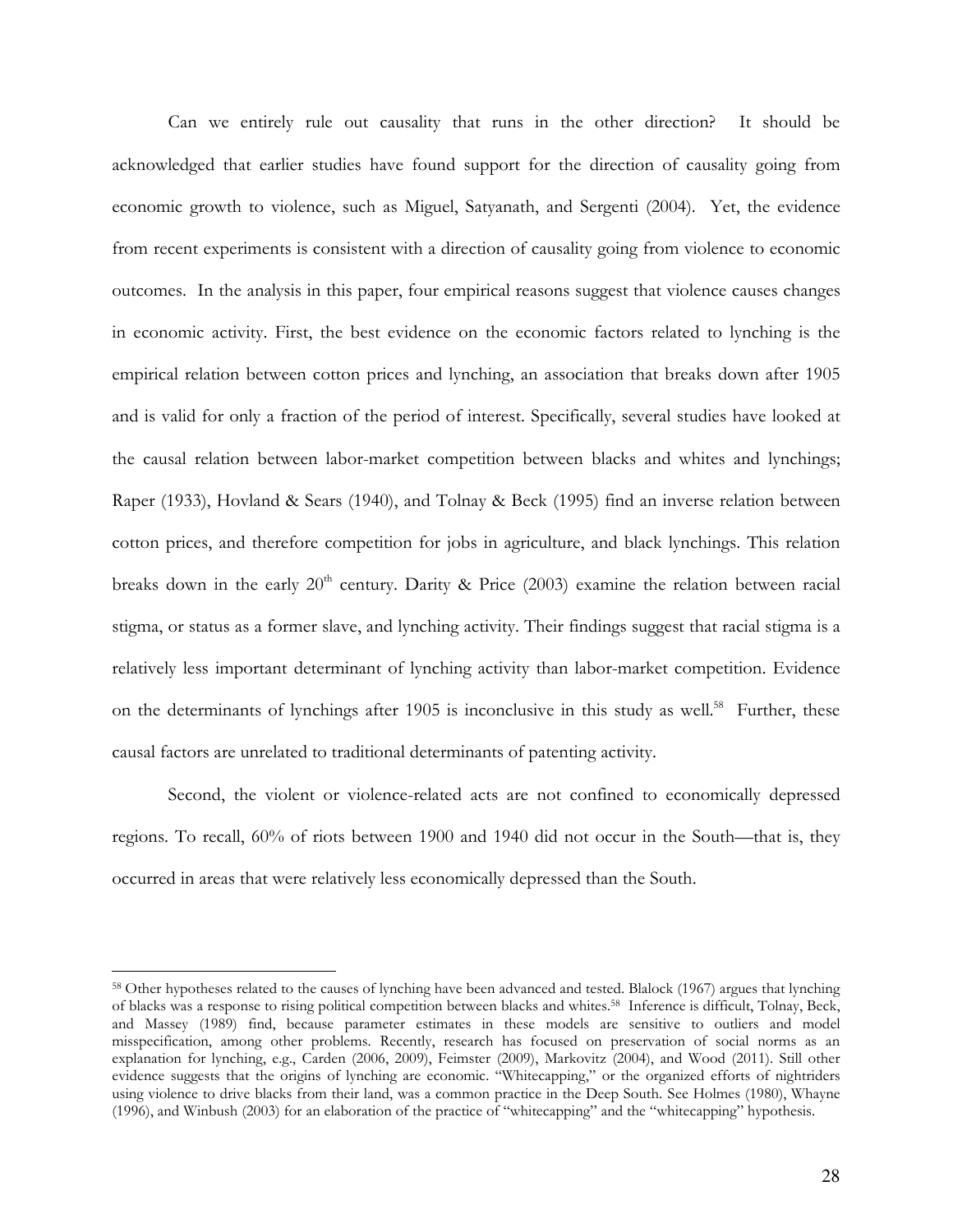Third, in a systematic review of recorded motives for riots and lynchings, neither type of violent act had a direct economic motive. Contemporaneous newspaper reports (e.g., Ginzburg 1962/1988), case studies (e.g., Cecelski & Tyson 1998 on the Wilmington riots and Crowe 1968, 1969 on the Atlanta riot), and official government investigations, such as the *Final Report of the Oklahoma Commission to Study the Tulsa Race Riot of 1921* (2001), rarely cite economic motives for riots. Of the 27 major riots between 1870 and 1940, only two—in New Orleans in 1895 and in East St. Louis in 1917—were documented in the literature as having an economic motive. In the HAL lynching data set that includes offenses ostensibly leading to lynching, of 2,806 victims of all races listed, only 98 were lynched for offenses related to possible commercial factors, including two strikebreakers, two men suspected of being foreign workers, one brothel owner, one moonshine producer, and one horse thief (HAL 2004).<sup>59</sup>

Finally, I execute a Granger causality test on the riot variable, which is the best-measured violence variable. In the black sample I find that major riots Granger-cause patent activity, whereas I cannot reject the null hypothesis that patent activity has no useful predictive content with respect to riots at the 10% level of significance. Simultaneously, in the white sample I cannot reject the null hypotheses that patent activity has no useful predictive content with respect to major riots and that major riots have no useful predictive content with respect to patent activity. Results from the Granger causality test support our intuition that violent acts can predict patent outcomes and not vice versa.

To be sure, the correlation between the variables proxying for violence and the error term will not be zero. For example, the magnitude and full extent of informal segregation and deep psychological factors, such as degree of racial mistrust, are difficult to measure and cannot be

-

<sup>59</sup> This sum includes 84 thefts and robberies, which may or may not have had an economic motive. These data were also reviewed, along with the data and literature on riots, for political motives. Only 0.4% of lynchings and five of 27 riots during this period could be traced to an explicit and documented political motive, such as voting. Because lynchings were extralegal killings, it is difficult to know the underlying relation between offenses recorded and actual offenses.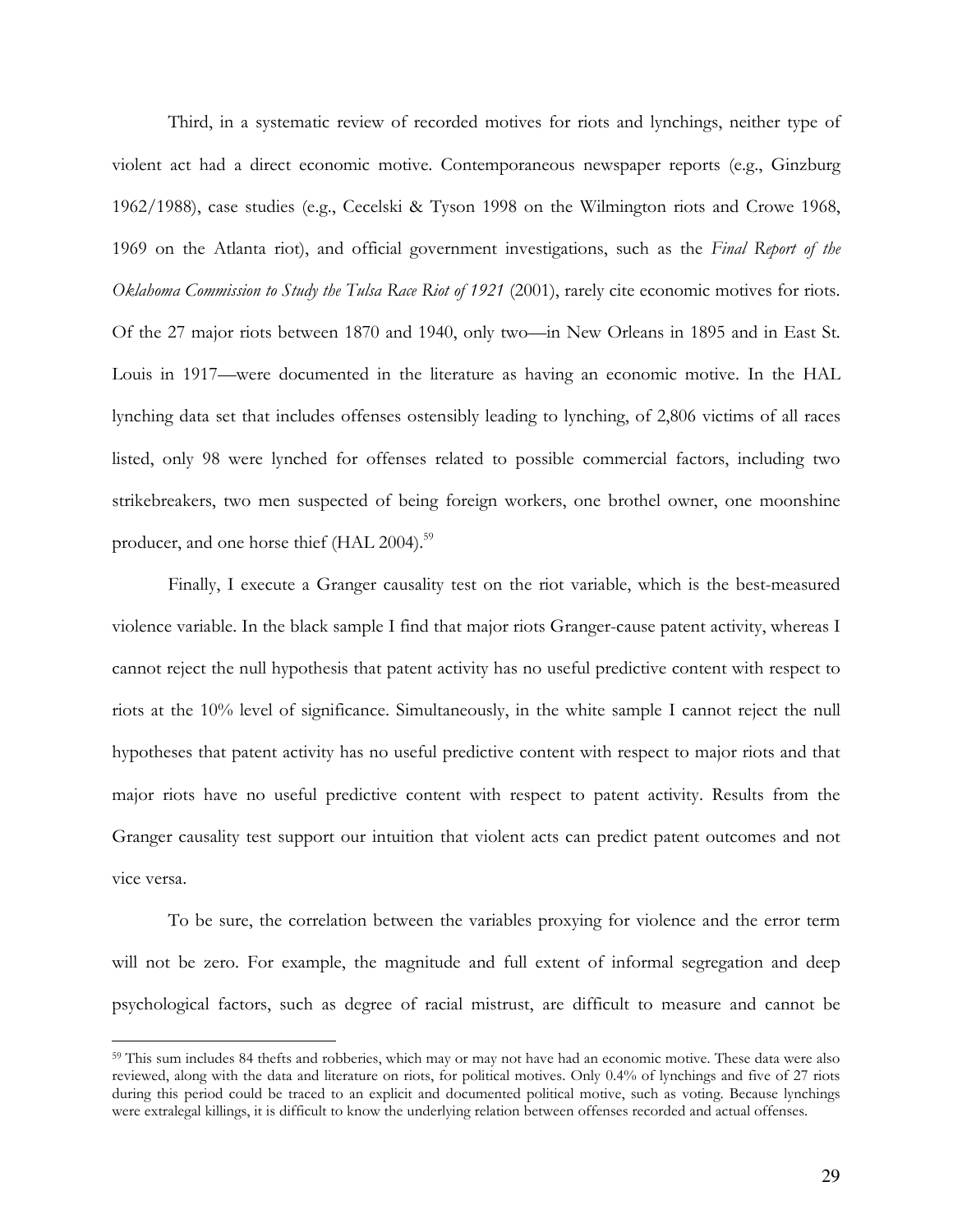included in estimation. Data on minor riots, which may be correlated with major riots and lynchings (and Jim Crow laws), are neither systematically reported nor available and also cannot be included in the regressions. However, the data, historical literature, and empirical tests suggest that the direction of causation from violence to economic activity is the one more consistent with the evidence available.

Finally, the quantitative measure of legal segregation—number of new segregation laws passed in a given year—will not fully capture the depth and scope of informal segregation, such as the extent of discriminatory informal customs and practices, the quality of legal enforcement, and laws overturned after four years. It is reasonable to assume that informal Jim Crow customs and practices for which there was significant political consensus became embedded in law; however, many such practices did not rise to this level of agreement but remained embedded in society. For example, Margo (1990) finds that southern apprenticeship and employment opportunities were considerably restricted by discrimination, though not necessarily by formal laws on the books, prior to 1950. As I mentioned above, customary segregation in the North and South led Garrett Morgan to dress as a Native American or hire a white person to demonstrate his gas mask to white audiences. The segregation variable can measure some, but not all, informal segregation.

## *A Final Observation*

-

Are these results unique to patents? Some readers may suggest that the data and inventors are unique and the results difficult to generalize. However, the data are not special. The data I constructed on the establishment of black newspapers, for example, are quite similar to the patent data.<sup>60</sup> Newspapers have some of the same features of patents, including reliance on the protection of property rights. However, they differ in the sense that newspaper publication is an obviously

<sup>60</sup> See Data Appendix for a description of the construction of the newspaper series.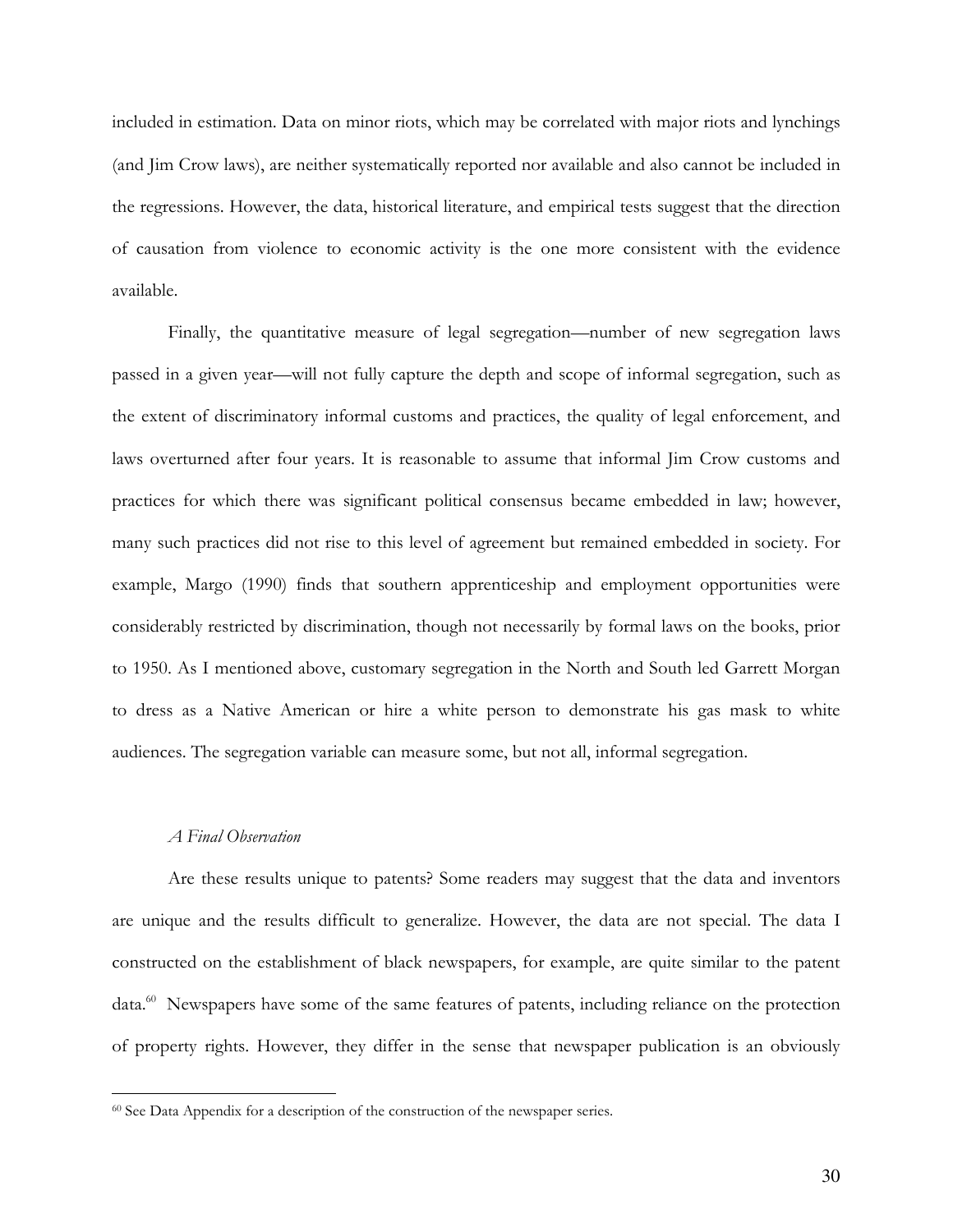public act, whereas patenting is not. Newspapers owned by or sympathetic to African Americans may attract attention from mobs and individuals, as would any retail firm or independent communications outlet. As Figure 3 shows, these data follow largely the same pattern as the patent data. The series increases significantly up to 1899 and falls to a permanently lower rate of increase after 1900. This implies that the findings from the current study may be more generally applicable to productive activity.

#### **V. Conclusion and Future Research**

This research contributes to the literature on the economic effects of conflict and political instability. By using an historical experiment, I examine the effects of hate-related violence on innovation, and, by extension, real economic activity and living standards. This paper introduces and analyzes a new data set on patents obtained by African Americans between 1870 and 1940. The evidence from time-series and cross-section estimation suggests that hate-related violence, the reporting of which began nationally during this period, was by itself important. More important was the sense among African American inventors and other economic agents that hate-related violence would likely not be adjudicated and that the rule of law, typically through federal government intervention, would likely not prevail.

The increase in scope and intensity of hate-related violence in the late  $19<sup>th</sup>$  and early  $20<sup>th</sup>$ centuries depressed patent activity among African Americans by 1% per year, or the equivalent of a year's worth of African American patent activity. The gap between white and black patents per million was maximized in years of heightened violence, such as 1889 (536.7) and 1909 (547.1), and minimized in years of diminished violence, such as 1937 (341.5) and 1940 (357.1). In general, by 1936, the effect of conflict indicators on patenting by blacks falls as conflict itself wanes. This violence would have implied a decline of roughly 40% in patenting and greater volatility in output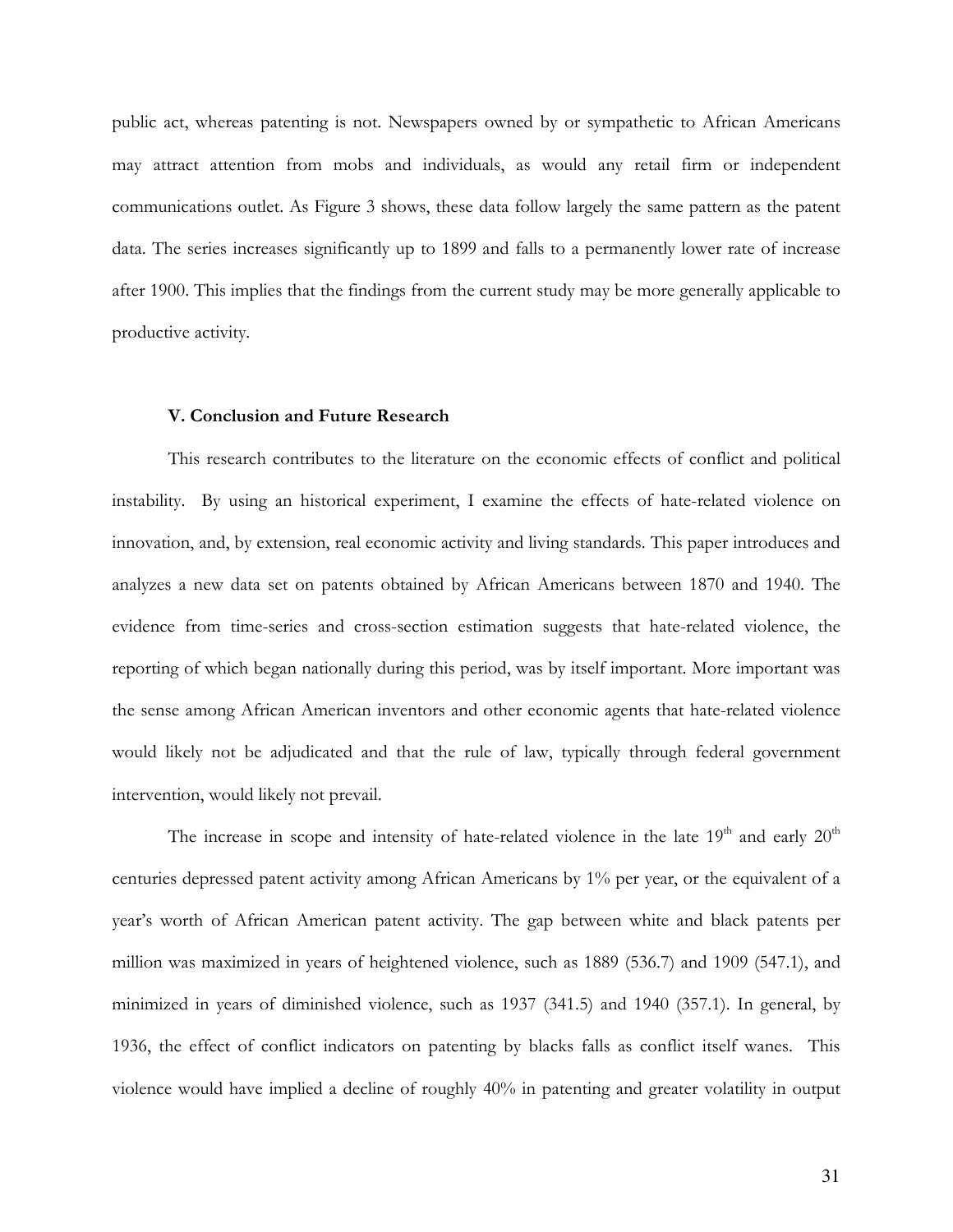among most U.S. inventors during that period. The most valuable patents—assigned, electrical, and mechanical—were sensitive to acts of hate-related violence and to laws promoting racial segregation. I tested alternative theories against my main hypothesis that hate-related violence reduced patent activity, but I find mixed or no support for these theories. Using patents as an example, the results suggest that changes in personal security and the rule of law can shift the scale, quality, and direction of technological progress and economic activity. This evidence is consistent with existing research on conflict and economic outcomes, particularly recent research from randomized experiments.

The import of this data set goes beyond patenting outcomes. A comparison to newspapers founded by African Americans implies that my results may reflect more general effects on economic activity. These findings would be particularly relevant for countries that are experiencing violence and ethnic conflict and are characterized by weak protection of property rights, but aspiring to catch up to rich countries in economic growth and development.

It is important to recognize the limitations of my argument and the data. Given data constraints, the decline in patenting activity with increased violence can be attributed to several factors. These include the direct effect of diminished personal security owing to riots, lynchings, and segregation laws as well as the indirect effect of mistrust of institutions that results from these acts. In addition, the direct effect of declines in property values owing to the lack of the rule of law (diminishing resources to finance innovation) can also influence patenting activity. The direct effect of informal (or formal but not legislated) segregation could also have an effect, particularly segregation that placed physical constraints on movement. This could serve to limit protection of intellectual property because of limited access to patent agents, attorneys, and information. More detailed data on individual characteristics of all inventors, such as property ownership, and on informal or more localized segregation would be required to disentangle these effects.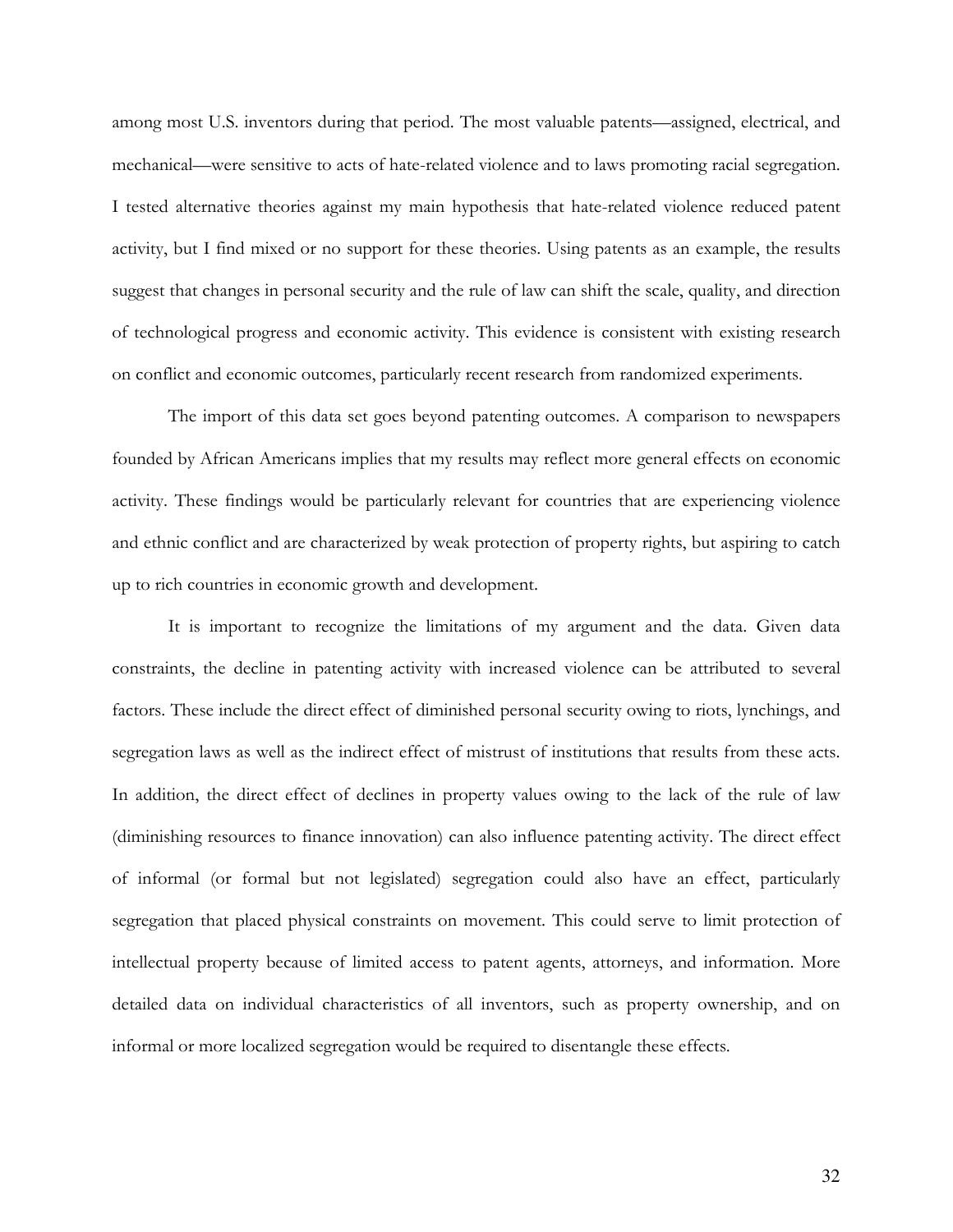#### REFERENCES

Abadie, Alberto and Javier Gardeazabal, "The Economic Costs of Conflict: A Case Study of the Basque Country," *American Economic Review*, Vol. 93, No. 1 (March 2003), 113-132.

Acemoglu, Daron and James Robinson, "A Theory of Political Transitions," *American Economic Review*, Vol. 91, No. 4 (September 2001), 938-63.

Alesina, Alberto, Sule Ozler, Nouriel Roubini, and Phillip Swagel, "Political Instability and Economic Reform," *Journal of Economic Growth*, Vol. 1, No. 2 (June 1996), 189-211.

Alesina, Alberto and Roberto Perotti, "Income Distribution, Political Instability and Investment," *European Economic Review*, Vol. 40, No. 6 (June 1996), 1203-28.

Allen, James, Jon Lewis, Leon F. Litwack, and Hilton Als, *Without Sanctuary: Lynching Photography in America*. New York: Twin Palms Publishers, 2000.

Ammons, Lila, "The Evolution of Black-Owned Banks in the United States Between the 1880's and the 1990's," *Journal of Black Studies*, Vol. 26, No. 4 (March 1996), 467-489.

Baker, Henry E. "The Colored Inventor," The Crisis Publishing Company, 1913 (pamphlet reprinted by Arno Press, 1969).

\_\_\_\_\_\_, The Negro in the Field of Invention," *Journal of Negro History*, Vol. 2, No. 1 (Jan., 1917), pp. 21-36.

\_\_\_\_\_\_, *Negro Inventors*, *Vols. 1-4*. 1921, Moorland-Spingarn Research Center, Howard University.

Baltagi, Badi. *Econometric Analysis of Panel Data*. West Sussex, UK: John Wiley and Sons, 2008.

Bauer Michal, Alessandra Cassar, Julia Chytilová and Joseph Henrich, "Warfare during Ontogeny Increases Egalitarian and Parochial Motivations." Working paper (2011)

Barro, Robert J. "Economic Growth in a Cross Section of Countries," *Quarterly Journal of Economics*, Vol. 106, No. 2 (1991), 407-43.

Barth, Thomas, "*Perception and Acceptance of Supreme Court Decisions at the State and Local Level*," *Journal of Public Law*, Vol. 17, No. 308 (1968).

Beck, E.M. and Stewart E. Tolnay, "The Killing Fields of the Deep South: The Market for Cotton and the Lynching of Blacks, 1882-1930," *American Sociological Review*, Vol. 55, No. 4 (August 1990), 526-539.

Becchetti, Leonardo, Pierluigi Conzo, and Alessandro Romeo, "Violence and Social Capital: Evidence of a Microeconomic Vicious Circle," ECINEQ Working Paper Series, April 2011.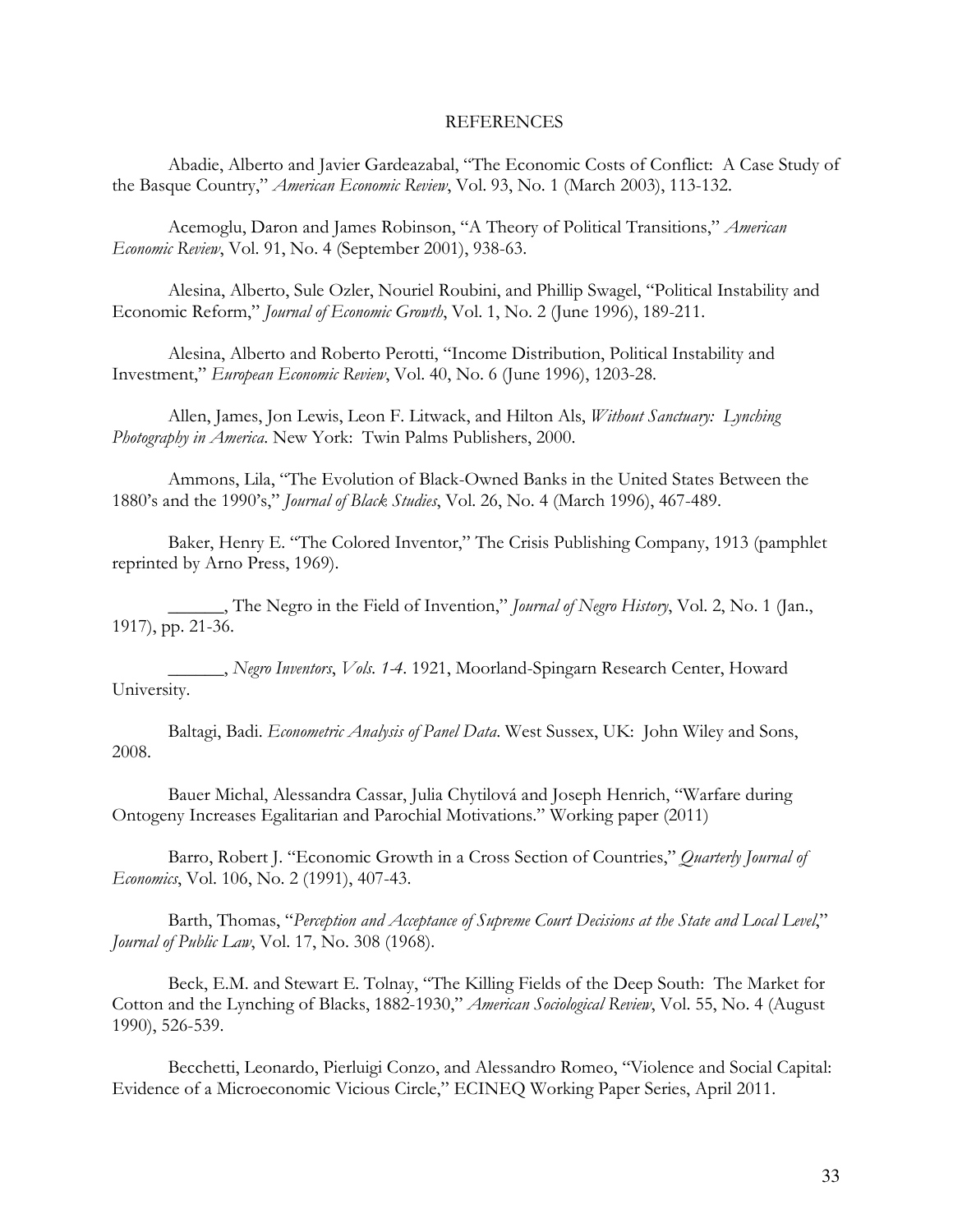Bellows John and Edward Miguel. "War and Collective Action in Sierra Leone." Journal of Public Economics 93, no.11 (2009), 1144-1157.

Bertrand, Marianne and Sendil Mullainathan, "Are Emily and Greg More Employable than Lakisha and Jamal: A Field Experiment on Labor Market Discrimination," *American Economic Review*, Vol. 94, No. 4 (September 2004), 991-1013.

 Besley, Timothy and Hannes Mueller, "Estimating the Peace Dividend: The Impact of Violence on House Prices in Northern Ireland." *American Economic Review*, Vol. 102, No. 2 (April 2012), 810-833.

Blalock, Hubert M. *Toward a Theory of Minority Group Relations*. New York: John Wiley, 1967.

 Blattman, Christopher. "From Violence to Voting: War and political participation in Uganda." American Political Science Review 103, No. 2. (May 2009), 231-247.

 Bloom, Nicholas and John Van Reenen, "Patents, real options and firm performance." *The Economic Journal,* Vol.112, No.478 (March 2002), C97-C116.

Card, David and Alan Krueger, "School Quality and Black-White Earnings: A Direct Assessment," *The Quarterly Journal of Economics*, Vol. 107, No. 1. (Feb., 1992), pp. 151-200.

Callen, Michael, Mohammad Isaqzadehz, James D. Long, and Charles Sprenger, "Violent Trauma and Risk Preference: Experimental Evidence from Afghanistan," Working Paper, August 2012.

Cameron, A. Colin and Pravin K. Trivedi. *Microeconometrics: Methods and Applications*. New York: Cambridge University Press, 2005.

Carden, Art. *Institutions and Southern Development: Lynching as a Signal of Insecure Property Rights*. Dissertation, Department of Economics, Washington University, 2006.

\_\_\_\_\_\_, "Inputs and institutions as conservative elements," *The Review of Austrian Economics.* Vol. 22, No. 1, 2009, pp. 1-19.

Carrigan, William and Clive Webb, "The Lynching of Persons of Mexican Origin or Descent in the United States, 1848 to 1928," *Journal of Social History*, Volume 37, Number 2, Winter 2003, pp. 411-438.

Cassar, Alessandra, Pauline Grosjean, and Sam Whitt. "Social Cooperation and the Problem of the Conflict Gap: Survey and Experimental Evidence from Post-War Tajikistan." UNSW Australian School of Business Research Paper 2011ECON15 (October 2011).

Cecelski, David S. and Timothy B. Tyson, eds. *Democracy Betrayed: The Wilmington Race Riot and Its Legacy*. Chapel Hill: University of North Carolina Press, 1998.

Collins, William J. and Robert A. Margo, "Historical Perspectives on Racial Differences in Schooling in the United States," NBER Working Paper 9770 (June 2003).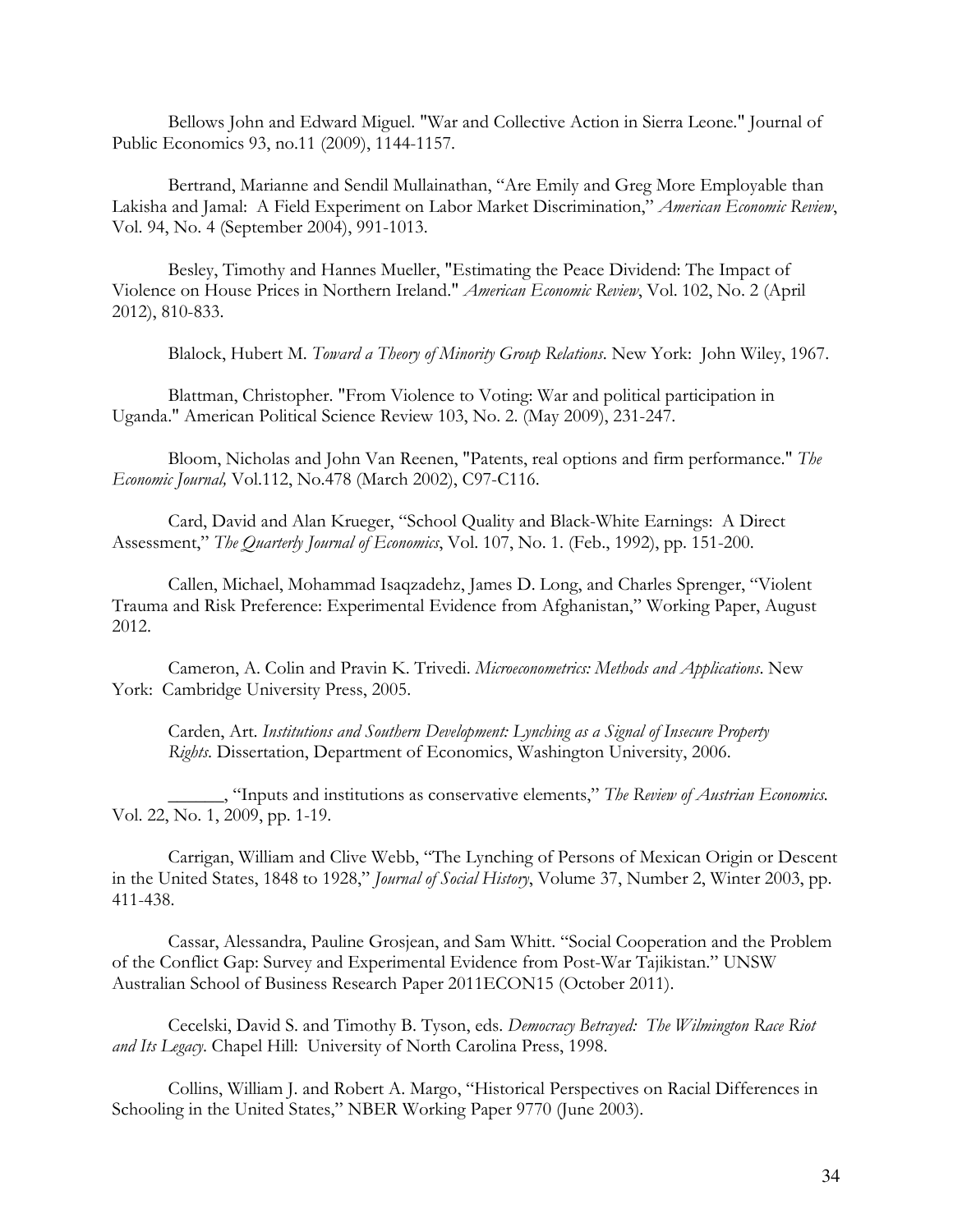Cook, Lisa D., *African American Inventors Data Set*, 2004; updated in 2005, 2007, and 2009.

\_\_\_\_\_\_\_\_\_\_\_\_\_, "Inventing Social Capital: Evidence from African American Inventors, 1843-1930," *Explorations in Economic History*, Volume 48, Issue 4 (December 2011), pp. 507-518.

\_\_\_\_\_\_\_\_\_\_\_\_\_, "Overcoming Discrimination by Consumers during the Age of Segregation: The Example of Garrett Morgan," *Business History Review*, Volume 86, Issue 2 (Summer 2012).

Crowe, Charles, "Racial Violence and Social Reform: Origins of the Atlanta Riot of 1906," *Journal of Negro History*, Volume 53, No. 3 (July 1968).

\_\_\_\_\_\_\_\_\_\_\_\_\_, "Racial Massacre in Atlanta September 22, 1906," *Journal of Negro History* Volume 54, No. 2 (April 1969).

Cutler, David M., Edward L. Glaeser, and Jacob L. Vigdor, "The Rise and Decline of the American Ghetto," *Journal of Political Economy*, Vol. 107, No. 3 (June 1999), 455-506.

Darity, Willam, Jr. and Gregory Price, "Can Racial Stigma Explain Black Lynchings?" North Carolina A&T State University Working Papers in Economics, 2003.

Donohue, John J., III and Steven D. Levitt, "Guns, Violence, and the Efficiency of Illegal Markets, *American Economic Review*, Vol. 88, No. 2 (May 1998), 463-467.

Driscoll, John C. and Aart Kraay, "Consistent Covariance Matrix Estimation with Spatially Dependent Panel Data," *Review of Economics and Statistics*, Vol. 80(4) (November 1998), MIT Press, 549-560.

Duncan, Greg and Katherine Magnuson, "Socioeconomic Status and Cognitive Functioning: Moving from Correlation to Causation" Wiley Interdisciplinary Reviews: *Cognitive Science*, 2012, 3:377–386.

Duncan, Greg J., Pamela A. Morris, and Chris Rodrigues. "Does money really matter? Estimating impacts of family income on young children's achievement with data from randomassignment experiments." Developmental psychology 47, no. 5 (2011): 1263

Ellsworth, Scott in Oklahoma Commission to Study the Tulsa Race Riot of 1921 (Compiled by Danney Goble), *Final Report*, 2001.

European Patent Office, "Patent Search," *|/ep.espacenet.com/*, last accessed October 2004.

Ferguson, Niall. *The War of the World: Twentieth-Century Conflict and the Descent of the West*. New York: Penguin, 2006.

Feimster, Crystal. *Southern Horrors: Women and the Politics of Rape and Lynching.* Cambridge, MA: Harvard University Press, 2009.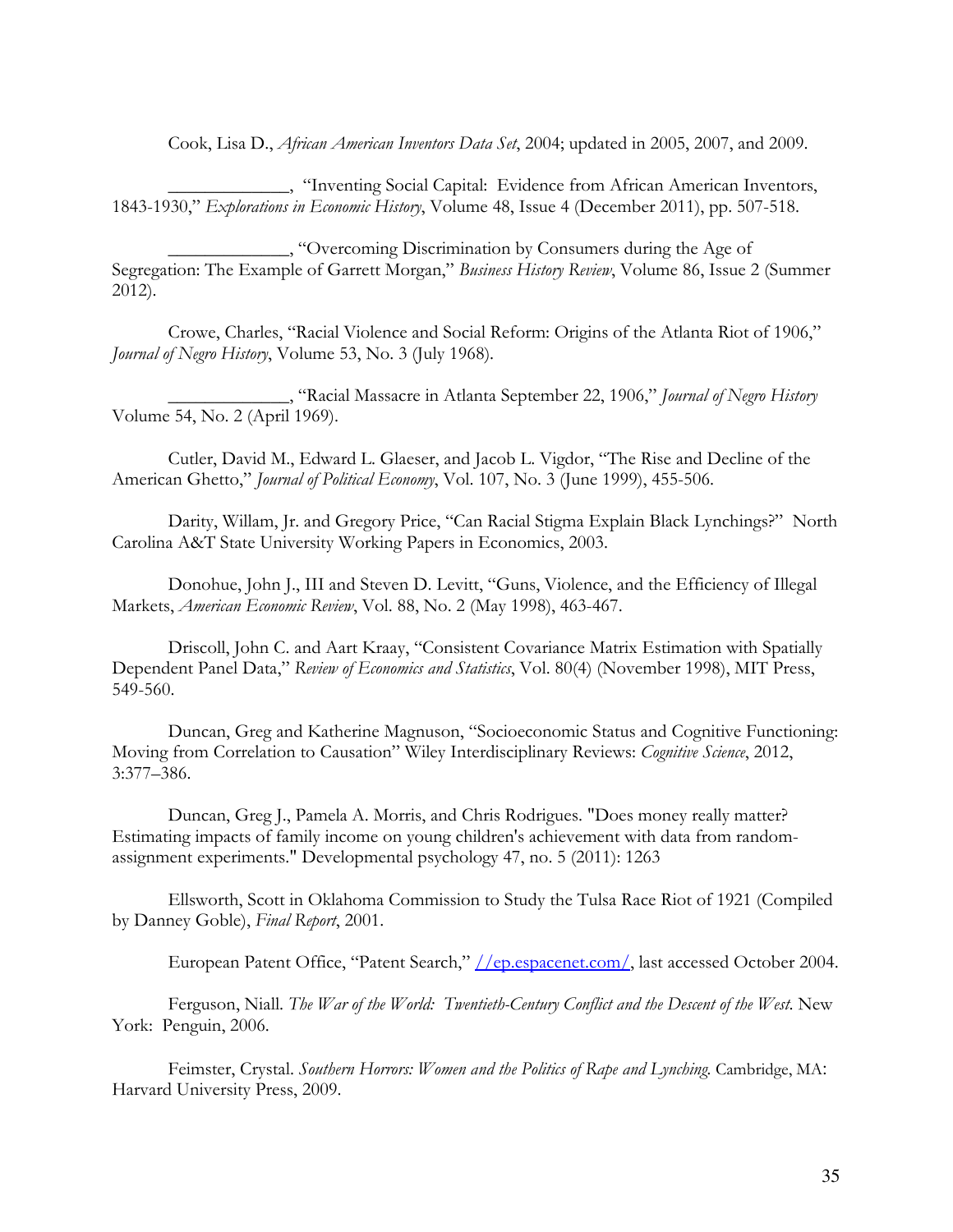Foner, Philip S., "Black Participation in the Centennial of 1876," *Phylon*, Vol. 39, No. 4 (4th Qtr., 1978), pp. 283-296.

Fouché, Rayvon. *Black Inventors in the Age of Segregation*. Baltimore: The Johns Hopkins University Press, 2003.

Franklin, John Hope and Alfred A. Moss, Jr. *From Slavery to Freedom*, 7<sup>th</sup> edition. New York: Knopf, 1994.

Fryer, Roland G. and Steven D. Levitt, "The Causes and Consequences of Distinctively Black Names," *Quarterly Journal of Economics*, Vol 199, No. 3 (August 2004), 767-805.

\_\_\_\_\_\_\_\_\_\_\_\_\_, "Hatred and Profits: Getting Under the Hood of the Ku Klux Klan," September 2007.

*Garrett Morgan Papers*, Western Reserve Historical Society, June 2007.

Garvey, Marcus, "Speech," July 8, 1917, in Robert A. Hill, ed. *The Marcus Garvey and Universal Negro Improvement Association Papers*, Volume I, 1826 - August 1919. Berkeley and Los Angeles: University of California Press, 1983.

Gibson, Campbell and Kay Jung, "Historical Census Statistics on Population Totals by Race, 1790 to 1990, and by Hispanic Origin, 1970 to 1990, for the United States, Regions, Divisions, and States," Population Division, U.S. Census Bureau Working Paper No. 56 (September 2002).

Gilfillan, S. Colum, "Inventiveness by Nation: A Note on Statistical Treatment," *Geographical Review* 1930, 20(2), pp. 301-304.

Gilligan, Michael, Benjamin Pasquale, and Cyrus Samii. "Civil war and social capital: behavioral-game evidence from Nepal." SSRN 1911969 (August 2011).

Ginzburg, Ralph. *100 Years of Lynching*. Baltimore: Black Classic Press, 1962 [1988].

Glaeser, Edward L., "The Political Economy of Hatred," *Quarterly Journal of Economics*, Vol. 120(1) (January 2005), 45-86.

Greene, William H. *Econometric Analysis*, 7<sup>th</sup> edition. Prentice Hall, 2011.

Griliches, Zvi, " Hybrid Corn: An Exploration in the Economics of Technological Change," *Econometrica*, 1957, 25(4), pp. 501-522.

Haber, Louis. *Black Pioneers of Science and Innovation*. New York: Harcourt, Brace, and World, 1970.

HAL (Project HAL: Historical American Lynching), "Data Collection Project," http://people.uncw.edu/hinese/HAL/HAL%20Web%20Page.htm#Project%20HAL , last accessed 2004.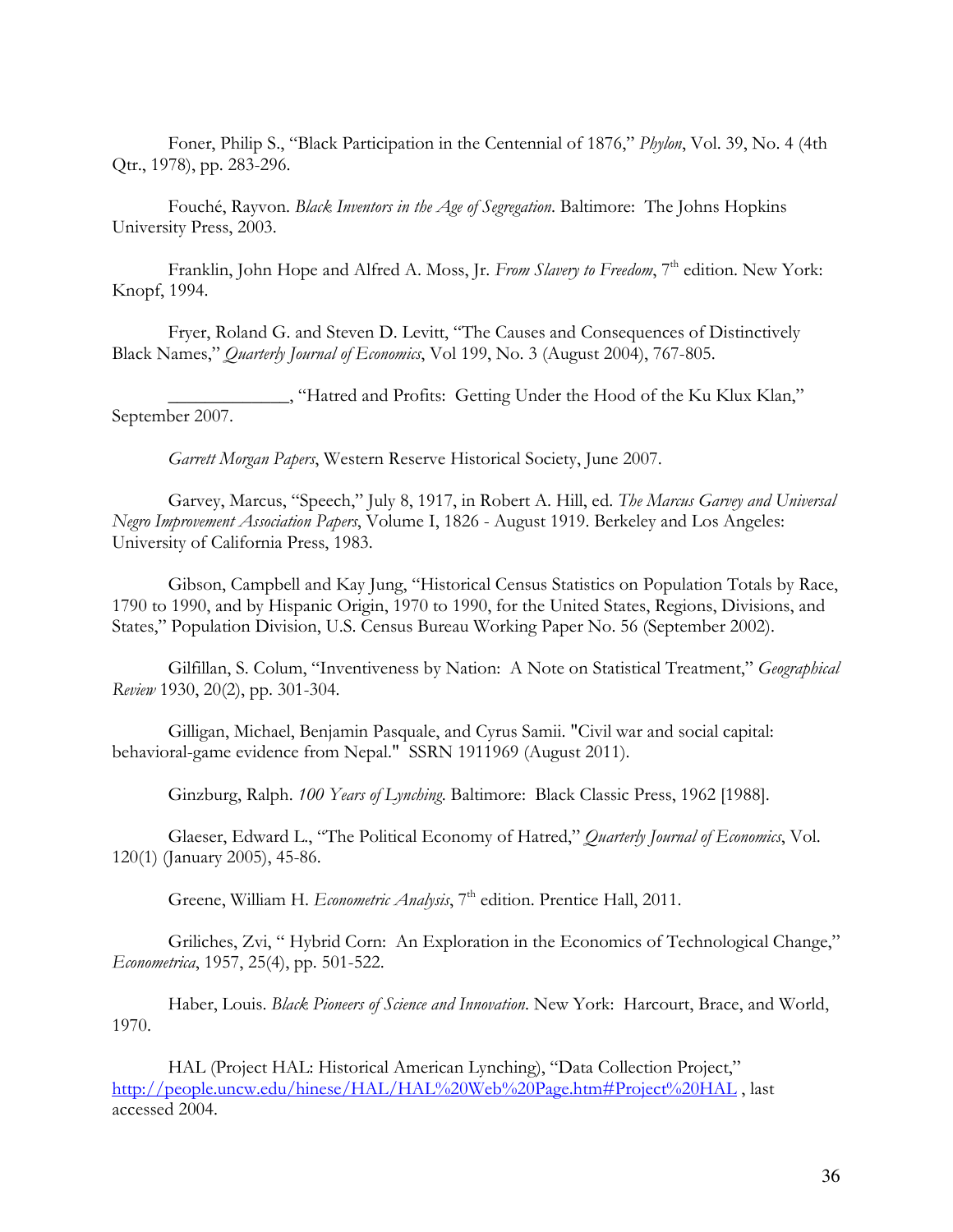Hall, Bronwyn, Adam B. Jaffe, Manuel Trajtenberg, "The NBER Patent Citations Data File: Lessons, Insights, and Methodological Tools," NBER Working Paper 8498, October 2001.

Harvard University, "African American Newspapers – Geographical Listing," http://hcl.harvard.edu/libraries/widener/collections/newspapers/afam\_geo.html, last accessed November 2007.

Hausman, Jerry A. "Specification Tests in Econometrics", *Econometrica*, Vol.46, No.6 (1978), pp. 1251–1271.

Higgs, Robert, "Accumulation of Property by Southern Blacks Before World War I," *American Economic Review*, Vol 72, No. 4 (1982), 725-737.

\_\_\_\_\_\_\_\_\_\_\_\_\_, "Accumulation of Property by Southern Blacks Before World War I: Reply," *American Economic Review*, Vol. 74, No. 4 (1984), 777-781.

"The History of Jim Crow," www.jimcrowhistory.org, last accessed October 2007.

Holmes, William F., "Moonshining and Collective Violence: Georgia, 1889-1895," *Journal of American History* 67 (December 1980): 588-611.

Hovland, Carl I. and Robert R. Sears, "Minor Studies of Aggression: Correlations of Economic Indices with Lynchings," *Journal of Psychology*, Vol. 9 (1940), 301-310.

Jaspin, Elliot. *Buried in the Bitter Waters: The Hidden History of Racial Cleansing in America*. New York: Basic Books, 2007.

Khan, Zorina B., and Kenneth L. Sokoloff. "'Schemes of Practical Utility': Entrepreneurship and Innovation Among 'Great Inventors' in the United States, 1790-1865. *Journal of Economic History*, Vol. 53, No. 2 (June 1993), 289-307 (updated 2004).

Kortum, Samuel S. "Research, Patenting, and Technological Change," *Econometrica.* 65 (November 1997): 1389 – 1419.

Kusmer, Kenneth*. A Ghetto Takes Shape: Black Cleveland, 1870-1930*. Urbana: University of Illinois Press, 1976.

Lebergott, Stanley. *Manpower in Economic Growth: The American Record Since 1800*. New York: McGraw-Hill Book Company, 1964.

Library of Congress, "Timeline of African American History, 1852-1925," October 1998, http://memory.loc.gov/ammem/aap/, last accessed October 2004.

\_\_\_\_\_\_\_\_, "The Black Press Held by the Library of Congress," http://www.loc.gov/rr/news/blackpr.html, last accessed November 2007.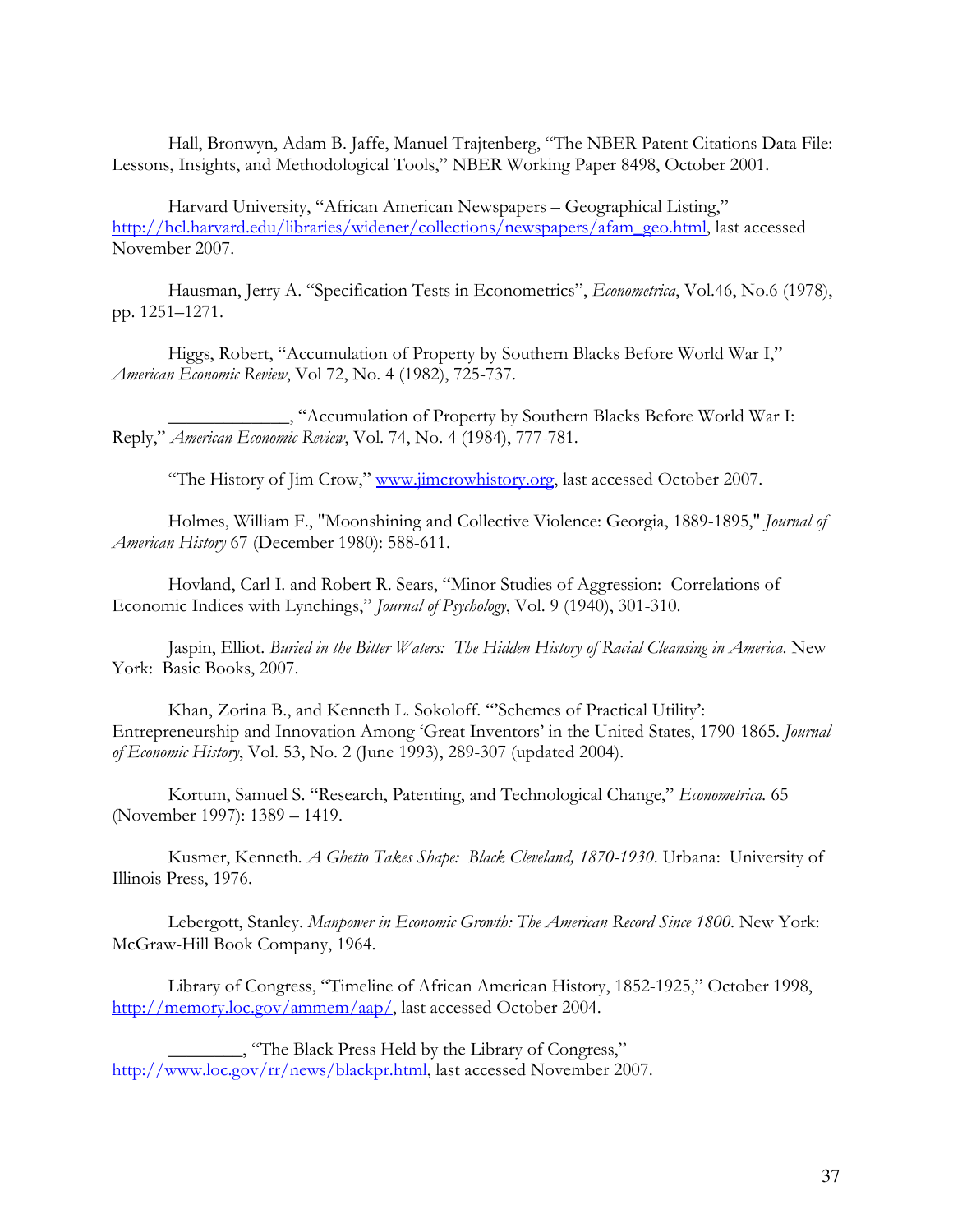Litwack, Leon F. *Trouble in Mind (Black Southerners in the Age of Jim Crow)*. New York: Alfred A. Knopf, 1998.

Loewen, James W. *Sundown Towns: A Hidden Dimension Of American Racism*. New York: The New Press, 2005.

Long, J. Scott and Jeremy Freese. *Regression Models for Categorical Dependent Variables Using Stata*. College Station, TX: Stata Press, 2006.

 Luigi Guiso, Paola Sapienza and Luigi Zingales, "Cultural Biases in Economic Exchange?", *Quarterly Journal of Economics,* Vol. 124, No. 3 ( August 2009), 1095-1131.

Maddala, G.S. and Shaowen Wu, "A Comparative Study of Unit Root Tests with Panel Data and a New Simple Test," *Oxford Bulletin of Economics and Statistics*, 61 (1999), pp. 631-652.

Margo, Robert A. "Accumulation of Property by Southern Blacks Before World War I: Comment and Further Evidence," *American Economic Review*, Vol. 74, No. 4 (1984), 768-776.

\_\_\_\_\_\_, "The Competitive Dynamics of Racial Exclusion: Employment Segregation in the South, 1900-1950, NBER Working Paper Series on Historical Factors in Long-Run Growth Paper 14 (August 1990).

Markovitz, Jonathan. *Legacies of Lynching: Racial Violence and Memory.* Minneapolis: University of Minnesota Press, 2004.

Matheson, Victor A. and Robet A. Baade, "Race and Riots: A Note on the Economic Impact of the Rodney King Riots," *Urban Studies*, December 2004 41:2691-2696.

Mauro, Paolo. "Corruption and Growth," *Quarterly Journal of Economics*, Vol. 110, No. 3 (August 1995), 681-712.

Mettress, Christopher, ed. *The Lynching of Emmett Till: A Documentary Narrative*. Charlottesville: University of Virginia Press, 2002.

Miguel, Edward, Shanker Satyanath, and Ernest Sergenti. "Economic shocks and civil conflict: An instrumental variables approach." *Journal of Political Economy* 112, no. 4 (August 2004), 725-753.

Miron, Jeffrey A. and Christina D. Romer, "A New Monthly Index of Industrial Production, 1884-1940," *Journal of Economic History*, Vol. 50 (June 1990), 321-337.

Mowery, David C. and Nathan Rosenberg. *Paths of Innovation: Technological Change in 20th - Century America.* New York: Cambridge University Press, 1998.

NAACP, "NAACP Crisis Timeline: 1909 to 1954," *The Crisis*, Vol. 106, No. 4, 1999.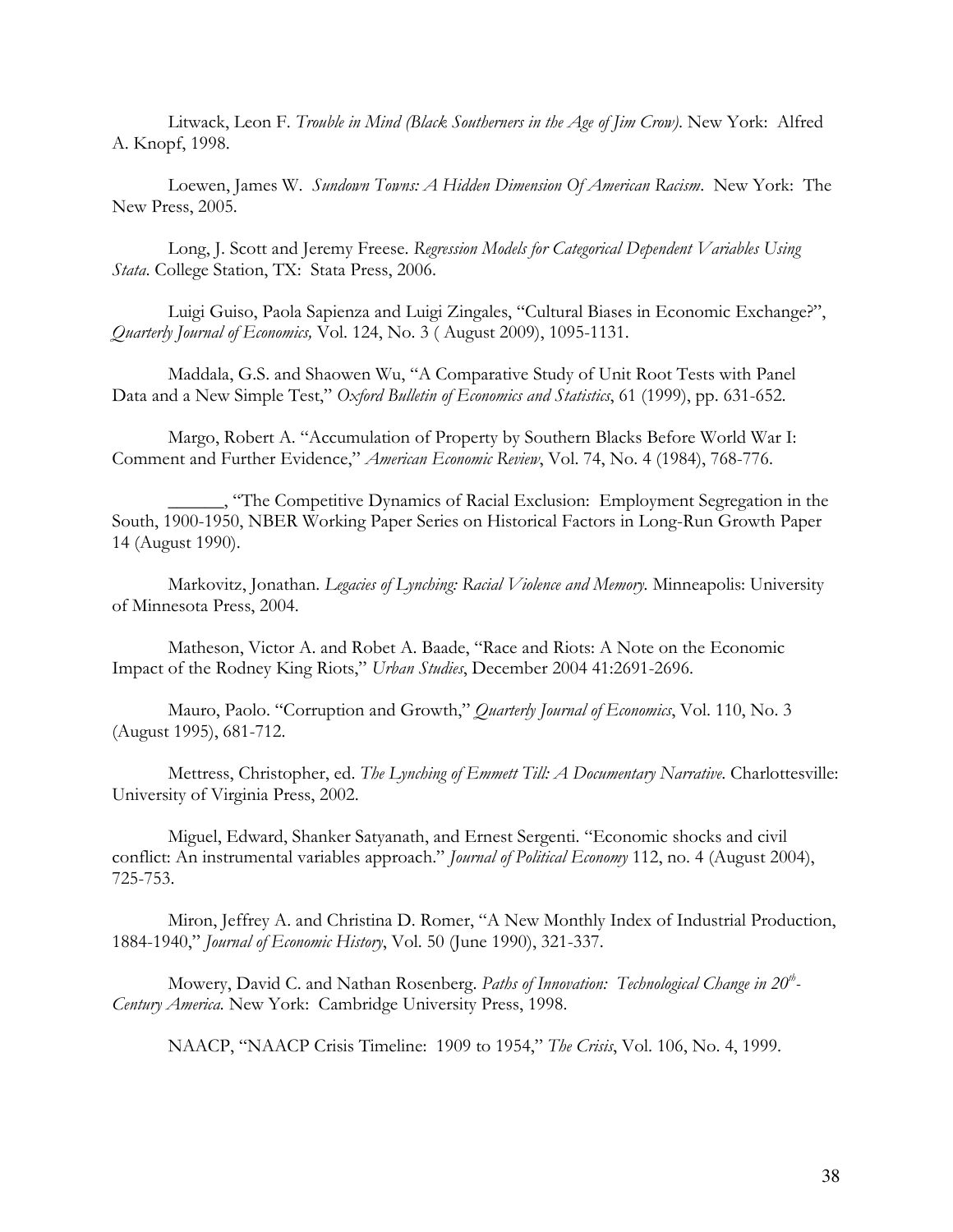NBER Business Cycle Dating Committee, "US Business Cycle Expansions and Contractions," http://www.nber.org/cycles/cyclesmain.html#announcements, last accessed November 2007.

*The New Republic*, "Moving Toward Race War," June 22, 1921.

*The New York Times*, "85 Whites and Negroes Die in Tulsa Riots as 3,000 Armed Men Battle in Streets: 30 Blocks Burned, Military Rule in City," June 2, 1921, pp. 1-2, a.

\_\_\_\_\_\_\_\_\_\_\_\_, "Tulsa in Remorse to Rebuild Homes: Dead Now up to 30," June 3, 1921, p. 1, b.

\_\_\_\_\_\_\_\_\_\_\_\_, "Race Rioters Fire East St. Louis and Shoot or Hang Many Negroes", *New York Times*, July 3, 1917, pp.1.

Norrell, Robert. *Up from History*. Cambridge, MA: Harvard University Press, 2009.

Oklahoma Commission to Study the Tulsa Race Riot of 1921 (Compiled by Danney Goble), *Final Report*, 2001.

Perron, Pierre, "The Great Crash, the Oil Price Shock, and the Unit-Root Hypothesis," *Econometrica*, Vol. 57, No. 6 (November 1989), 1361-1401.

\_\_\_\_\_\_, "Testing for a Unit Root in a Time Series with a Changing Mean," *Journal of Business & Economic Statistics,*" Vol. 8, No. 2 (April 1990), 153-162.

Raper, Arthur, *The Tragedy of Lynching*. Chapel Hill: University of North Carolina Press, 1933.

Rohner, Dominic, Thoenig, Mathias and Zilibotti, Fabrizio, "Seeds of Distrust: Conflict in Uganda", *The Journal of Economic Growth*. Vol. 18, Issue 3 (August 2013), 217-252.

Ruggles, Steven, et al. *Integrated Public Use Microdata Series* (IPUMS): Version 3.0. Minneapolis: Minnesota Population Center, 2004, www.ipums.org, last accessed November 2007.

Schmookler, Jacob, "Economic Sources of Inventive Activity," *The Journal of Economic History*. Vol. 22, No. 1 (March 1962), 1-20.

\_\_\_\_\_\_. *Invention and Economic Growth*. Cambridge, MA: Harvard University Press, 1966.

Shafir, Eldar and Sendhil Mullainathan, "On the Psychology of Scarcity," Unpublished Presentation, Columbia University, 2012.

Shapiro, Martin. *The Impact of the Supreme Court*, *Journal of Legal Education*, Vol. 23, No. 77 (1971).

Sluby, Patricia Carter. *The Inventive Spirit of African Americans*. Westport, CT: Praeger Publishers, 2004.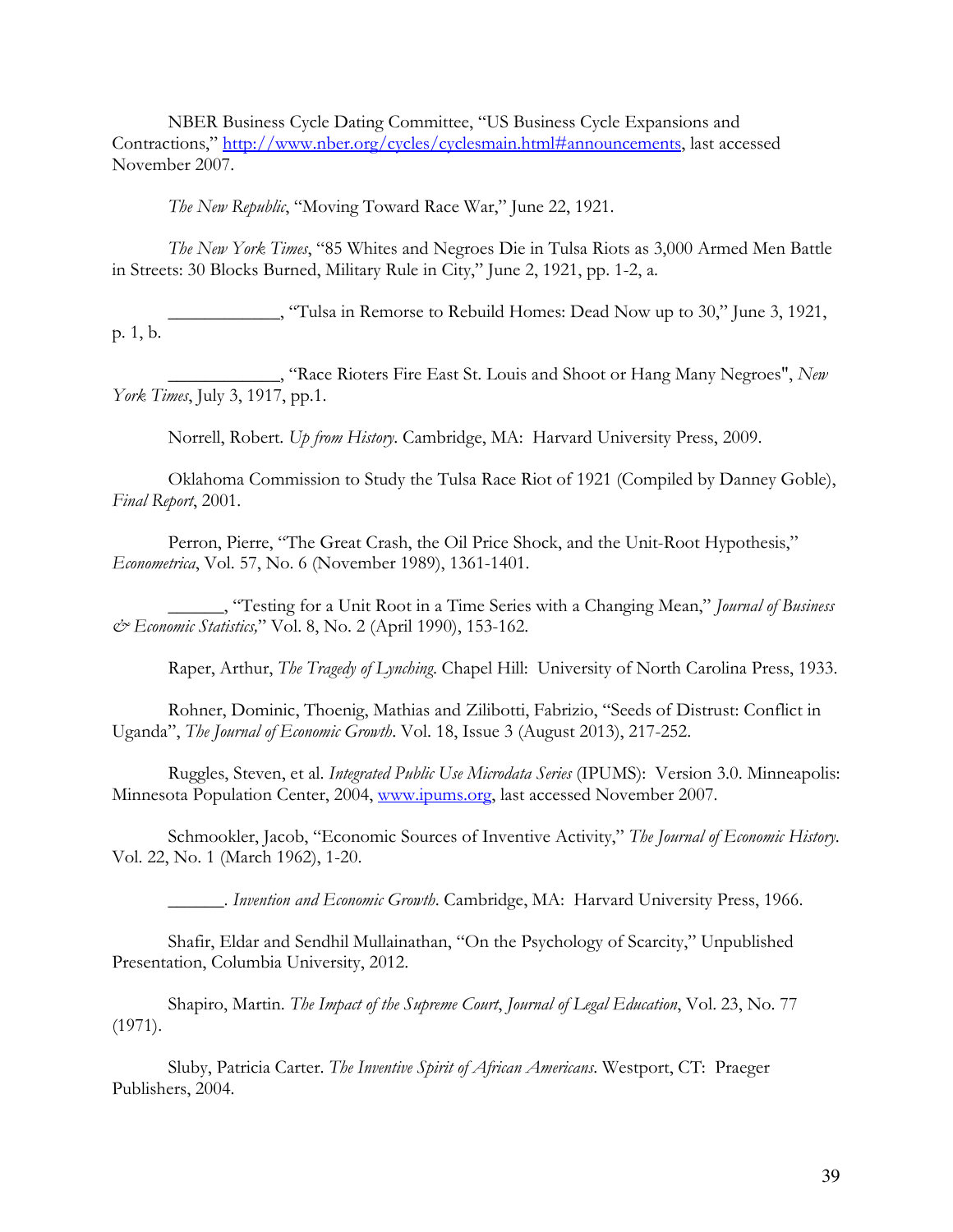Smith, Robert, "An Ugly Legacy Lives on, Its Glare Unsoftened by Age," *New York Times*, January 13, 2000.

Sokoloff, Kenneth "Inventive Activity in Early Industrial America: Evidence from Patent Records, 1790-1846," *Journal of Economic History*, Vol. 48, No. 4 (Dec., 1988), pp. 813-850.

\_\_\_\_\_\_, and Naomi Lamoreaux, "Intermediaries and the Market for Technology in the United States, 1870-1920," Engerman, Stanley L., Philip T. Hoffman, Jean-Laurent Rosenthal, and Kenneth L. Sokoloff (eds.) Finance, Intermediaries, and Economic Development. New York: Cambridge University Press, 2003.

\_\_\_\_\_\_, Naomi Lamoreaux, and Margaret Levenstein, "The Organization and Finance of Invention in Cleveland, 1890-1920," Auerswald, Philip and Ant Bozkaya (eds.) *Financing Entrepreneurship* Elgar Reference Collection. International Library of Entrepreneurship, vol. 12. Cheltenham, U.K. and Northampton, MA: Elgar, 2008.

Taylor, William E. "Small Sample Considerations in Estimation from Panel Data," *Journal of Econometrics*, Vol.13, No. 2 (June 1980), pp. 203-223.

Thomson, Ross. *Structures of Change in the Mechanical Age: Technological Innovation in the United States, 1790-1865*. Baltimore: The Johns Hopkins University Press, 2009.

Tolnay, Stewart and E.M. Beck. *A Festival of Violence: An Analysis of Southern Lynchings*. Urbana: University of Illinois Press, 1995.

Tolnay, Stewart E., Glenn Deane, and Ellwood M. Beck. "Vicarious violence: Spatial effects on southern lynchings, 1890-1919." American Journal of Sociology (November 1996): 788-815.

\_\_\_\_\_\_, and James L. Massey. "Black Lynchings: The Power Threat Revisited," *Social Forces*, Vol. 67 (1989), 605-623.

Tuskegee Institute (NAACP) Lynching Database, compiled by Monroe T. Work. www.law.umkc.edu/faculty/projects/ftrials/shipp/lynchingyear.html, last accessed October 2004.

U.S. Census Bureau, *Report on the Manufactures of the United States at the Tenth Census (June 1, 1880).* Washington D.C: Government Printing Office, 1883.

\_\_\_\_\_\_\_\_, *Report on Manufacturing Industries in the United States at the Eleventh Census: 1890.*  Washington D.C: Government Printing Office, 1895.

\_\_\_\_\_\_\_\_\_, *Manufactures: 1929 (Fifteenth census of the United States),* Vol.3, Government Printing Office, 1933.

\_\_\_\_\_\_\_\_\_, *Manufactures: 1939 (Sixteenth census of the United States: 1940),* Vol.3, Government Printing Office, 1942.

U.S. Department of Justice, "Justice Department to Investigate 1955 Emmett Till Murder," May 14, 2004.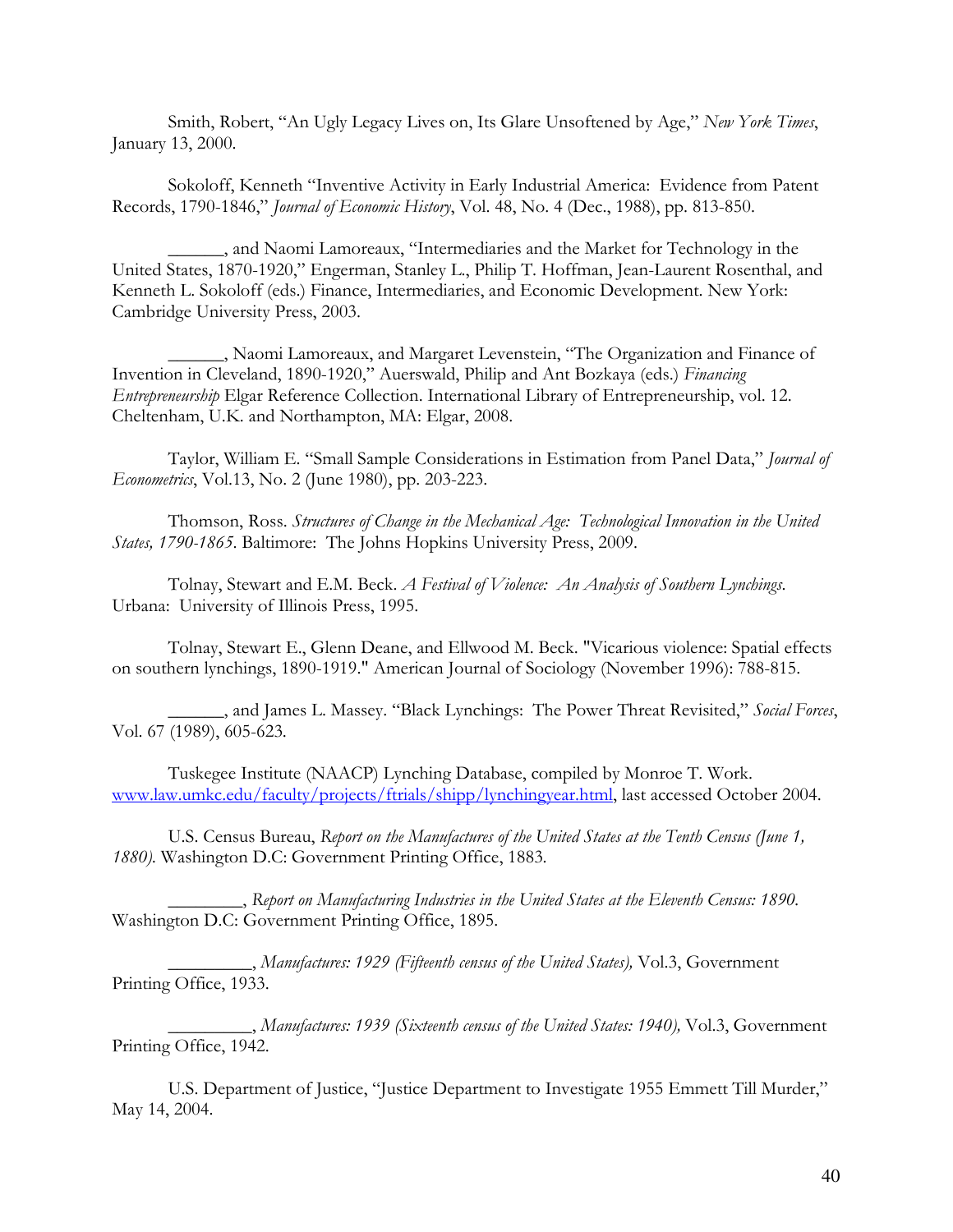U.S. House of Representatives Select Committee. *Report on Assassinations*. Washington, DC: Government Printing Office, 1979 (web version).

U.S. Patent and Trademark Office, "Patent Search," www.uspto.gov/patft/index.html.

University of Georgia, "Afro-American Newspapers on Microfilm at the University of Georgia Libraries," http://hcl.harvard.edu/libraries/widener/collections/newspapers/afam\_geo.html, last accessed November 2007.

University of Virginia Library, Geospatial and Statistical Data Center Historical Census Browser, http://fisher.lib.virginia.edu/collections/stats/histcensus/, last accessed October 2004.

Venieris, Yiannis P. and Dipak K. Gupta, "Income Distribution and Sociopolitical Instability as Determinants of Savings: A Cross-Sectional Model," *Journal of Political Economy*, Vol. 94, No. 4 (March 1986), 873-83.

Voors, Maarten, Eleonora Nillesen, Philip Verwimp, Erwin Bulte, Robert Lensink, and Daan Van Soest. "Does conflict affect preferences? Results from field experiments in Burundi," mimeo, January 3, 2010.

*Waco Herald Tribune*, May 14, 2006.

Wang Jing, Nathan Novemsky, Ravi Dhar, and Roy F. Baumeister. "Trade-Offs and Depletion in Choice." *Journal of Marketing Research* 47, no. 5 (October 2010), 910-919.

Wells-Barnett, Ida B. *A Red Record: Tabulated Statistics and Alleged Causes of Lynching in the United States*, 1895.

\_\_\_\_\_\_\_\_\_\_\_\_\_\_\_, "Southern Horrors: Lynch Law in All its Phases," 1892 (pamphlet).

Whayne, Jeannie. *A New Plantation South: Land, Labor, and Federal Favor in Twentieth-Century Arkansas.* Charlottesville: University Press of Virginia, 1996.

White, Walter, "The Eruption of Tulsa," *Nation* 112 (June 29, 1921): 909–910.

Winbush, Raymond A. "And the Earth Moved: Stealing Black Land in the United States", in Raymond A. Winbush, ed., *Should America Pay? Slavery and the Raging Debate on Reparations*. New York: Harper Collins, 2003.

Wood, Amy L. *Lynching and Spectacle: Witnessing Racial Violence in America, 1890-1940*. Chapel Hill: University of North Carolina Press, 2011.

Wooldridge, Jeffrey M. *Econometric Analysis of Cross Section and Panel Data*. Cambridge, MA: MIT Press, 2002.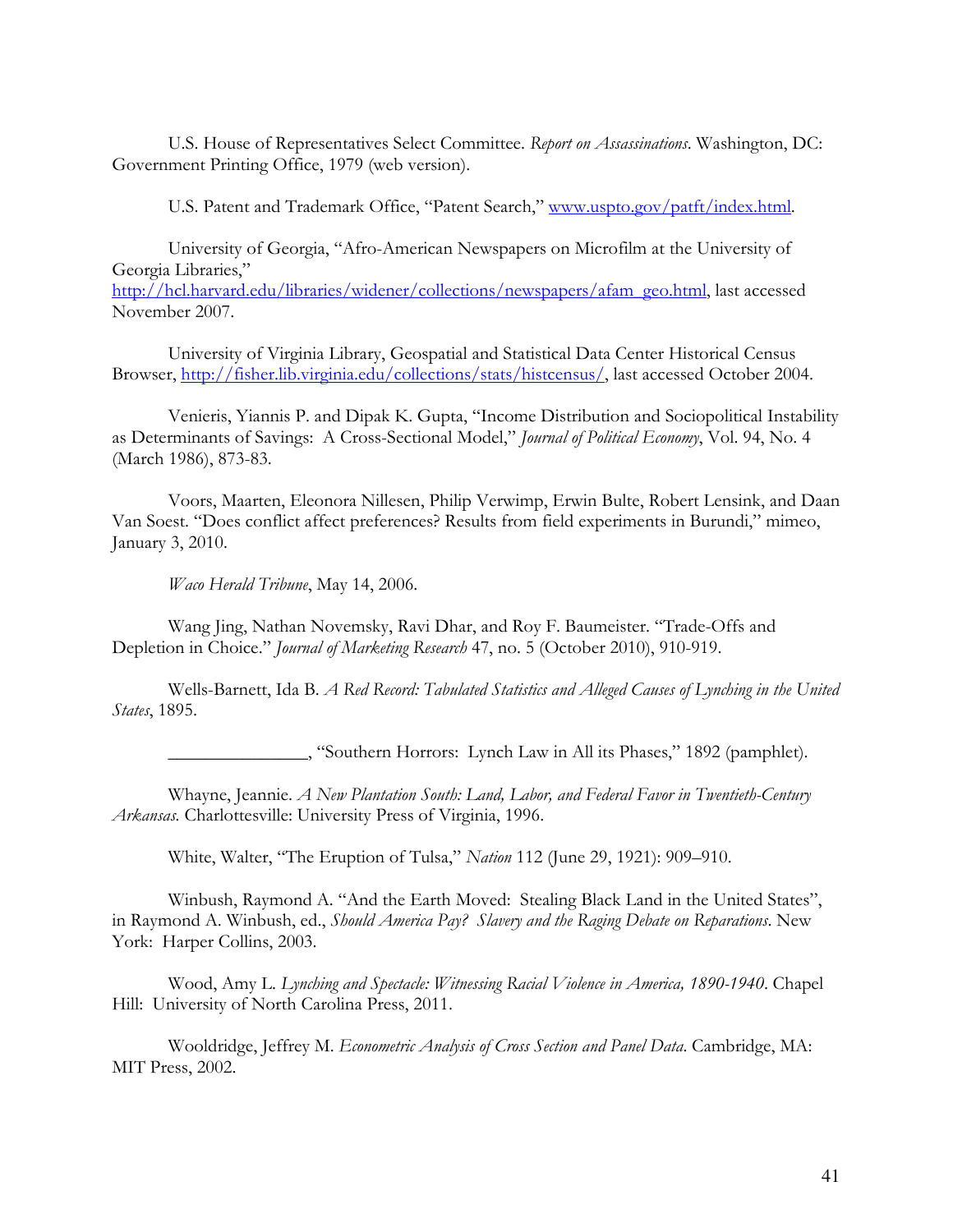Zivot, Eric and Donald W. K. Andrews, "Further Evidence on the Great Crash, the Oil-Price Shock, and the Unit-Root Hypothesis," *Journal of Business & Economic Statistics*, Vol. 10, No. 3 (July 1992), 251-270.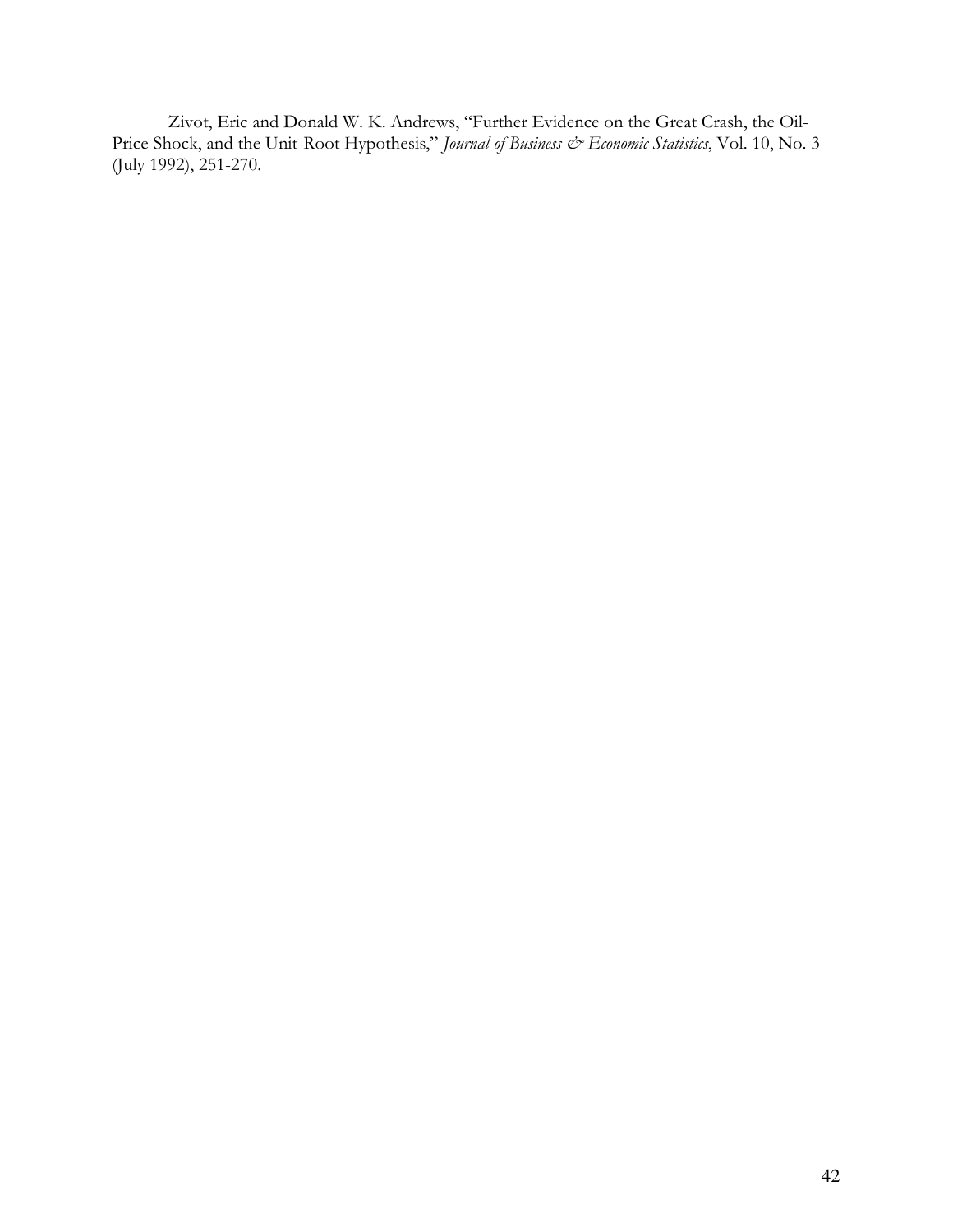## Appendix I: Data

#### *Data Sources*

Data on patents obtained by African Americans between 1870 and 1940 come from the author's data set, which extends the Baker (1921) data set. Total patent data are from the U.S. Patent and Trademark Office database. Patents held by white inventors are derived by subtracting patents obtained by black inventors from the total. Data on lynchings by race of victim per year per state in southern states are from Beck and Tolnay (1995). Data on lynchings in other states are from the Tuskegee Institute data set and are averages for the period 1882 to 1930; annual data are not available by state. Data for blacks and whites after 1930 are from the Tuskegee data set. I find that the Tuskegee data underestimate lynchings among blacks and whites in nonsouthern states. Data from Ginzburg (1988) were added for blacks in nonsouthern states. Data on major riots and segregation laws are from the House Select Committee on Assassinations (1979), Library of Congress (1998), "The History of Jim Crow" (www.jimcrowhistory.org), and the *Final Report of the Oklahoma Commission to Study the Tulsa Race Riot of 1921* (2001). Aggregate and state illiteracy data are extracted from Integrated Public Use Microdata Series (2004), approximately 50,000 individuals over 10 years old, and from the University of Virginia Library (2004), full sample, individuals over 10 years old. Data on aggregate illiteracy rates in 1890 are taken from Collins and Margo (2003). These data are derived from the population of 10- to 69-year-olds using the full count. Population data are extracted from U.S. Census (2002). Regions do not conform exactly to census divisions: Delaware and Maryland are considered Mid-Atlantic states in this paper and are considered South Atlantic states by the U.S. Census Bureau. Data on black-owned banks are from Ammons (1996). Industry and occupation data are from Margo (1990). The industry-participation variable is available only for 1910 and 1940 and is only for the South. Patents obtained up to and including 1900 are assigned industry-segregation values for 1900, and patents obtained after 1900 are assigned values for 1910. Technological categories are taken from NBER-Hall, Jaffe, Trajtenberg (2001). Economic peak and trough data are from the NBER Business Cycle Dating Committee. As many years of abnormal economic activity are controlled for in estimation as possible. Data on unemployment rates are taken from Lebergott (1964) and are available from 1890 to 1940. Data on industrial production are taken from the Miron and Romer (1990) aggregate index of industrial production, which has 13 components. Data on African American newspapers founded in a given year were collected from the University of Georgia (2007), Harvard University (2007), and the Library of Congress (2007). Firm data for each state are collected from U.S. Census Bureau's *Census of Manufactures* (1895, 1883, 1933, 1942).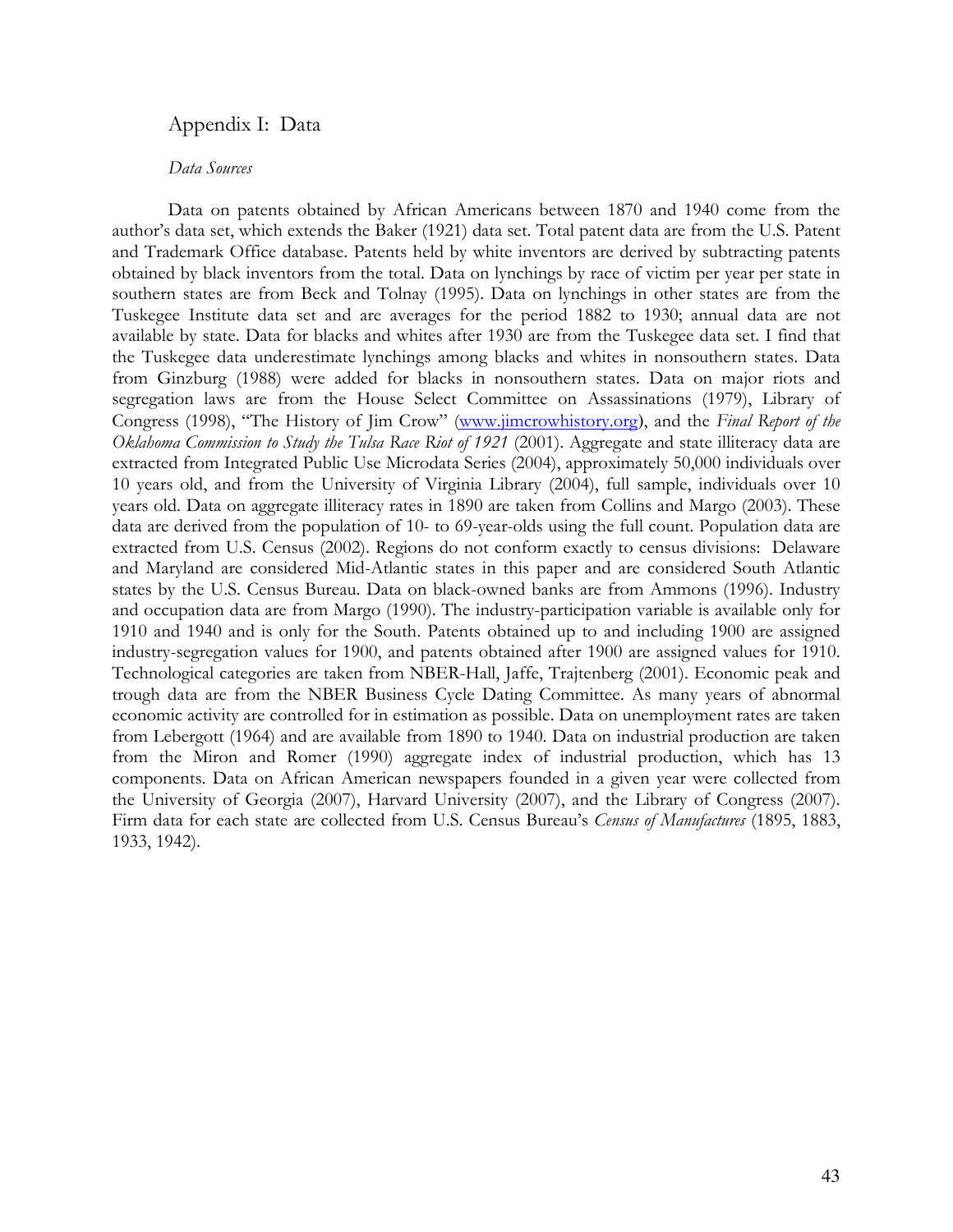# *Variable Definitions*

| Variable                    | Definition                                                             |
|-----------------------------|------------------------------------------------------------------------|
| Lynchings                   | Lynchings per million in a given year                                  |
| Riots                       | Major riot in a given year                                             |
| Segregation laws            | Laws promoting segregation between races passed in a given year        |
|                             | and not overturned within three years                                  |
| Newspaper                   | Newspaper established for or by African Americans in a given year      |
| <b>Illiteracy</b> rate      | Person can neither read nor write; over 14 male population, by race    |
| <b>Bank</b>                 | African American banks founded in state by a given year                |
| Great inventor              | Prolific inventor as defined in Cook (2007)                            |
| Population, south           | Proportion of U.S. population living in the South, by race             |
| Industry participation rate | Proportion of employment in given industry, southern blacks only, 1900 |
| Industrial production       | Miron-Romer index of industrial production                             |
| Unemployment                | Annual national rate                                                   |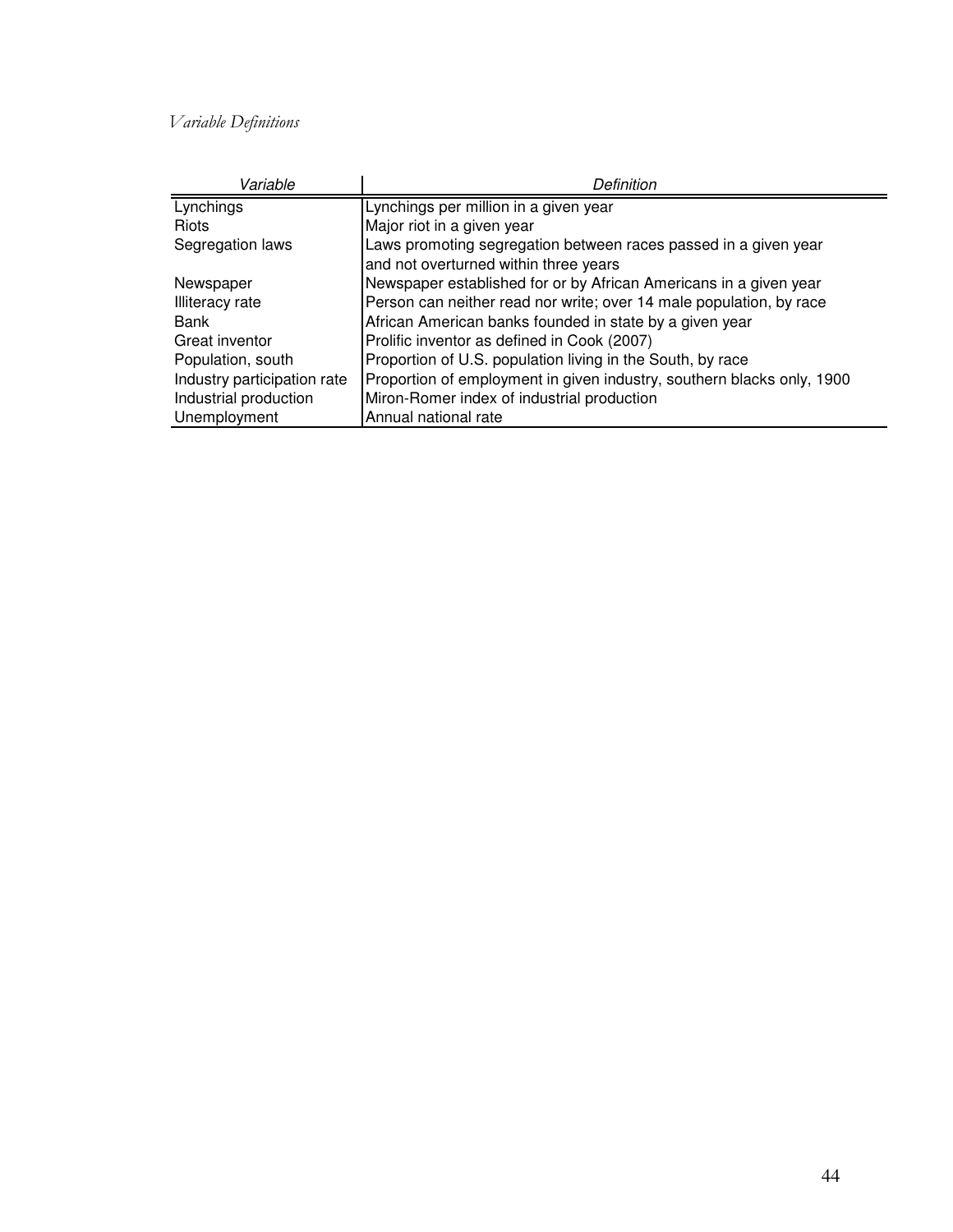**Figure 1: Black and White Utility Patents, Per Million, 1870-1940** 

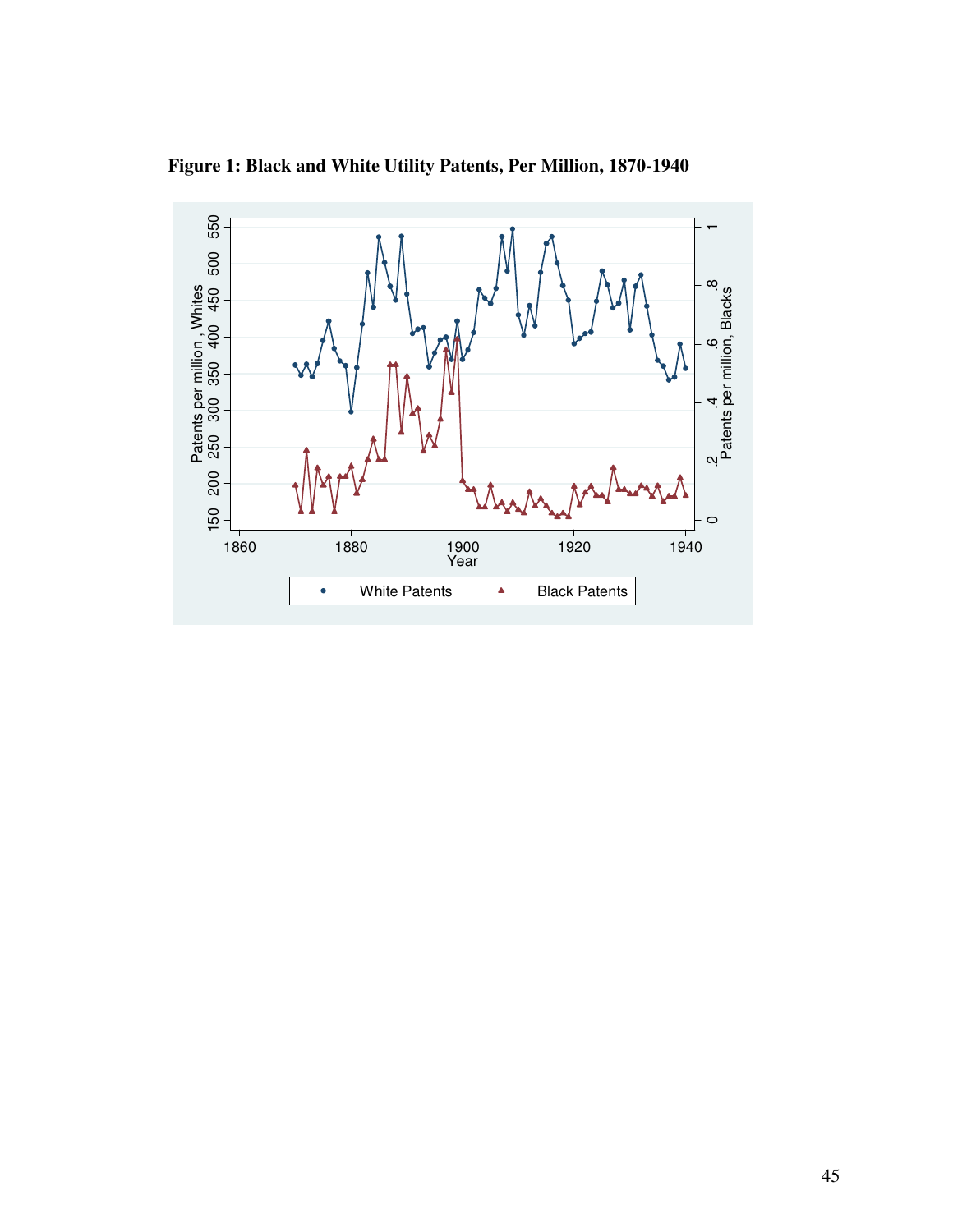**Figure 2: Conflict and Black Inventive Activity, 1870-1940** 



Source: Cook (2004), EPO, Tolnay and Beck (1995), Tuskegee (2004), USPTO Note: Patent data in Figure 1 are presented by grant year and in Figure 2 by application year.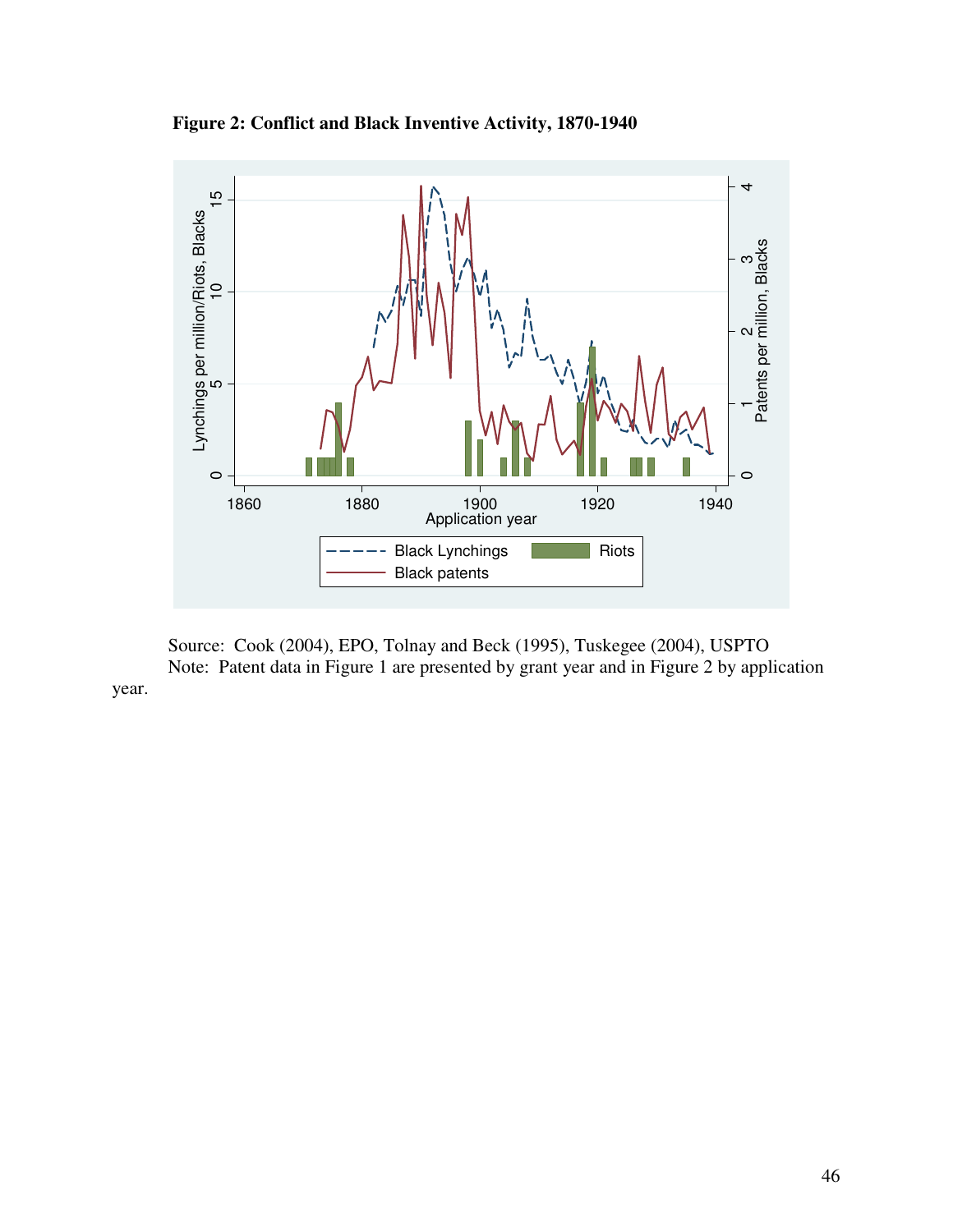#### Table 1. Conflict, Rule of Law, and Segregation Laws, 1870 to 1940

| Panel A -- Riots, Lynchings, New Segregation Laws, 1870-1940 |  |  |  |  |  |
|--------------------------------------------------------------|--|--|--|--|--|
|--------------------------------------------------------------|--|--|--|--|--|

|         |                | Decade Major Lynchings, | Lynchings, | New Segregation Laws |                |           |        |       |
|---------|----------------|-------------------------|------------|----------------------|----------------|-----------|--------|-------|
|         | <b>Riots</b>   | <b>Black</b>            | White      | Total                | Voting         | Education | Public | Other |
| 1870-79 | 10             | na                      | na         | 39                   | 3              | 18        | 2      | 14    |
| 1880-89 |                | 429                     | 87         | 30                   | $\overline{c}$ |           | 6      | 12    |
| 1890-99 | $\overline{4}$ | 842                     | 124        | 38                   |                | 10        | 13     | 6     |
| 1900-09 | 7              | 646                     | 33         | 63                   | $\mathfrak{D}$ | 13        | 29     | 19    |
| 1910-19 | 11             | 487                     | 16         | 30                   | 2              |           | 7      | 12    |
| 1920-29 | $\overline{4}$ | 260                     | 20         | 54                   | 4              | 15        | 10     | 22    |
| 1930-40 |                | 123                     | 10         | 36                   | $\Omega$       | 10        | 11     | 15    |

*Panel B -- Events Related to Conflict and Rule of Law, Selected Years*

| Year |              | Major Lynchings, | Location         | Event                                                                            |
|------|--------------|------------------|------------------|----------------------------------------------------------------------------------|
|      | Riots        | By Year*         |                  |                                                                                  |
| 1874 | 1            | 3.0              | Vicksburg, MS    | Election-related violence, KKK mob violence, deaths of civil-rights leaders      |
| 1876 | 4            | 5.0              | Cainhoy, SC;     | Violence instigated by black Republicans after disputed                          |
|      |              |                  | Charleston, SC;  | election; murder of black public official; partisan fighting                     |
|      |              |                  | Charleston, SC:  |                                                                                  |
|      |              |                  | Ellenton, SC     |                                                                                  |
| 1878 | 1            | 8.0              | Caddo Parish, LA | Election violence, KKK mob violence, 40-75 deaths                                |
| 1883 | 1            | 1.7              | Danville, VA     | Overthrow of democratically-elected, racially-integrated local government,       |
|      |              |                  |                  | 4 deaths (blacks)                                                                |
| 1895 | $\mathbf{1}$ | 4.0              | New Orleans, LA  | Attack on black workers, death of 6 blacks                                       |
| 1898 | 2            | 2.0              | Wilmington, NC;  | Assault on professional and working-class blacks following                       |
|      |              |                  | Lake City, NC    | "Declaration of White Independence"                                              |
| 1900 | 1            | 0.0              | New York, NY     | Major race riot                                                                  |
| 1904 | 1            | 0.3              | Springfield, OH  | Lynching, property destruction, mass exodus by black residents                   |
| 1906 | 1            | 7.0              | Atlanta, GA      | Major riot, election-related violence, massacre, property damage                 |
| 1906 | 1            | 0.3              | Greensburg, IN   | Major riot, mob violence, mass property damage                                   |
| 1906 | 1            | 7.2              | Brownsville, TX  | Major riot, army-related violence                                                |
| 1908 | 1            | 0.4              | Springfield, IL  | Lynchings                                                                        |
| 1917 | 1            | 7.2              | Houston, TX      | Black officers' mutiny following WWI, 18 black soldiers hanged                   |
| 1917 | 2            | 0.1              | Chester, PA;     | Major race riots                                                                 |
|      |              |                  | Philadelphia, PA |                                                                                  |
| 1919 | 1            | 0.4              | Chicago, IL      | Major race riot in reaction to rapid influx of black migrants                    |
| 1919 | 1            | 1.0              | Charleston, SC   | Outbreak of violence among nearly 1000 sailors; deaths                           |
| 1919 | 1            | 0.0              | Washington, DC   | Major race riot                                                                  |
| 1919 | 1            | 1.0              | Knoxville, TN    | Lynching, deaths, injuries, army takeover of city                                |
| 1921 | 1            | 0.8              | Tulsa, OK        | Mob violence, destruction of 1,256 homes and most businesses,                    |
|      |              |                  |                  | 100 to 300 deaths, mass arrests; martial law imposed                             |
| 1926 | 1            | 0.0              | Carterer, NJ     | Race riot and mass exodus of black residents                                     |
| 1929 | 1            | 0.1              | Lincoln, NE      | Mob violence, exodus by black residents                                          |
| 1935 | 1            | 0.0              | New York, NY     | Major race riot, police brutality, 3 dead, 60 injured, \$200,000 property damage |

\*Lynching data are for the year and state given or earliest year available, 1882. Data for DC, NE, NJ, NY, OH, OK, PA, TX, and VA are expressed as an average of the years available. Panel B reports data on black victims only.

Lynching data from 1930 to 1940 are extracted from the Tuskegee file only.

Segregation laws are new state laws designed to restrict movement or activities of minorities and not overturned within three years. Not all categories of laws are included separately, but the total includes all laws. See data appendix for sources.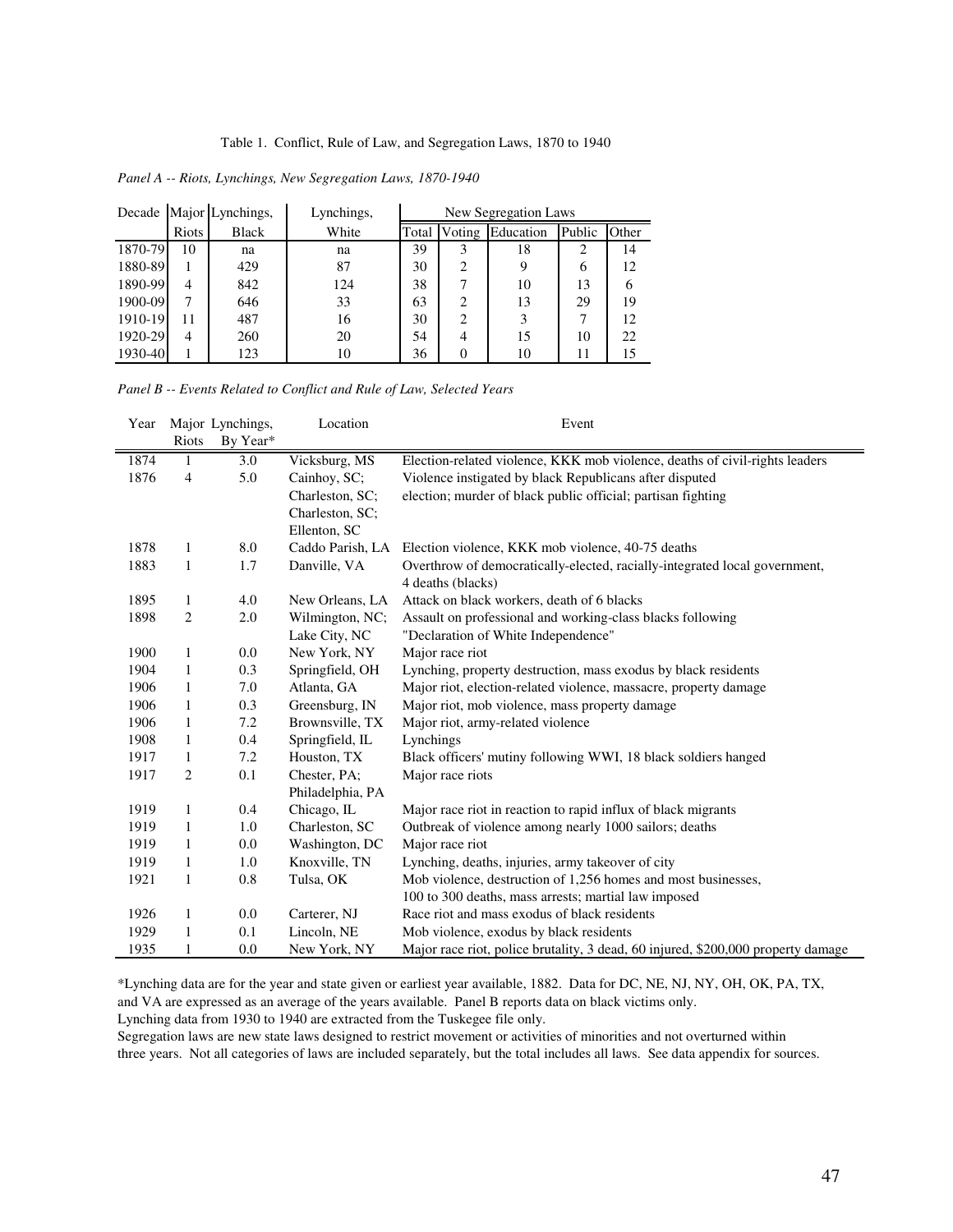| <b>Utility Patents</b>                          | All       | African American |
|-------------------------------------------------|-----------|------------------|
| Geographic Distribution (%)                     |           |                  |
| Mid-Atlantic                                    | 40.5      | 30.3             |
| Midwest                                         | 26.5      | 34.0             |
| New England                                     | 24.2      | 7.6              |
| South                                           | 6.6       | 22.9             |
| West                                            | n/a       | 5.2              |
| Sectoral Distribution -- Panel A (%)            |           |                  |
| Agriculture                                     | 1.2       | 6.0              |
| Construction                                    | 7.8       | 0.7              |
| Electricity, communications                     | 23.5      | 11.9             |
| Manufacturing                                   | 37.6      | 17.9             |
| Transportation                                  | 15.3      | 35.6             |
| Miscellaneous                                   | 14.6      | 27.8             |
| Sectoral Distribution -- Panel B (%)            |           |                  |
| Chemical                                        | n/a       | 5.1              |
| Communications                                  | n/a       | 1.4              |
| Drugs, medical                                  | n/a       | 1.5              |
| Electrical, electronic                          | n/a       | 10.3             |
| Mechanical                                      | n/a       | 34.6             |
| Other                                           | n/a       | 43.8             |
| <b>Average Patents/Patentee</b>                 | 10.6      | 2.2              |
| Patentees with 1 career patent $(\%)$           | 33.2      | 67.8             |
| Patentees with 4 or 5 career patents $(\%)$     | 10.3      | 4.4              |
| Patentees with 10 or more career patents $(\%)$ | 25.0      | 3.0              |
| Patents assigned at issue $(\%)$                | 50.1      | 36.9             |
| <b>Total Patents</b>                            | 2,127,079 | 726              |

#### Table 2. Total and African American Patentees, 1870-1940

Source: Cook (2004), author's calculations; Sokoloff (1988); Khan and Sokoloff (1993, 2004);

Lamoreaux and Sokoloff (2003); and Lamoreaux, Levenstein, and Sokoloff (2008) Note: Sectoral distribution data for all patentees are for 1866-1885 (Sokoloff and Khan (2004));

geographic data are for 1846-1865 and were obtained from Khan and Sokoloff (1993). Midwest and West data are combined, and Mid-Atlantic includes NY and PA for all.

Data in Panel A are organized according to the classification of technological field in

Sokoloff (1988); in Panel B, in Hall, Jaffe, Trajtenberg (2001).

Data in Panel A for African Americans are for 1870 to 1930.

Average patents/patentee for all inventors are for 1910-1911 from Sokoloff, Lamoreaux, and Levenstein (2008) for careers of six to ten years.

Average patents/patentee for African American inventors are for all inventors in Cook (2004) between 1870 and 1930 whose patenting careers spanned at least 10 years.

Career patent data for all inventors are for 1790 to 1911 from Sokoloff, Lamoreaux, and Levenstein (2008); data for African American inventors are for 1870 to 1930 from Cook (2004).

Percent patents assigned at issue for all are a weighted average of percent assigned in 1890-91 and 1910-11 in Lamoreaux and Sokoloff (2003).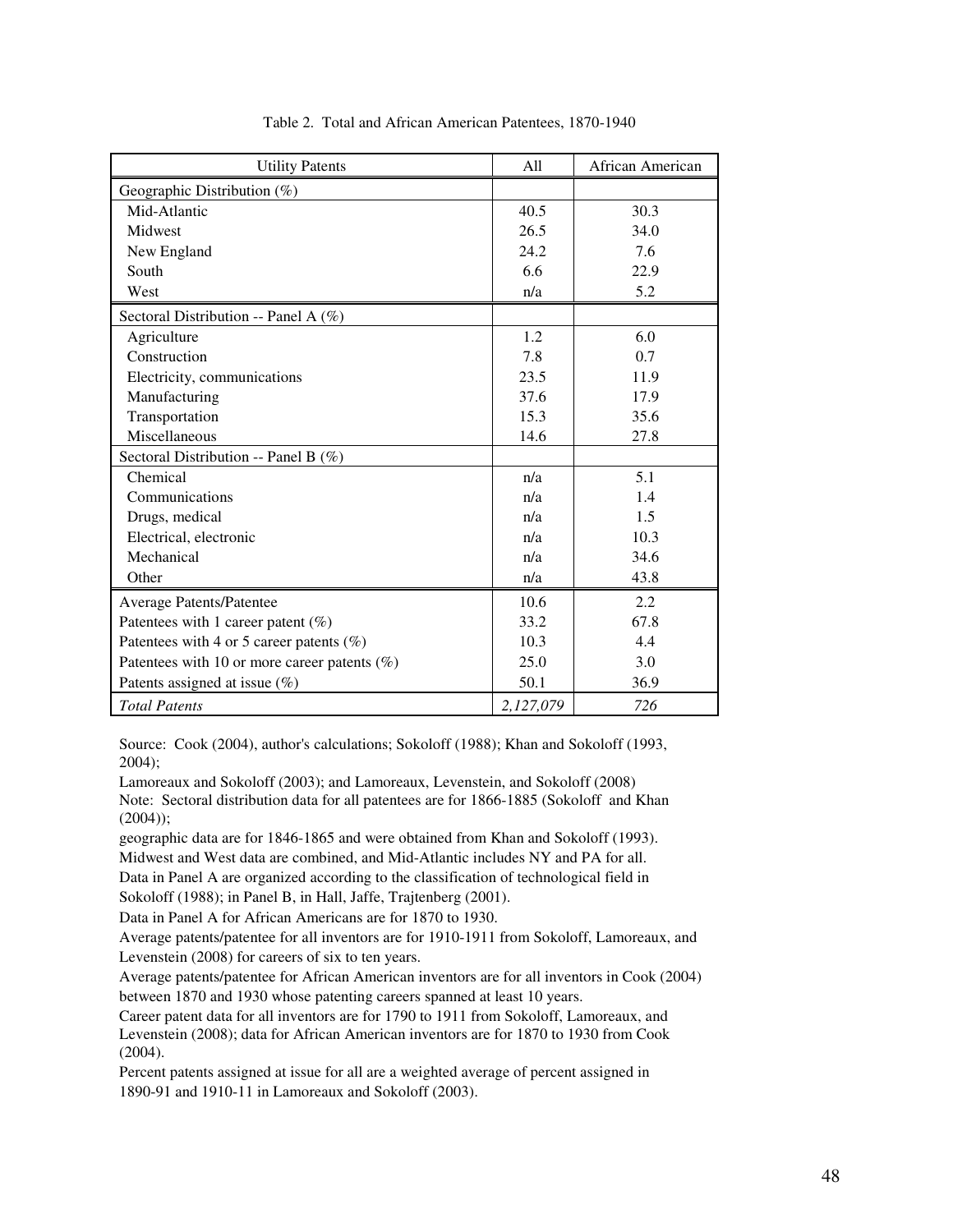| Year | Patentee                      | Inventions                                           | Location         |
|------|-------------------------------|------------------------------------------------------|------------------|
| 1870 | Harde Spears                  | Improvement in portable shields for infantry         | Snow Hill, NC    |
| 1872 | Elijah McCoy                  | Automatic lubricator cup                             | Ypsilanti, MI    |
| 1875 | Alexander P. Ashbourne        | Method of preparing coconut                          | Oakland, CA      |
| 1878 | Benjamin H. Taylor            | Improvement in rotary engine                         | Rosedale, MS     |
| 1881 | Lewis H. Latimer              | Carbon filaments for electric incandescent lamp      | New York, NY     |
| 1883 | Jan Ernst Matzeliger          | Automatic method for lasting shoes                   | Lynn, MA         |
| 1884 | Judy W. Reed                  | Dough kneader and roller                             | Washington, DC   |
| 1887 | <b>Alexander Miles</b>        | Elevator                                             | Duluth, MN       |
| 1887 | Granville T. Woods            | Telephone system, electro-mechanical                 | Cincinnati, OH   |
|      |                               | brake, railway telegraphy, third rail                |                  |
| 1890 | Frank J. Ferrell              | Steam trap, apparatus for melting snow, valve        | New York, NY     |
| 1894 | George W. Murray              | Fertilizer distributor, planter, cotton chopper      | Sumter, SC       |
| 1897 | <b>Andrew Jackson Beard</b>   | "Jenny" coupler (for train operators), rotary engine | Eastlake, AL     |
| 1899 | George F. Grant               | Tapered golf tee                                     | Boston, MA       |
| 1907 | Clara C. Frye                 | Timing device                                        | Tampa, FL        |
| 1908 | Shelby J. Davidson            | Paper-rewind mechanism for adding machines           | Washington, DC   |
| 1909 | Joseph Hunter Dickinson       | Motor drive for phonographs, player piano            | Larchmont, NY    |
| 1914 | <b>Oscar Robert Cassell</b>   | Flying machine, angle indicator                      | New York, NY     |
| 1915 | Garrett A. Morgan             | Gas mask, traffic light                              | Cleveland, OH    |
| 1918 | Madeleine Turner              | Fruit press                                          | Oakland, CA      |
| 1919 | <b>Clarence Gregg</b>         | Machine gun                                          | Pitt Bridge, TX  |
| 1924 | Charles V. Richey             | Spark plug, railway switch                           | New York, NY     |
| 1925 | George Washington Carver      | Process of producing paints and stains               | Tuskegee, AL     |
| 1928 | David Nelson Crosthwaith, Jr. | Method and apparatus for setting thermostats         | Marshalltown, IA |
| 1930 | Richard E. S. Toomey          | Airplane appliance to prevent ice formation          | Miami, FL        |
| 1938 | Lloyd Augustus Hall           | Curing of meats and the like, sterilizing foodstuffs | Chicago, IL      |
| 1940 | Percy L. Julian               | Cortisone, recovery of sterols                       | Maywood, IL      |

Table 3. Patented Inventions by African Americans, Selected, 1870 to 1940

Source: Baker (1917), USPTO, EPO, Cook (2004)

Note: Year reported is for at least one of the inventions patented by the inventor. All patents obtained by inventors are not necessarily reported, and co-inventors are not reported.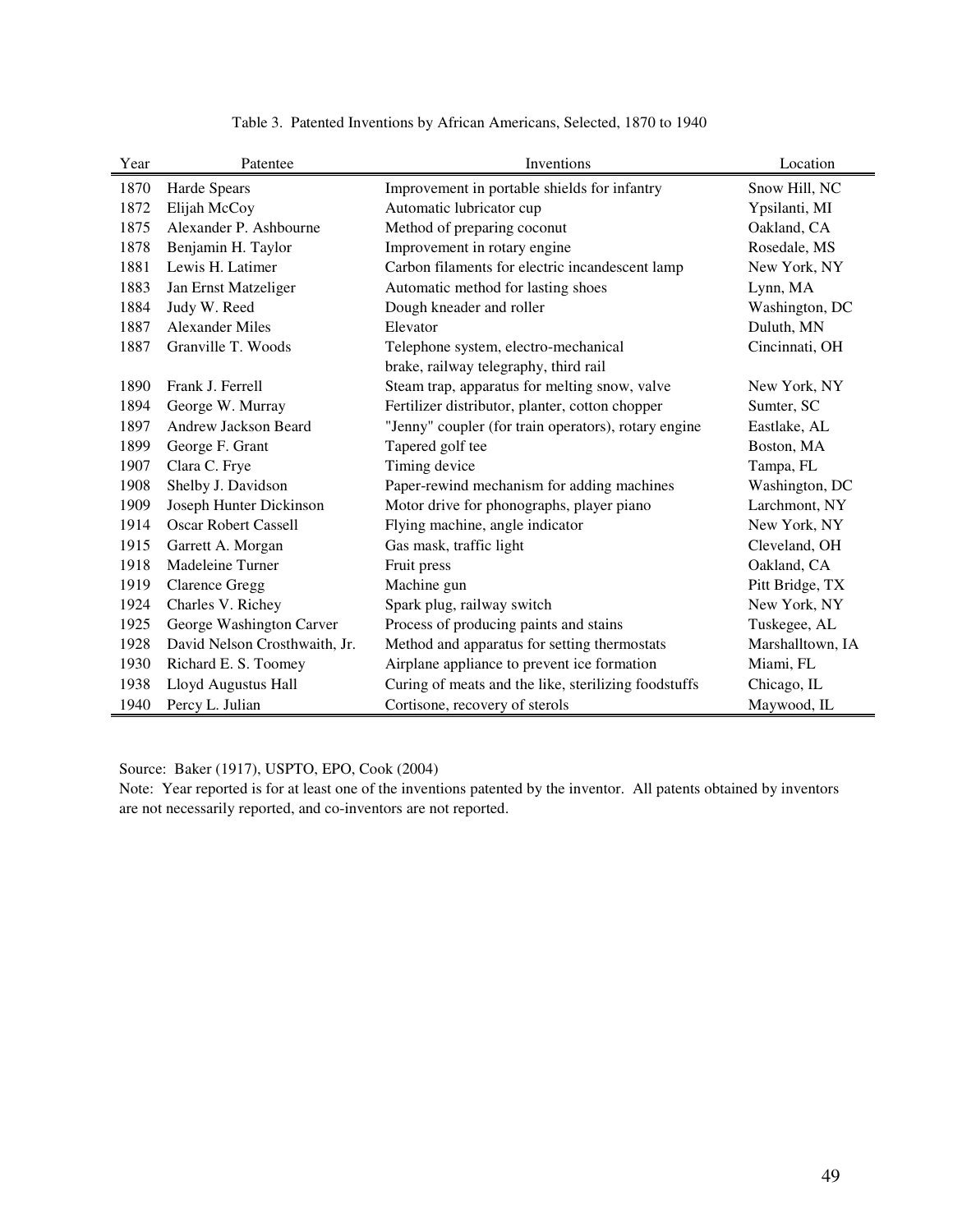|                                                | <b>Black</b> | White   | Gap      |
|------------------------------------------------|--------------|---------|----------|
| Patents, per million                           | 0.119        | 361.811 | 361.692  |
| Labor Force Participation, By Industry (share) |              |         |          |
| Agriculture                                    | 0.624        | 0.521   | $-0.103$ |
| Transportation, communications, public         |              |         |          |
| utilities                                      | 0.087        | 0.082   | $-0.005$ |
| Non-Durable Manufacturing                      | 0.026        | 0.047   | 0.021    |
| <b>Durable Manufacturing</b>                   | 0.098        | 0.075   | $-0.023$ |
| Occupation (share)                             |              |         |          |
| <b>White Collar</b>                            | 0.027        | 0.163   | 0.136    |
| <b>Skilled Blue Collar</b>                     | 0.038        | 0.095   | 0.057    |
| Semi-skilled Blue Collar                       | 0.049        | 0.057   | 0.008    |
| Service                                        | 0.042        | 0.015   | $-0.027$ |
| Unskilled Non-farm Laborer                     | 0.223        | 0.081   | $-0.142$ |
| Farm Operator                                  | 0.376        | 0.442   | 0.066    |
| Farm Laborer                                   | 0.231        | 0.415   | 0.184    |
| Illiteracy (share)                             | 0.787        | 0.155   | 0.683    |
| School Attendance, 10-14 (share)               | 0.153        | 0.713   | 0.560    |
| Population by Region (share)                   |              |         |          |
| Mid-Atlantic                                   | 0.071        | 0.250   | 0.179    |
| Midwest                                        | 0.056        | 0.378   | 0.322    |
| New England                                    | 0.006        | 0.103   | 0.097    |
| South                                          | 0.865        | 0.213   | $-0.652$ |
| West                                           | 0.001        | 0.027   | 0.026    |

## Table 4. Baseline Characteristics, 1870

Source: Cook (2004), black patents; USPTO, patents; Margo (1990), industry and occupation data; U.S. Census (2002), population; IPUMS, illiteracy; Collins and Margo (2003), school attendance

Note: Industry data are for 1910; occupation data are for 1900. The gap is (white - black).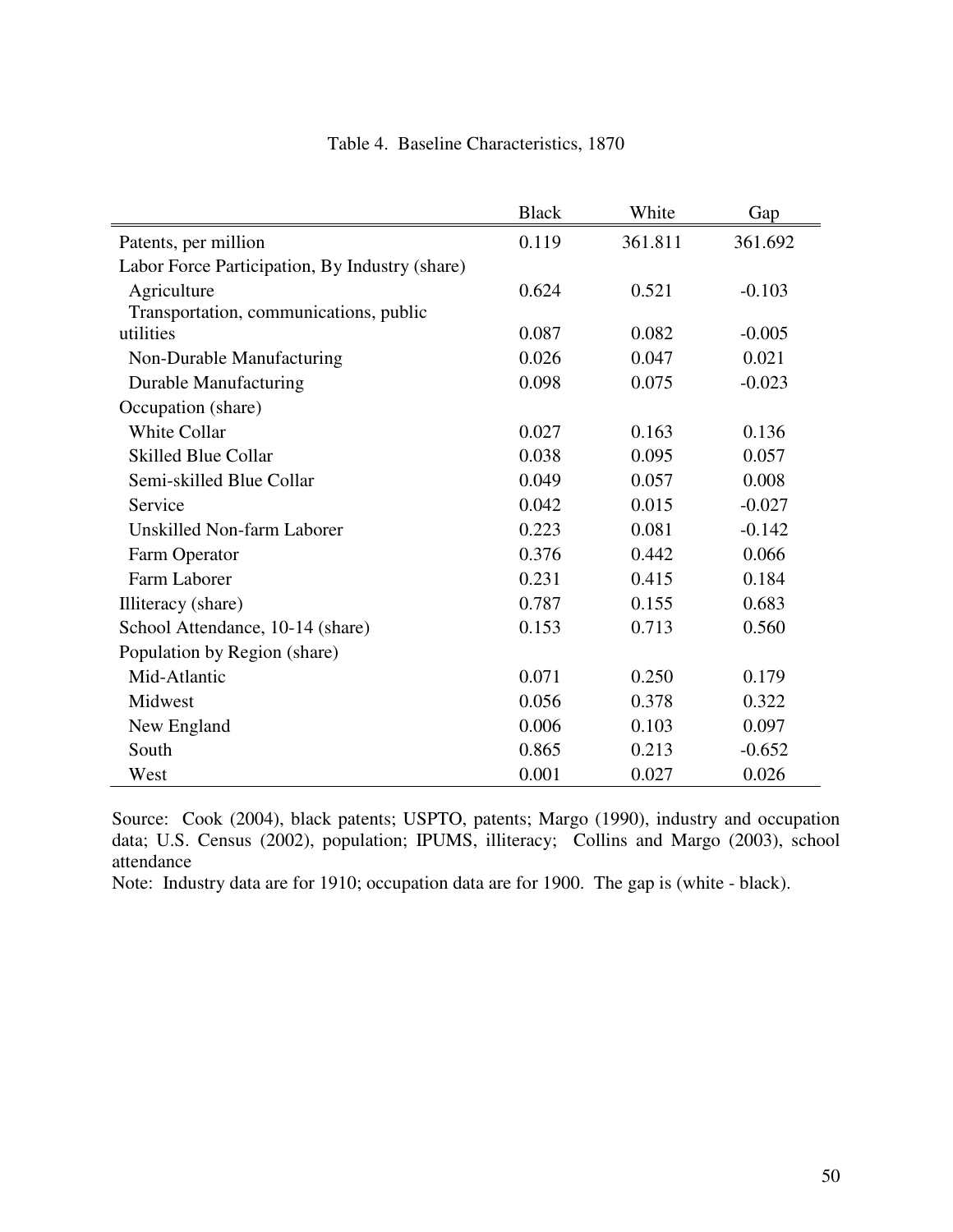|                        | Aggregate Data, Annual, 1870-1940 |                  |                  | State Data, 1870 - 1940 |                          |      |          |
|------------------------|-----------------------------------|------------------|------------------|-------------------------|--------------------------|------|----------|
|                        |                                   | Black            | White            | All                     |                          |      |          |
| Patents,               | Mean                              | 0.1560           | 425.1963         | 212.6761                | Lynchings,               | Mean | 0.2015   |
| per million            | S.D.                              | (0.1433)         | (57.1635)        | (217.0424)              | per 100,000              | S.D. | (1.1962) |
|                        | Year=1882                         | 0.1382           | 417.6903         | 208.9143                |                          |      |          |
|                        | $\cal N$                          | 71               | 71               | 142                     | Patents                  | Mean | 1.6332   |
| <b>Major Riots</b>     | Mean                              | 0.4930           | 0.4930           | 0.4930                  |                          | S.D. | (1.3186) |
|                        | S.D.                              | (1.1817)         | (1.1817)         | (1.1775)                |                          |      |          |
|                        | Year=1882                         | $\boldsymbol{0}$ | $\boldsymbol{0}$ | $\boldsymbol{0}$        | Mechanical               | Mean | 0.5837   |
|                        | $\cal N$                          | 71               | 71               | 142                     | patents                  | S.D. | (0.8143) |
| Lynchings,             | Mean                              | 6.5884           | 0.3007           | 3.4446                  |                          |      |          |
| per million            | S.D.                              | (3.9203)         | (0.1710)         | (4.1954)                | Electrical               | Mean | 0.1744   |
|                        | Year=1882                         | 6.9898           | 0.5599           | 3.7748                  | patent                   | S.D. | (0.5198) |
|                        | $\cal N$                          | 59               | 59               | 118                     |                          |      |          |
| Lynchings,             | Mean                              | 5.8838           | 0.3821           | 3.1329                  | Assigned                 | Mean | 0.6279   |
| (BT)                   | S.D.                              | (4.0548)         | (0.5026)         | (3.9884)                | patent                   | S.D. | (1.0449) |
| per million            | Year=1882                         | 5.7105           | 0.8526           | 3.2816                  |                          |      |          |
|                        | $\cal N$                          | 59               | 59               | 118                     | Southern                 | Mean | 0.3884   |
| Segregation            | Mean                              | 4.0845           | 4.0845           | 4.0845                  | patents                  | S.D. | (0.7605) |
| Laws $(1)$             | S.D.                              | (3.1385)         | (3.1385)         | (3.1273)                |                          |      |          |
|                        | Year=1882                         | 3                | 3                | 3                       | <b>Illiteracy Rate</b>   | Mean | 0.2390   |
|                        | $\cal N$                          | 71               | 71               | 142                     |                          | S.D. | (0.1973) |
| Segregation            | Mean                              | 2.6197           | 2.6197           | 2.6197                  |                          |      |          |
| Laws $(2)$             | S.D.                              | (2.0309)         | (2.0309)         | (2.0237)                | Industry Share,          | Mean | 0.1074   |
|                        | Year=1882                         | $\overline{c}$   | $\overline{2}$   | $\overline{2}$          | <b>Blacks</b>            | S.D. | (0.1307) |
|                        | $\cal N$                          | 71               | 71               | 142                     |                          |      |          |
| <b>Illiteracy Rate</b> | Mean                              | 0.4458           | 0.0860           | 0.2659                  | Multiple-Patent          | Mean | 0.3708   |
|                        | S.D.                              | (0.2158)         | (0.0376)         | (0.2375)                | Inventor, share          | S.D. | (0.4566) |
|                        | Year=1882                         | 0.6494           | 0.1200           | 0.3847                  |                          |      |          |
|                        | $\cal N$                          | 71               | 71               | 142                     |                          |      |          |
| U.S. Population        | Mean                              | 0.8478           | 0.2277           | 0.5378                  | <b>Black Population,</b> | Mean | 0.0229   |
| in the South,          | S.D.                              | (0.0324)         | (0.0086)         | (0.3120)                | share of total           | S.D. | (0.0261) |
| share                  | Year=1882                         | 0.8690           | 0.2230           | 0.5460                  | U.S. in state            |      |          |
|                        | $\cal N$                          | 71               | 71               | 142                     |                          |      |          |
|                        |                                   |                  |                  |                         |                          |      |          |
|                        |                                   |                  |                  |                         | N                        |      | 430      |
|                        |                                   |                  |                  |                         | Number of states         |      | 49       |

# **Table 5: Descriptive Statistics**

Source: See data appendix.

Note: Aggregate data are annual.

Lynching and Lynching (BT) data range from 1882 to 1940.

State data are for black patents and grouped by state and year.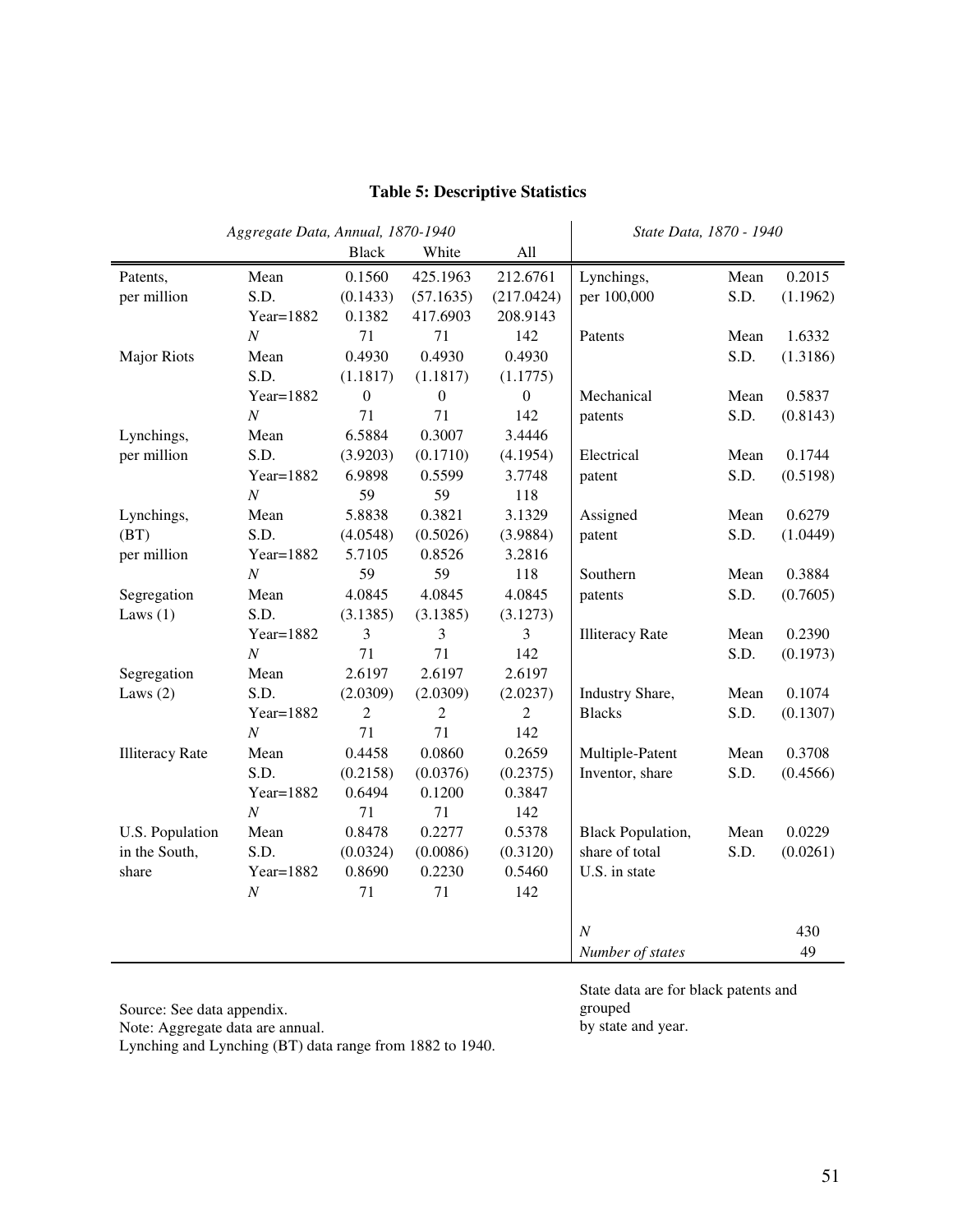| Dependent Variable: Log Patents per capita |             |             |               |  |  |  |
|--------------------------------------------|-------------|-------------|---------------|--|--|--|
| <b>Explanatory Variable</b>                | Full        | Whites      | <b>Blacks</b> |  |  |  |
| Lynchings per capita,<br>log               | $-0.342$    | $0.136**$   | $-0.908**$    |  |  |  |
|                                            | (0.216)     | (0.069)     | (0.461)       |  |  |  |
| <b>Major Riots</b>                         | $-0.085***$ | $-0.021***$ | $-0.132*$     |  |  |  |
|                                            | (0.021)     | (0.007)     | (0.070)       |  |  |  |
| Segregation Laws (1)                       | 0.013       | $-0.003$    | 0.036         |  |  |  |
|                                            | (0.010)     | (0.004)     | (0.026)       |  |  |  |
| Race                                       | $-0.141$    |             |               |  |  |  |
|                                            | (0.284)     |             |               |  |  |  |
| $Year = 1921$                              | 0.172       | $-0.002$    | $-0.538***$   |  |  |  |
|                                            | (0.114)     | (0.038)     | (0.180)       |  |  |  |
| Race x Year = $1921$                       | $-0.829***$ |             |               |  |  |  |
|                                            | (0.076)     |             |               |  |  |  |
|                                            |             |             |               |  |  |  |
| $R^2$                                      | 0.153       | 0.308       | 0.283         |  |  |  |
| $\boldsymbol{N}$                           | 112         | 56          | 56            |  |  |  |
|                                            |             |             |               |  |  |  |
| Year $\ge$ 1899                            | Yes         | Yes         | Yes           |  |  |  |
| <b>Additional Controls</b>                 | Yes         | Yes         | Yes           |  |  |  |

Dependent Variable: Log Patents per capita

Table 6. Difference-in-Differences Regressions

Note: All models are estimated as pooled OLS models in first differences.

Driscoll-Kraay standard errors are in parentheses in Column 1.

Heteroscedasticity-robust standard errors are in parentheses in Columns 2 and 3. A linear control for the break year is included in each model.

Additional controls for peak and trough years and economic activity,

the Miron-Romer Industrial Production Index (log), are included in each model. The sample period is 1882 to 1940. See data appendix for variable descriptions. Coefficients marked with an asterisk (\*\*\*) are significant at the 1 percent level of significance; (\*\*), at the 5 percent level; and (\*), at the 10 percent level.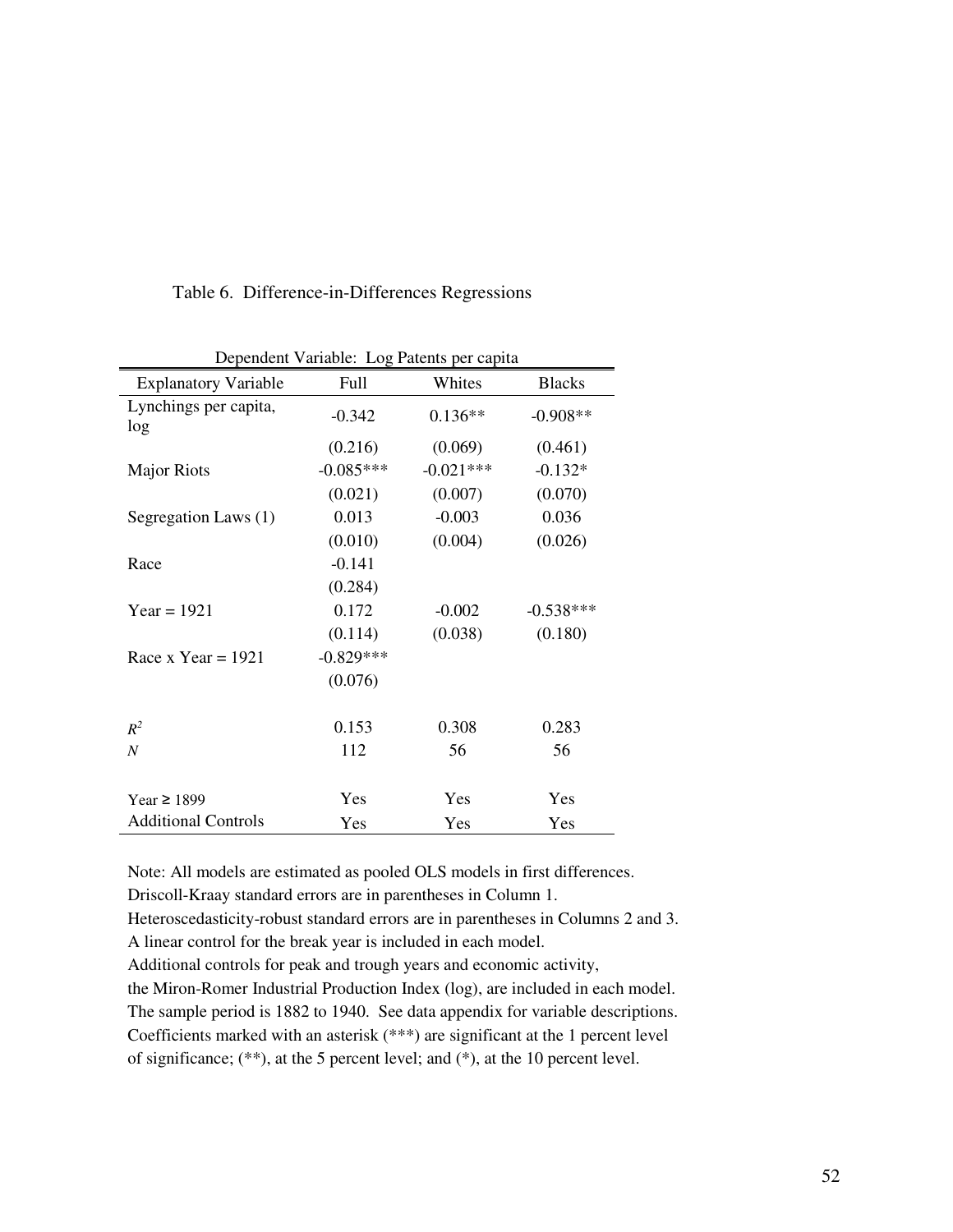#### Table 7. State Regressions

| <b>Explanatory Variables</b>              | (1)         | (2)         | (3)         | (4)         | (5)         | (6)        |
|-------------------------------------------|-------------|-------------|-------------|-------------|-------------|------------|
| Lynchings, per 100,000                    | $-0.058***$ | $-0.055***$ | $-0.031*$   | $-0.028*$   | $-0.035**$  | $-0.069**$ |
|                                           | (0.022)     | (0.020)     | (0.017)     | (0.016)     | (0.017)     | (0.031)    |
| <b>Major Riots</b>                        | $-0.429***$ | $-0.461***$ | $-0.333***$ | $-0.364***$ | $-0.419***$ | 0.017      |
|                                           | (0.077)     | (0.111)     | (0.056)     | (0.074)     | (0.149)     | (0.295)    |
| Segregation Laws (1)                      | $-0.100$    | $-0.131$    | $-0.053$    | $-0.081$    | $-0.037$    | $-0.081$   |
|                                           | (0.101)     | (0.101)     | (0.121)     | (0.127)     | (0.178)     | (0.163)    |
| <b>Illiteracy Rate</b>                    | $-0.105$    | $-0.407$    | $-1.284***$ | $-1.526***$ | $-2.028***$ | $-4.053*$  |
|                                           | (0.400)     | (0.416)     | (0.478)     | (0.515)     | (0.696)     | (2.160)    |
| Number of Firms, per capita               |             |             | 182.054***  | 179.098***  | 166.454***  | 204.407*   |
|                                           |             |             | (45.812)    | (45.177)    | (58.878)    | (122.791)  |
| <b>Industry Participation Rate</b>        |             | 0.685       |             | 0.623       | 0.498       | 0.369      |
|                                           |             | (0.552)     |             | (0.529)     | (0.602)     | (1.639)    |
| $\boldsymbol{N}$                          | 430         | 428         | 425         | 423         | 276         | 147        |
| Number of states                          | 49          | 49          | 49          | 49          | 49          | 49         |
| $R^2$                                     | 0.105       | 0.112       | 0.173       | 0.179       | 0.185       | 0.174      |
|                                           |             |             |             |             |             |            |
| Region                                    | Yes         | Yes         | Yes         | Yes         | Yes         | Yes        |
| Share African American in<br><b>State</b> | Yes         | Yes         | Yes         | Yes         | Yes         | Yes        |

#### Dependent Variable: Patents per state per year

Note: All models are estimated as random-effects models using patents issued to African American inventors. Standard errors robust to clustering on state and year are in parentheses.

Peaks and Troughs Yes Yes Yes Yes Yes Yes

Column 5 is estimated for the period 1882-1917. Column 6 is estimated for the years 1918 to 1940.

Dummies for region and controls for average share of African Americans living in the state during the period of interest and for peak and trough years are included in each model.

See data appendix for variable descriptions.

Coefficients marked with an asterisk (\*\*\*) are significant at the 1% level of significance; (\*\*), at the 5% level; and (\*), at the 10% level.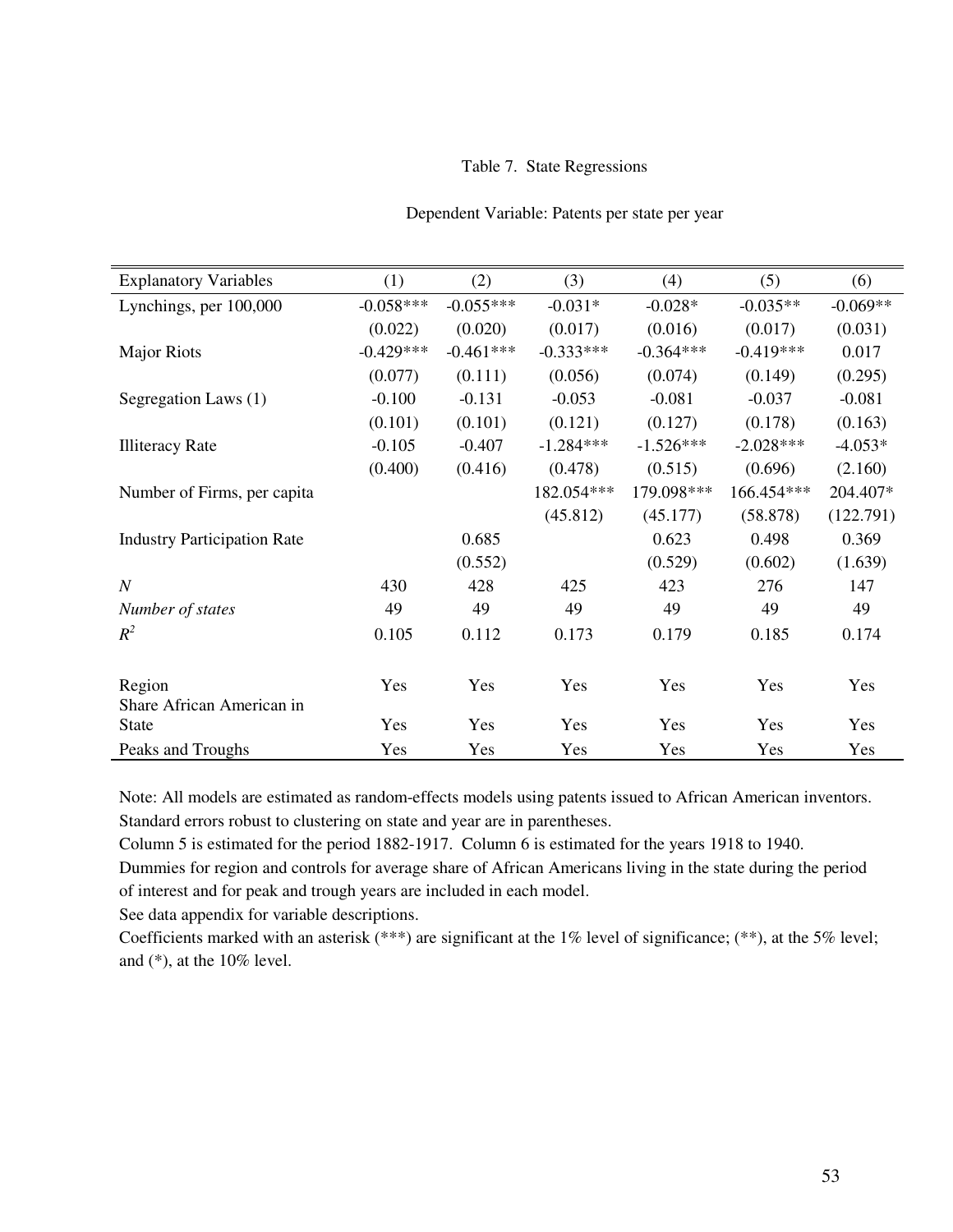| Table 8. State Regressions – Assigned, Technological Category, Region |  |  |
|-----------------------------------------------------------------------|--|--|
|                                                                       |  |  |

|                                    | Assigned   | Mechanical  | Electrical | Southern    |
|------------------------------------|------------|-------------|------------|-------------|
| <b>Explanatory Variables</b>       | (1)        | (2)         | (3)        | (4)         |
| Lynchings, per 100,000             | 0.008      | $-0.023$    | $-0.013$   | $-0.012$    |
|                                    | (0.019)    | (0.017)     | (0.009)    | (0.013)     |
| <b>Major Riots</b>                 | $-0.526*$  | 0.167       | $-0.042$   | $-0.123$    |
|                                    | (0.290)    | (0.121)     | (0.120)    | (0.108)     |
| Segregation Laws (1)               | 0.105      | $-0.214***$ | $-0.042$   | $-0.209***$ |
|                                    | (0.084)    | (0.080)     | (0.036)    | (0.063)     |
| <b>Illiteracy Rate</b>             | $-0.103$   | 0.081       | $-0.364**$ | $-0.172$    |
|                                    | (0.293)    | (0.385)     | (0.159)    | (0.140)     |
| <b>Industry Participation Rate</b> | $-0.005$   | $-0.840***$ | $-0.078$   | 0.374       |
|                                    | (0.220)    | (0.282)     | (0.134)    | (0.462)     |
| Great Inventor                     | $0.788***$ |             |            |             |
|                                    | (0.165)    |             |            |             |
| $\boldsymbol{N}$                   | 428        | 428         | 428        | 428         |
| Number of states                   | 49         | 49          | 49         | 49          |
| $R^2$                              | 0.212      | 0.083       | 0.062      | 0.639       |
|                                    |            |             |            |             |
| Region                             | Yes        | Yes         | Yes        | Yes         |
| Share African American in          |            |             |            |             |
| <b>State</b>                       | Yes        | Yes         | Yes        | Yes         |
| Peaks and Troughs                  | Yes        | Yes         | Yes        | Yes         |

Dependent Variable: Patents per state per year

Note: All models are estimated as random-effects models using patents obtained by African American inventors. Standard errors robust to clustering on state and year are in parentheses. Dummies for region and controls for average share of African Americans living in the state over the period of interest and for peak and trough years

are included in each model. See data appendix for variable descriptions.

Coefficients marked with an asterisk (\*\*\*) are significant at the 1% level of significance;  $(**)$ , at the 5% level; and  $(*)$ , at the 10% level.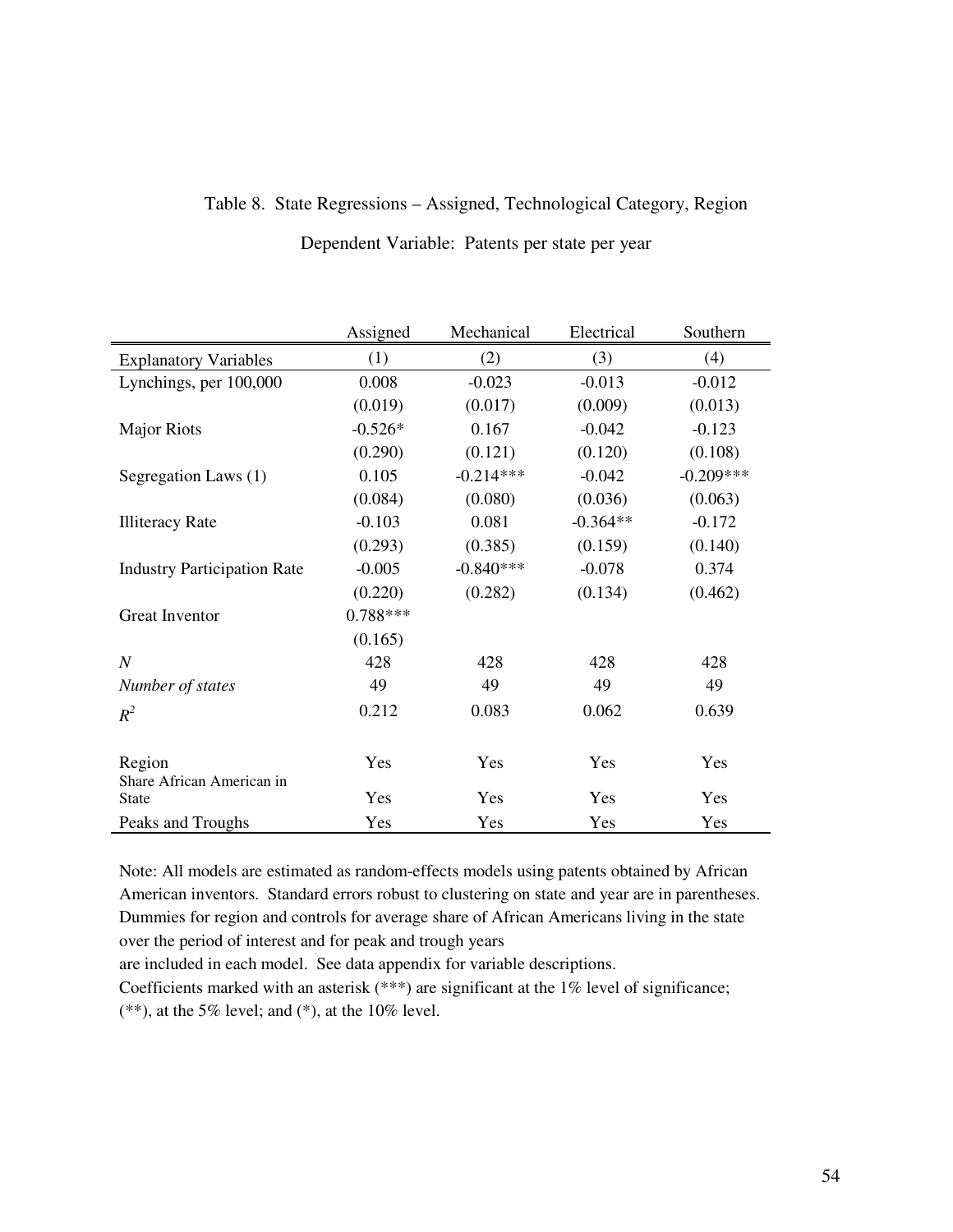# Table 9. State Regressions, African American and White Control Group Inventors

|                                                                                                                                                       |             |             | African American          |            |                |             |                         | White Control Group |             |             |
|-------------------------------------------------------------------------------------------------------------------------------------------------------|-------------|-------------|---------------------------|------------|----------------|-------------|-------------------------|---------------------|-------------|-------------|
| <b>Explanatory Variables</b>                                                                                                                          | Patents     | Assigned    | Mechanical                | Electrical | South          | Patents     | Assigned                | Mechanical          | Electrical  | South       |
| Lynchings per 100,000                                                                                                                                 | $-12.81846$ | $-5.577573$ | $-7.465934**$ -2.669931** |            | $-8.77348**$   | $-11.63882$ | $-58.15853$             | $-161.1914$         | $-5.390287$ | $-3.699285$ |
|                                                                                                                                                       | (8.269)     | (4.913)     | (3.514)                   | (1.202)    | (4.185)        | (17.350)    | (37.973)                | (127.278)           | (7.045)     | (6.814)     |
| Major riot                                                                                                                                            | 132.7069    | 24.46003    | $-20.0813$                | 39.40848   | 86.5511        | 3.878847    | 17.40536                | 141.8573            | $-2.009391$ | $-4.00433$  |
|                                                                                                                                                       | (176.072)   | (93.858)    | (61.069)                  | (24.662)   | (77.554)       | (50.164)    | (20.712)                | (119.103)           | (5.108)     | (4.086)     |
| Segregation laws (2)                                                                                                                                  | 1.215058    | 0.1551016   | 0.6864781                 | 0.4199321* | 2.045711       | 2.027396*   | 0.630609                | 1.061468*           | 0.1083483   | 0.5946363   |
|                                                                                                                                                       | (1.290)     | (0.578)     | (0.531)                   | (0.245)    | (1.283)        | (1.084)     | (0.426)                 | (0.597)             | (0.093)     | (0.454)     |
| Illiteracy rate                                                                                                                                       | $-20.47612$ | $-14.24807$ | $-5.506664$               | 12.38277** | 33.091         | -49.29367   | $-12.87619$             | $-173.0689$         | 14.46967    | 4.410311    |
|                                                                                                                                                       | (19.283)    | (10.235)    | (9.132)                   | (5.943)    | (25.116)       | (83.810)    | (44.933)                | (115.121)           | (12.888)    | (10.195)    |
| Number of firms,                                                                                                                                      | 8965.896*   | 3072.871*   | 3778.652*                 | 952.7724** | $-1855.699$    |             | 13274.24*** 5464.214*** | 4893.168*           | 1158.459*** | 853.7271    |
| per capita                                                                                                                                            | (4570.042)  | (1579.991)  | (2148.172)                | (466.993)  | (1935.968)     | (4200.694)  | (2011.452)              | (2494.508)          | (444.848)   | (705.906)   |
|                                                                                                                                                       |             |             |                           |            |                |             |                         |                     |             |             |
| Wald                                                                                                                                                  | 118.08      | 91.26       | 80.57                     | 78.05      | 83.85          | 183.42      | 142.61                  | 89.04               | 66.42       | 30.44       |
| N                                                                                                                                                     | 49          | 49          | 49                        | 49         | 49             | 49          | 49                      | 49                  | 49          | 49          |
| Region                                                                                                                                                | Yes         | Yes         | Yes                       | Yes        | N <sub>o</sub> | Yes         | Yes                     | Yes                 | Yes         | No          |
| Note: All models are estimated as negative binomial regression models using patents obtained by African American inventors                            |             |             |                           |            |                |             |                         |                     |             |             |
| and a random sample of patents obtained by white inventors in the same application years as those of African American inventors.                      |             |             |                           |            |                |             |                         |                     |             |             |
| There are 714 patents for each group of inventors. Data are for application years 1882 to 1940.                                                       |             |             |                           |            |                |             |                         |                     |             |             |
| Coefficients in each column are average marginal effects. Heteroscedasticity-robsut standard errors are in parentheses.                               |             |             |                           |            |                |             |                         |                     |             |             |
| Dummies for region are included, with the exception of the models estimated in the southern subsample.                                                |             |             |                           |            |                |             |                         |                     |             |             |
| Coefficients marked with an asterisk $(***)$ are significant at the 1% level of significance; $(**)$ , at the 5% level; and $(*)$ , at the 10% level. |             |             |                           |            |                |             |                         |                     |             |             |
|                                                                                                                                                       |             |             |                           |            |                |             |                         |                     |             |             |

# Dependent Variable: Patents per state